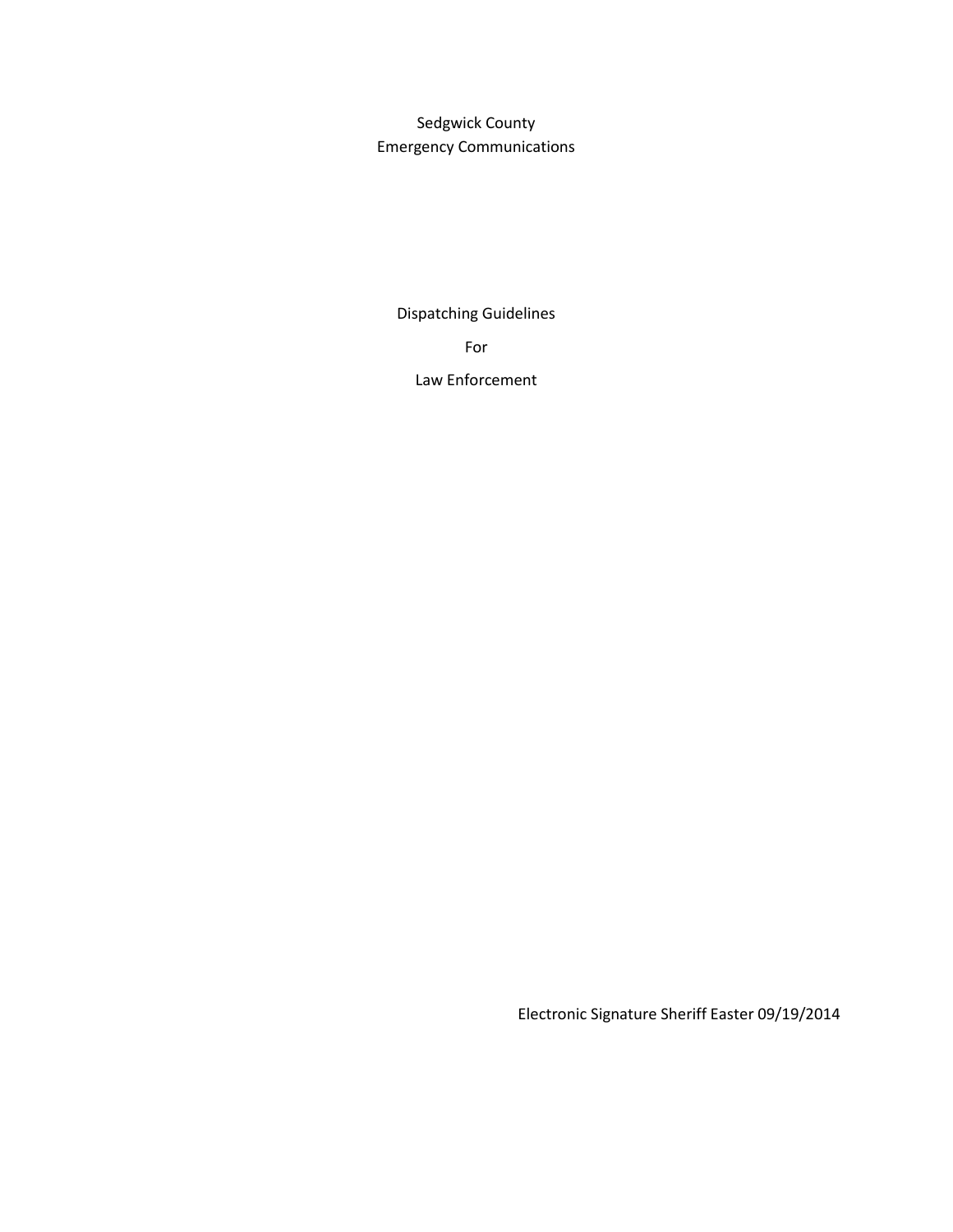# **Document Change Log**

| Date       | <b>Author</b>       | <b>Policy</b> | <b>Change</b>                                                                               |  |  |  |  |  |
|------------|---------------------|---------------|---------------------------------------------------------------------------------------------|--|--|--|--|--|
| 08/20/2015 | James Shiblom       | 1.0/2.0       | Designation of when emergency traffic is given.                                             |  |  |  |  |  |
| 09/16/2015 | Joni Hambrick       | 21.0          | Derby alarm disposition codes                                                               |  |  |  |  |  |
| 09/16/2015 | Joni Hambrick       | 22.0          | Haysville non-emergency number                                                              |  |  |  |  |  |
| 09/16/2015 | Joni Hambrick       | 20.0          | City of Sedgwick                                                                            |  |  |  |  |  |
| 09/16/2015 | Joni Hambrick       | 20.0-IV       | City of Bel Aire response on EMS calls - part 2                                             |  |  |  |  |  |
| 09/16/2015 | Joni Hambrick       | 20.0-XIII     | <b>Goddard Police Department</b>                                                            |  |  |  |  |  |
| 09/16/2015 | Joni Hambrick       | 20.0          | Maize Police Department and Maize EMS/Fire response                                         |  |  |  |  |  |
| 09/17/2015 | James Shiblom       | $1.0$         | Animal control officers are treated as OIT on duty.                                         |  |  |  |  |  |
| 09/17/2015 | James Shiblom       | 26.0          | Air Section procedures added                                                                |  |  |  |  |  |
| 9/28/2015  | James Shiblom       | 2.0           | Changed wording about supervisors responding to all priority 1's                            |  |  |  |  |  |
| 9/28/2015  | James Shiblom       | 10.0          | Change substation hours of operation                                                        |  |  |  |  |  |
| 10/02/2015 | Joni Hambrick       | 22.0          | Haysville animal control                                                                    |  |  |  |  |  |
| 10/062015  | Joni Hambrick       | 8.0           | Added step it up procedures                                                                 |  |  |  |  |  |
| 12/15/2015 | Joni Hambrick       | 20.0          | Suburban SOG reformatted by city                                                            |  |  |  |  |  |
| 03/03/2016 | Joni Hambrick       | 27.0          | Added Wichita Police Department K9s                                                         |  |  |  |  |  |
| 04/08/2016 | Joni Hambrick       | 3.0           | Changed the wording on Radio Protocol                                                       |  |  |  |  |  |
| 8/4/2016   | <b>Chris Rogers</b> | 22.0          | Haysville animal control to respond first to LOCKED calls if available.                     |  |  |  |  |  |
| 9/4/2016   | Lisa Walke          | 18.0          | Sheriff Entry Team                                                                          |  |  |  |  |  |
| 9/10/2016  | <b>Chris Rogers</b> | 28.0          | <b>City Courts Channel</b>                                                                  |  |  |  |  |  |
| 11/17/2016 | <b>Chris Rogers</b> | 27.0          | Calls on KHP                                                                                |  |  |  |  |  |
| 11/28/2016 | Elora Forshee       | 7.0           | Amber Alert policy changes.                                                                 |  |  |  |  |  |
| 01/10/2017 | <b>Chris Rogers</b> | 1.0           | Updated wording for radio procedures on priority E calls.                                   |  |  |  |  |  |
| 1/10/2017  | <b>Chris Rogers</b> | 2.0           | Updated wording for radio procedures on priority 1 calls.                                   |  |  |  |  |  |
| 02/09/2017 | Elora Forshee       | 1.0           | Updated dispatch order for Priority E calls.                                                |  |  |  |  |  |
| 02/10/2017 | Elora Forshee       | 8.0           | Update on emergency button activation, remove step it up.                                   |  |  |  |  |  |
| 7/10/2017  | <b>Chris Rogers</b> | 2.0           | Added Jumper call type to the list of priority 1 calls.                                     |  |  |  |  |  |
|            |                     | 5.2 &         |                                                                                             |  |  |  |  |  |
| 7/19/2017  | <b>Chris Rogers</b> | $6.2$         | Updated WPD runaway report policy                                                           |  |  |  |  |  |
| 8/7/2017   | Alayna Moreno       | 26.0          | <b>Remove Air Section Policy</b>                                                            |  |  |  |  |  |
| 9/5/2017   | <b>Chris Rogers</b> | 2.4           | Added COLA1 to the list of priority 1 calls                                                 |  |  |  |  |  |
| 9/17/2017  | <b>Chris Rogers</b> | 4.0           | Added PFA to the list of priority 3 calls.                                                  |  |  |  |  |  |
|            |                     |               | Updated information radio protocols, DVWP, DISTWP, SCWP, DIST,                              |  |  |  |  |  |
|            |                     |               | DV, and WEAPON call types. Also updated text and procedures for                             |  |  |  |  |  |
| 11/07/2017 | <b>Chris Rogers</b> | Multiple      | RART, case desk calls for Sheriff, Derby animal control calls, and<br>Derby funeral escorts |  |  |  |  |  |
| 01/09/2018 | Elora Forshee       | 4.0           | Added dispatch time for priority 3 calls                                                    |  |  |  |  |  |
|            |                     |               | Added section XIII for general instruction on dispatching suburban                          |  |  |  |  |  |
| 01/09/2018 | Elora Forshee       | 20.0          | law enforcement                                                                             |  |  |  |  |  |
| 01/10/2018 | <b>Chris Rogers</b> |               | Removed outdated WPD K9 unit schedule.                                                      |  |  |  |  |  |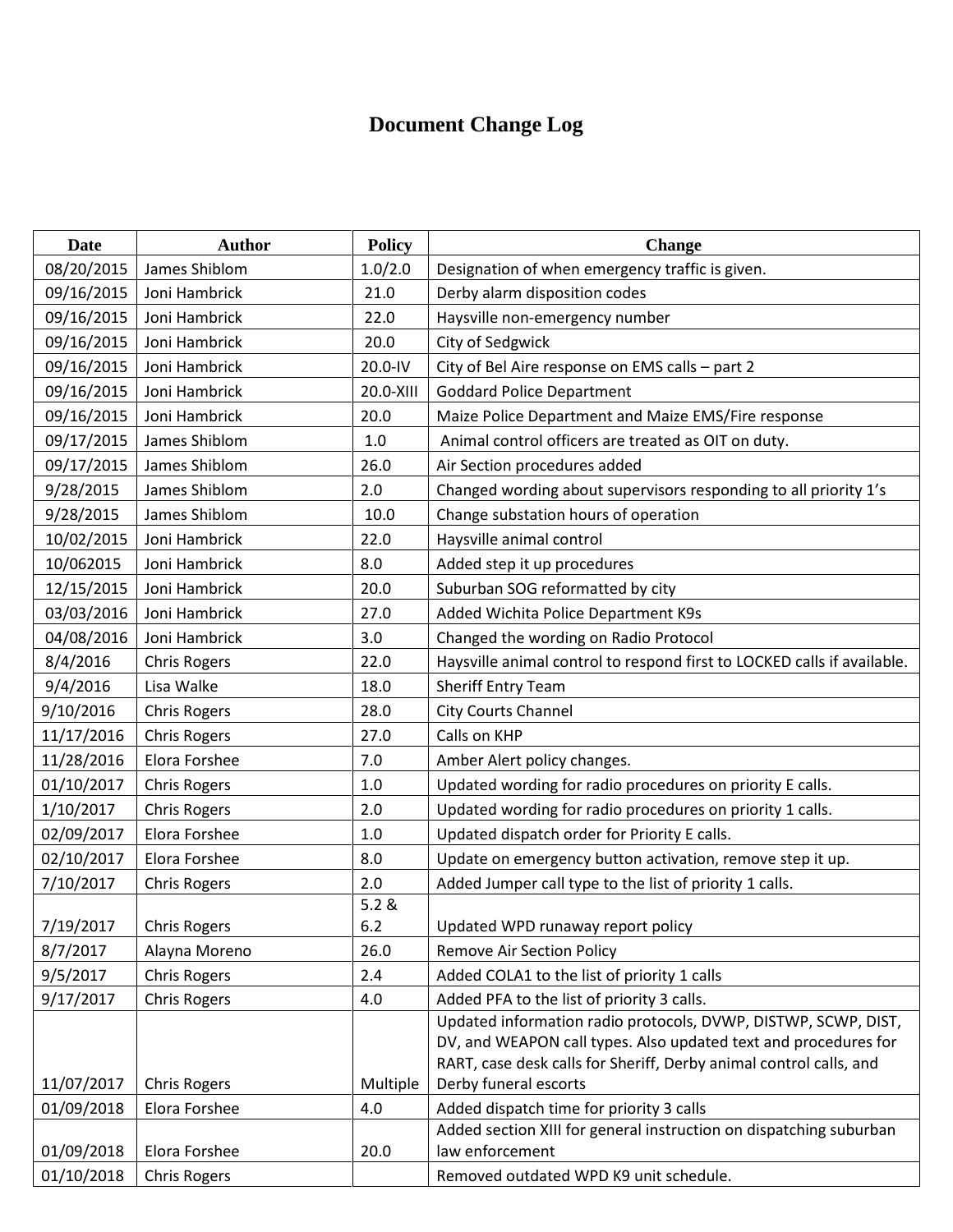| 01/14/2018 | <b>Chris Rogers</b>     | 2.0                         | Updated all channels broadcast for WALKIN calls                                          |
|------------|-------------------------|-----------------------------|------------------------------------------------------------------------------------------|
| 01/14/2018 | <b>Chris Rogers</b>     | 4.0                         | Updated the trash report call type.                                                      |
| 01/16/2018 | Luke Blankenship        | 8.0                         | Added Unit Types Section for Wichita Police Department                                   |
| 01/16/2018 | Luke Blankenship        | 9.0                         | Added Unit Types Section for Sedgwick County Sheriff's Office                            |
| 01/18/2018 | <b>Chris Rogers</b>     | 8.0                         | Updated SWAT team information.                                                           |
| 2/9/2018   | <b>Chris Rogers</b>     | 22.0                        | Updated information for medical/fire calls in small towns.                               |
|            |                         |                             | Updated EARP information to WPD Duty Chief being the one who                             |
| 2/21/2018  | <b>Chris Rogers</b>     | 12.0                        | can activate EARP for Wichita.                                                           |
| 02/29/2018 | Luke Blankenship        | 22.0                        | Updated Small-Town response for the City of Bentley                                      |
| 03/25/2018 | Luke Blankenship        | 9.0                         | <b>Updated Amber Alert Procedures</b>                                                    |
| 3/29/2018  | Andrew Benson           | 8.0                         | Updated Sheriff Investigations Lieutenants/Sergeant unit numbers                         |
| 4/11/18    | Luke Blankenship        | 9.0                         | Updated Amber Alert KDOT Protocol                                                        |
| 4/16/2018  | <b>Chris Rogers</b>     | Multiple                    | Updated new WPD dispatch order for priority E, 1, and 2 calls.                           |
| 4/16/2018  | <b>Chris Rogers</b>     | Multiple                    | Updated all references to SCAT to the Community Response Team<br>(CRT)                   |
| 05/17/18   | Luke Blankenship        | 21.0                        | Updated Wichita and Sedgwick County Animal Control                                       |
| 05/24/18   | Luke Blankenship        | 9.0                         | <b>Grammatical fixes</b>                                                                 |
| 08/23/18   | <b>Rosemary Varnell</b> | 7.0                         | <b>Updated Canine Handlers and Supervisors</b>                                           |
| 8/28/2018  | Kristin Gill            | 15.0                        | Updated Emergency Radio Procedures language                                              |
| 10/30/2018 | Elora Forshee           | 22.0                        | Adding notification of BE1 on Priority 2 calls.                                          |
| 12/14/2018 | <b>Rosemary Varnell</b> | 30.0                        | Added Policy 30.0                                                                        |
| 12/14/2018 | <b>Rosemary Varnell</b> | 15.0                        | Updated Emergency Radio Traffic Procedure to include single Alert<br>Tone                |
| 07/22/2019 | Elora Forshee           | 31.0                        | Added Policy 31.0                                                                        |
| 8/2/2019   | <b>Rosemary Varnell</b> | 22.0 IX                     | Updated Goddard PD to not respond to medical and fire calls                              |
| 9/14/2019  | <b>Chris Rogers</b>     | 24.0                        | Updated EMS/Fire calls that Haysville PD responds to.                                    |
| 9/20/2019  | <b>Rosemary Varnell</b> | 23.0 II,<br>III, IV,<br>VII | <b>Updated Derby PD</b>                                                                  |
| 9/25/19    | Luke Blankenship        | 12.0                        | Updated EARP procedure for City of Wichita; removed referral to<br>City Hall for report. |
| 9/25/19    | Luke Blankenship        | 6.0                         | Updated RART procedure for City of Wichita; removed referral to<br>City Hall for report  |
| 9/28/2019  | <b>Chris Rogers</b>     | 13.0                        | Updated policy to reflect HAPD no getting backs on traffic stops.                        |
| 9/30/2019  | <b>Tracy Thul</b>       | Multiple                    | Added Homeless Outreach Team, added call types, cleaned up<br>wording.                   |
| 11/192019  | <b>Tracy Thul</b>       | Multiple                    | Added CSO's to WPD units, changed ORU unit numbers.                                      |
| 12/2/2019  | Laura Schmitz           | 22.0 IX                     | Goddard responds to lock out calls.                                                      |
| 1/30/2020  | <b>Rosemary Varnell</b> | 32.0                        | LE Operations Channel                                                                    |
| 5/4/2020   | <b>Rosemary Varnell</b> | 7.0                         | Updated CSO's unit numbers                                                               |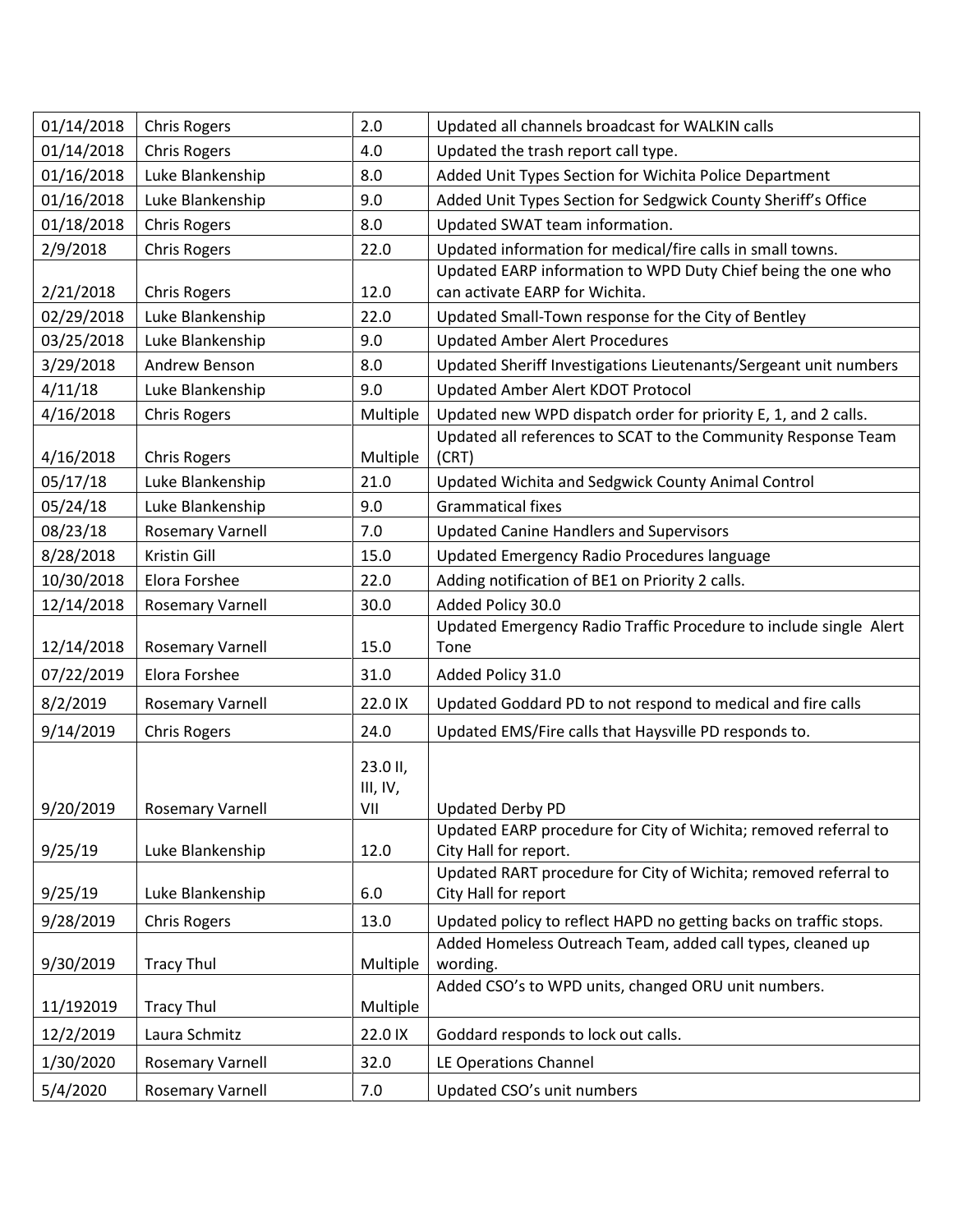| 6/10/2020  | <b>Rosemary Varnell</b> | 5.0     | Added VRDL's to case desk calls.                                                                   |
|------------|-------------------------|---------|----------------------------------------------------------------------------------------------------|
| 6/16/2020  | <b>Tracy Thul</b>       | 7.0     | Added Community Support Specialists and Integrated Analysis<br><b>Technology Units</b>             |
| 6/25/2020  | <b>Rosemary Varnell</b> | 7.0     | Updated Community Support Specialists and Integrated Analysis<br>Technology Units assigned numbers |
| 7/1/2020   | <b>Rosemary Varnell</b> | 22.0 XI | Updated Suburban Communities with Special Response Plans,<br>Maize Police Department, FCCNO        |
| 9/24/2020  | <b>Tracy Thul</b>       | 7.0     | Added WPD Divert Team                                                                              |
| 9/28/2020  | <b>Tracy Thul</b>       | 1.0     | Revised 3SI/PKG call to be broadcast as a HU alarm                                                 |
| 11/3/2020  | <b>Tracy Thul</b>       | 12.0    | Revised EARP policies to read as Traffic Accident/EARP Procedures                                  |
| 3/1/2021   | <b>Tracy Thul</b>       | 18.0    | Added N10                                                                                          |
| 6/11/2021  | <b>Tracy Thul</b>       | 7.0     | Added Juvenile Intervention Unit.                                                                  |
| 10/25/2021 | Elora Forshee           | 32.0    | Removal of policy 32.0                                                                             |
| 03/15/2022 | Elora Forshee           | $1.0\,$ | Removal of PKG call type information                                                               |
| 03/15/2022 | Elora Forshee           | 15.0    | Clarification on emergency traffic being offered rather than<br>assigned                           |
| 03/28/2022 | Elora Forshee           | 12.0    | Update to Sheriff EARP process (where to go to file report)                                        |
|            |                         |         |                                                                                                    |
|            |                         |         |                                                                                                    |
|            |                         |         |                                                                                                    |
|            |                         |         |                                                                                                    |
|            |                         |         |                                                                                                    |
|            |                         |         |                                                                                                    |
|            |                         |         |                                                                                                    |
|            |                         |         |                                                                                                    |
|            |                         |         |                                                                                                    |
|            |                         |         |                                                                                                    |
|            |                         |         |                                                                                                    |
|            |                         |         |                                                                                                    |
|            |                         |         |                                                                                                    |
|            |                         |         |                                                                                                    |
|            |                         |         |                                                                                                    |
|            |                         |         |                                                                                                    |
|            |                         |         |                                                                                                    |
|            |                         |         |                                                                                                    |
|            |                         |         |                                                                                                    |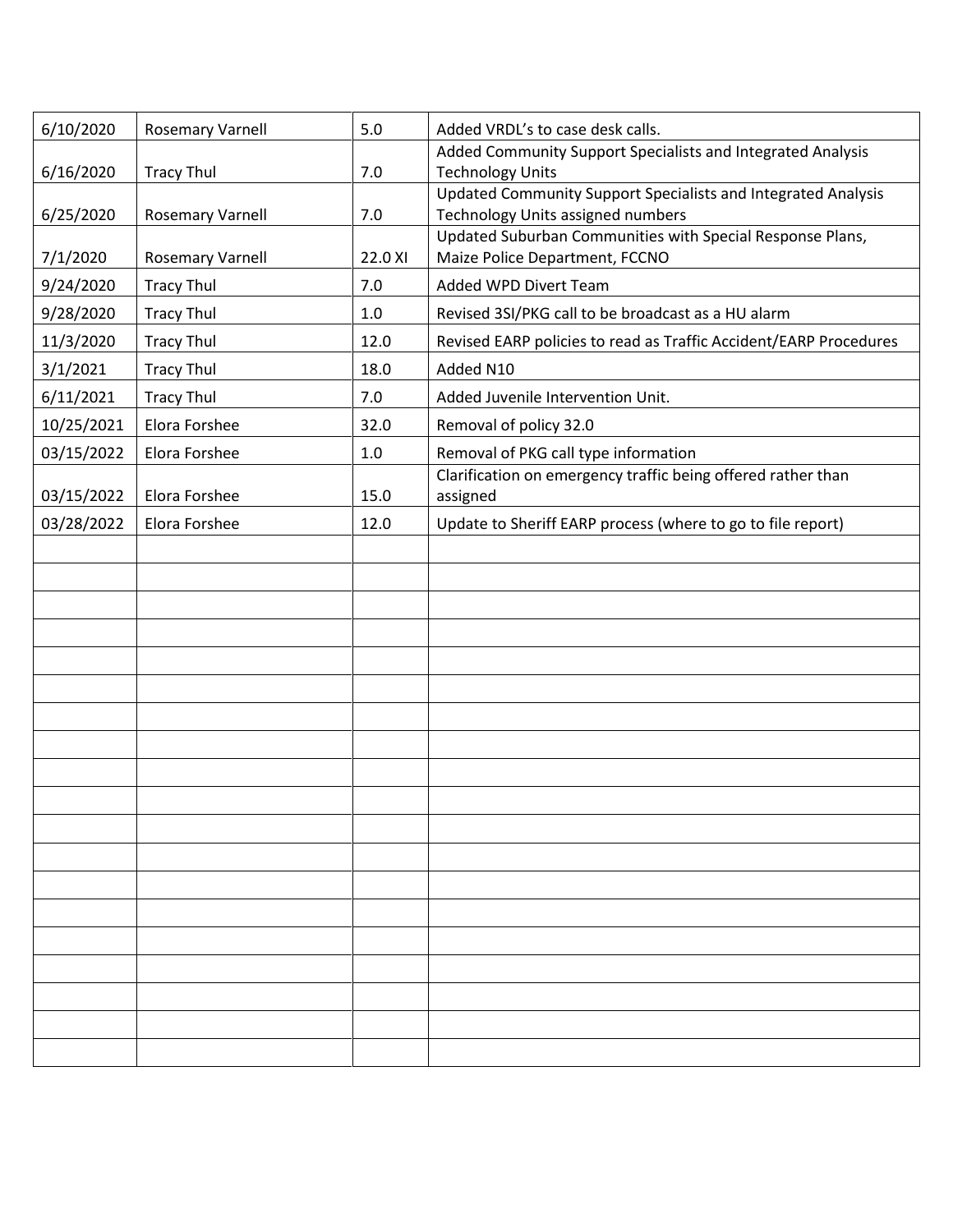# **Table of Contents**

Amber Alerts

Animal Control

Case Desk Calls

County Facilities in the City of Wichita

Derby Police Department

Traffic Accident/Emergency Accident Reporting Plan (EARP)

Emergency Button Activation

Emergency Radio Traffic

Haysville Police Department

Lunch Breaks

No Response from Field Unit

**Notifications** 

**Officer Initiated Calls** 

Phone Messages

Priority E Calls

Priority 1 Calls

Priority 2 Calls

Priority 3 Calls

Suburban Communities

Traffic Pursuits

Wichita Police Department Badge on the Floor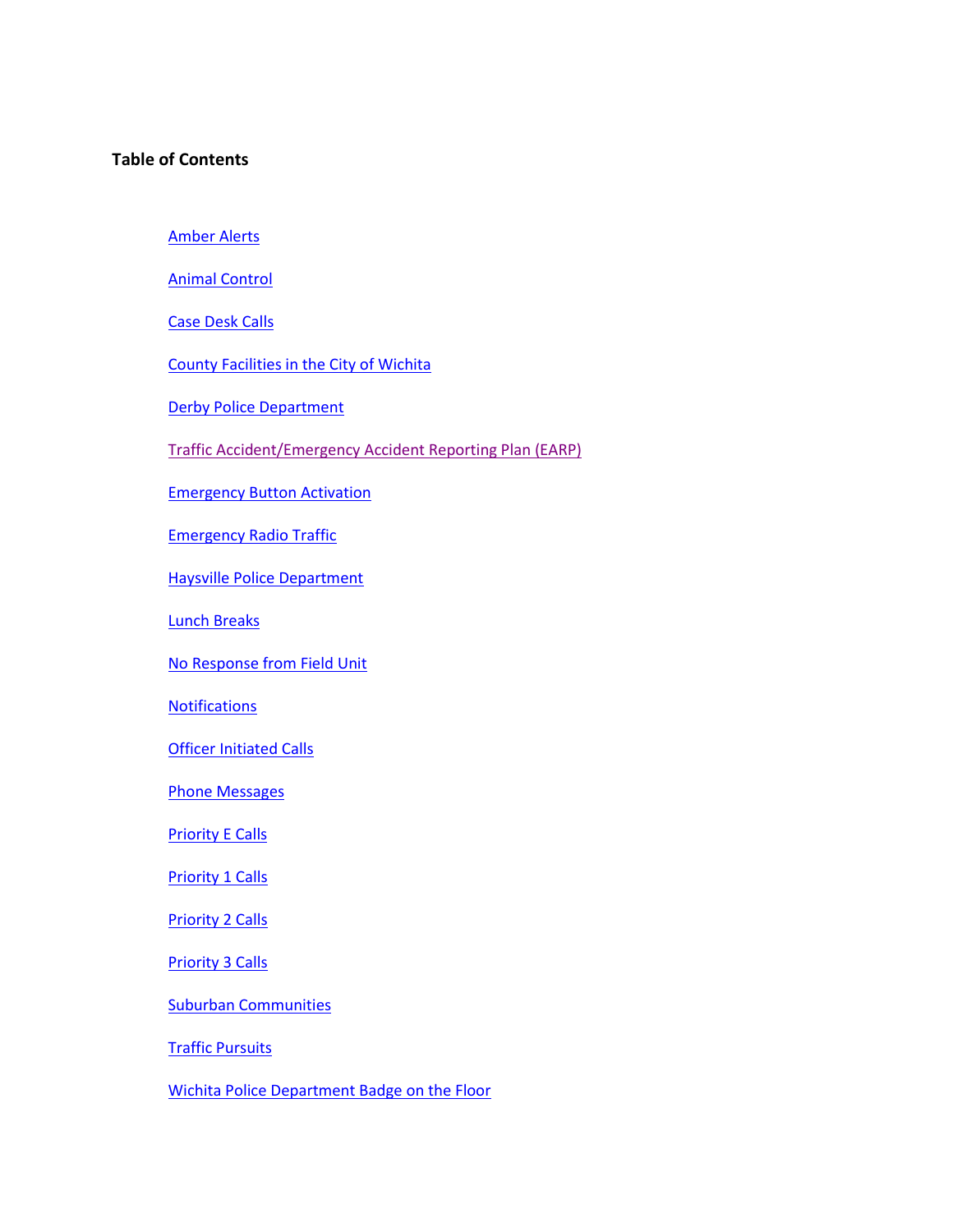Wichita Police Department Unit Types

Sedgwick County Sheriff's Office Unit Types

Wichita Police Department Disposition Codes (Nora Codes)

TSC Codes in Tag Returns

**City Courts Channel** 

Calls for KHP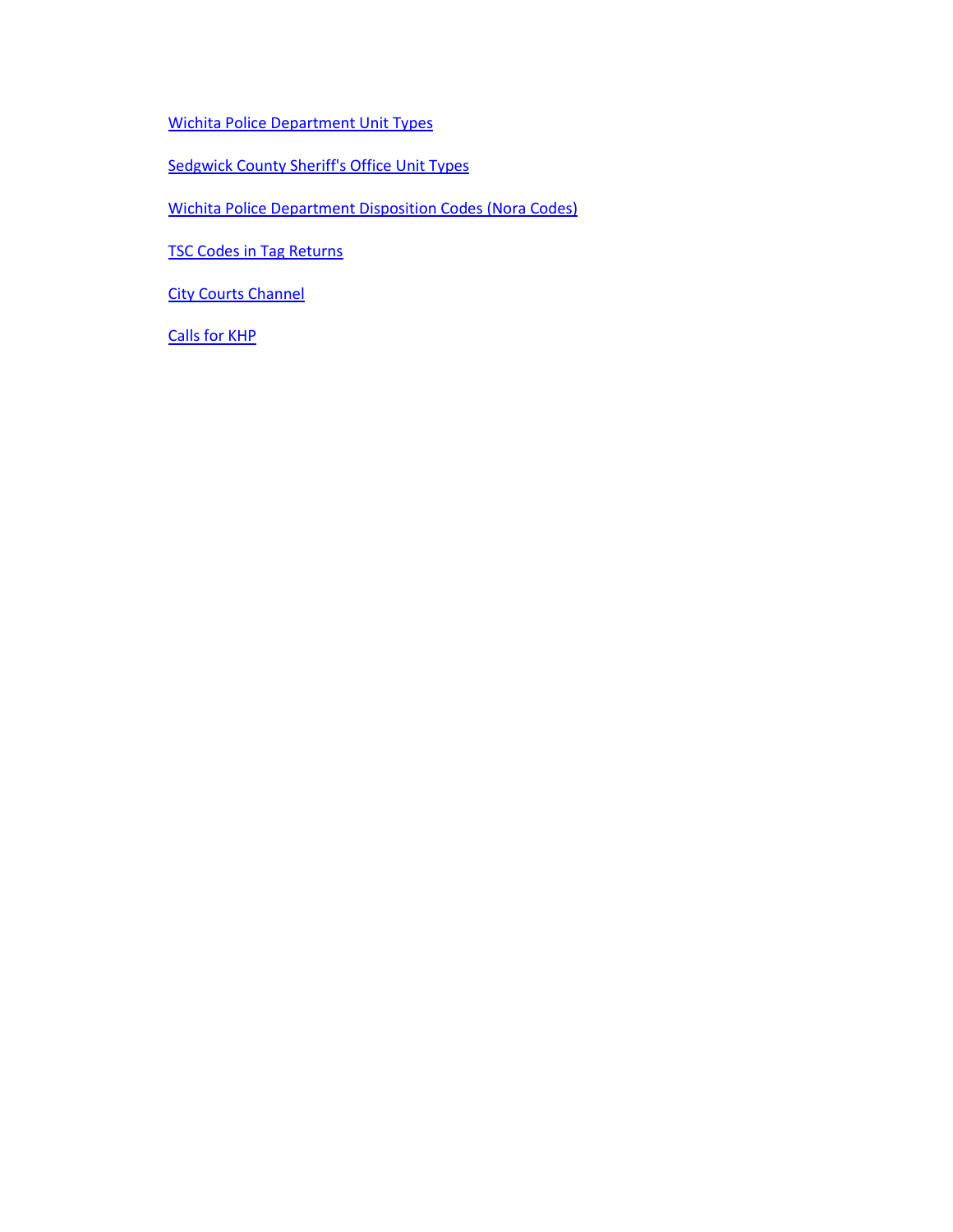Sedgwick County Emergency Communications Theorem Revised: March 2022 Standard Operating Guideline LE Dispatch Policy 1.0 **Priority E Calls** 

### **I. Objective**

The purpose of this Standard Operating Guideline (SOG) is to provide Emergency Communications personnel with dispatch procedures for Priority E calls.

#### **II. Definition**

Priority E calls are those calls where a life-threatening situation exists or a serious felony crime is in progress. The call taker should take great care to obtain all of the information possible from the caller. Especially important is any information concerning weapons, descriptions of suspects and vehicles, and types of hazards. Speed is essential but obtaining all possible information is vitally important on these high priority calls.

#### **III. Radio Protocol**

With the exception of calls involving field units in trouble, the dispatcher will assign at least two patrol units and a field supervisor to respond to the scene at the onset of the call. If necessary, additional patrol units will be dispatched to the area of the call. The call is aired on all law enforcement talk-groups and preceded by a warble tone (Alert 2) or three beeps (Alert 3), as appropriate. The officer on scene will provide the dispatcher with additional suspect information when available and may request that the dispatcher rebroadcast that information on all law enforcement talk-groups. Units will receive emergency radio traffic upon arrival to the call **except for on Submersion 2 or PSUB calls**.

# **IV. Priority E Calls**

**Rape in Progress** – 02IP – Alert 3 – The dispatcher is never to say the term "rape" over the radio; it will always be referred to as an "02".

**Active Shooter –** ACTIVE – Alert 3 – Initial response of three patrol units and a field supervisor.

**Armed Robbery** – AR – Alert 3 **Bank Robbery** – BNKROB – Alert 3 **Burglary in Progress** – BURGIP – Alert 3 **Burglary in Progress Unoccupied** – BURGX – (No alert tone) **Car Jacking** – CARJAC – Alert 3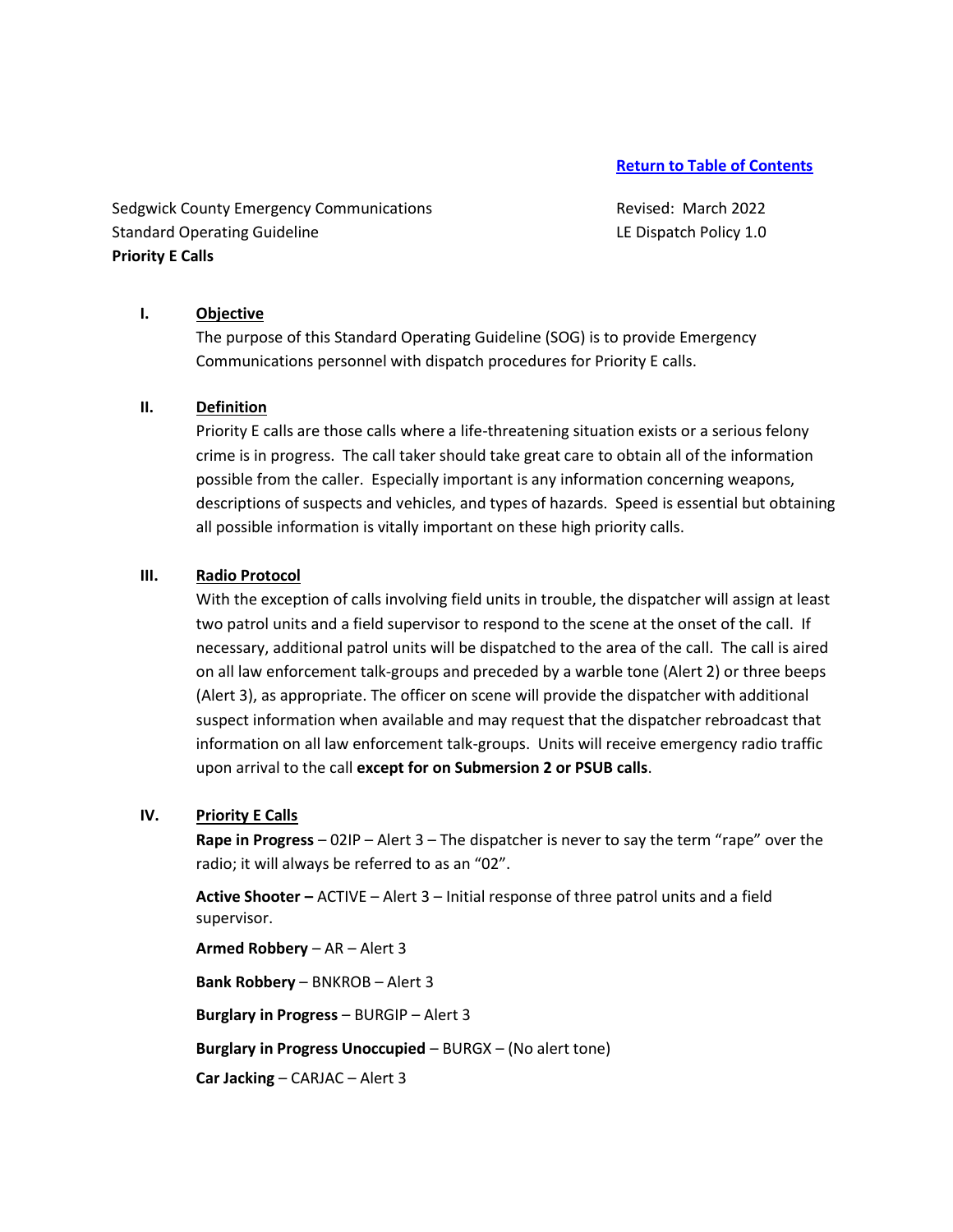**Clubbing** – CLUB – Alert 3

**Barricaded Subject** – CODE 25 – Alert 3

**Return to Table of Contents**

**Cutting or Stabbing** – CUT – Alert 3

**Found Device or Explosive** – DEVICE – Alert 3

**Firefighter, Paramedic, or Officer in Trouble** – FIT, PIT or OIT – Alert 2 – Initial response of three patrol units and a field supervisor. This includes Animal Control Officers if on Duty.

**Hold-up Alarm on a Business** – HU **Robbery in Progress** – ROBIP – Alert 3 **Shooting** – SHOOT – Alert 3 **Submersion** – PSUB – Alert 3 (no emergency traffic assigned)

# **V. Prioritization**

Priority E calls will be dispatched within one (1) minute of call entry. If the dispatcher is unable to assign a field unit to a Priority E call within one (1) minute of entry, the reason for the delay in dispatch will be documented in the notes of the call. There are times when the dispatcher must prioritize calls and several factors must be considered when applying judgment. The threat or danger to life and health must take priority over the threat of danger to property.

# **VI. Wichita Police Department Officer Availability**

Dispatchers shall make an effort to assign calls to the officer whose beat encompasses the area in which the call occurred. If this is not possible, officers may be assigned to make calls anywhere in the City of Wichita. Only as a last resort should any Bureau staffing be fully depleted to send officers to other Bureaus. The Senior Watch Commander, or senior shift Sergeant when no watch commander is on-duty, has discretion to manage police resources in cooperation with dispatchers.

If no patrol officers are available within the Bureau where the incident has occurred, the dispatcher will utilize the following contingency steps to locate officers to respond to the call:

- a) Broadcast on the appropriate channel, "Any officer that can be 10-8," followed by the call classification and location
- b) Call backs from Priority 2, 3 or 4 calls where contact has not been made (within Bureau)
- c) Call back from lunch/602 (within Bureau)
- d) Community Policing/ Patrol CRT Officers (within Bureau)
- e) Other patrol officers (outside of Bureau)
- f) Call backs from Priority 2, 3, or 4 calls where contact has not been made (outside of Bureau)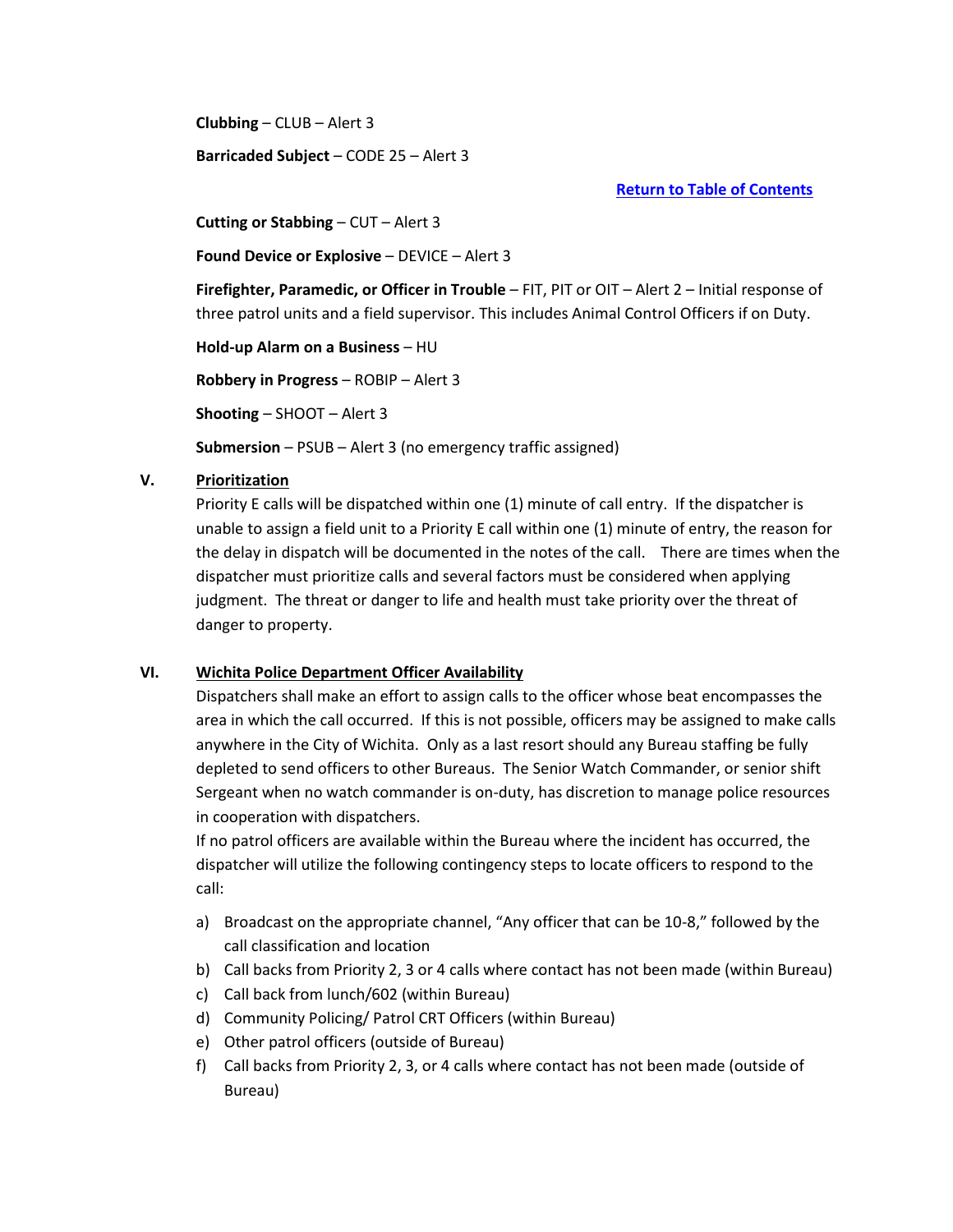- g) Calls back from lunch/602 (outside of Bureau)
- h) Community Policing/Patrol CRT Officers (outside of Bureau)
- i) Centralized Traffic Officers
- j) Assign Sergeants (within Bureau, if Watch Commander is on-duty)
- k) Investigations CRT
- l) Assign Detectives
- m) Assign Sheriff Deputies
- n) Assign Watch Commander (inside Bureau, if the Bureau Commander is on-air)

# **VII. Sedgwick County Sheriff's Office Deputy Availability**

Dispatchers shall make an effort to assign calls to the deputy whose beat encompasses the area in which the call occurred. If this is not possible, deputies may be assigned to make calls anywhere in the county. If no patrol deputies are available, the dispatcher will utilize the following contingency steps to locate deputies to respond to the call:

- a) Broadcast on the appropriate channel, "Any deputy that can be 10-8," followed by the call classification and location
- b) Contact field supervisor for confirmation to free a deputy from an assignment
- c) Call backs from priority 2 or 3 calls
- d) Call backs from lunch
- e) Assign field supervisors (Sergeants or Lieutenants)
- f) Assign Warrant or Civil Deputies
- g) Assign Detectives
- h) Contact the nearest outside agencies for assistance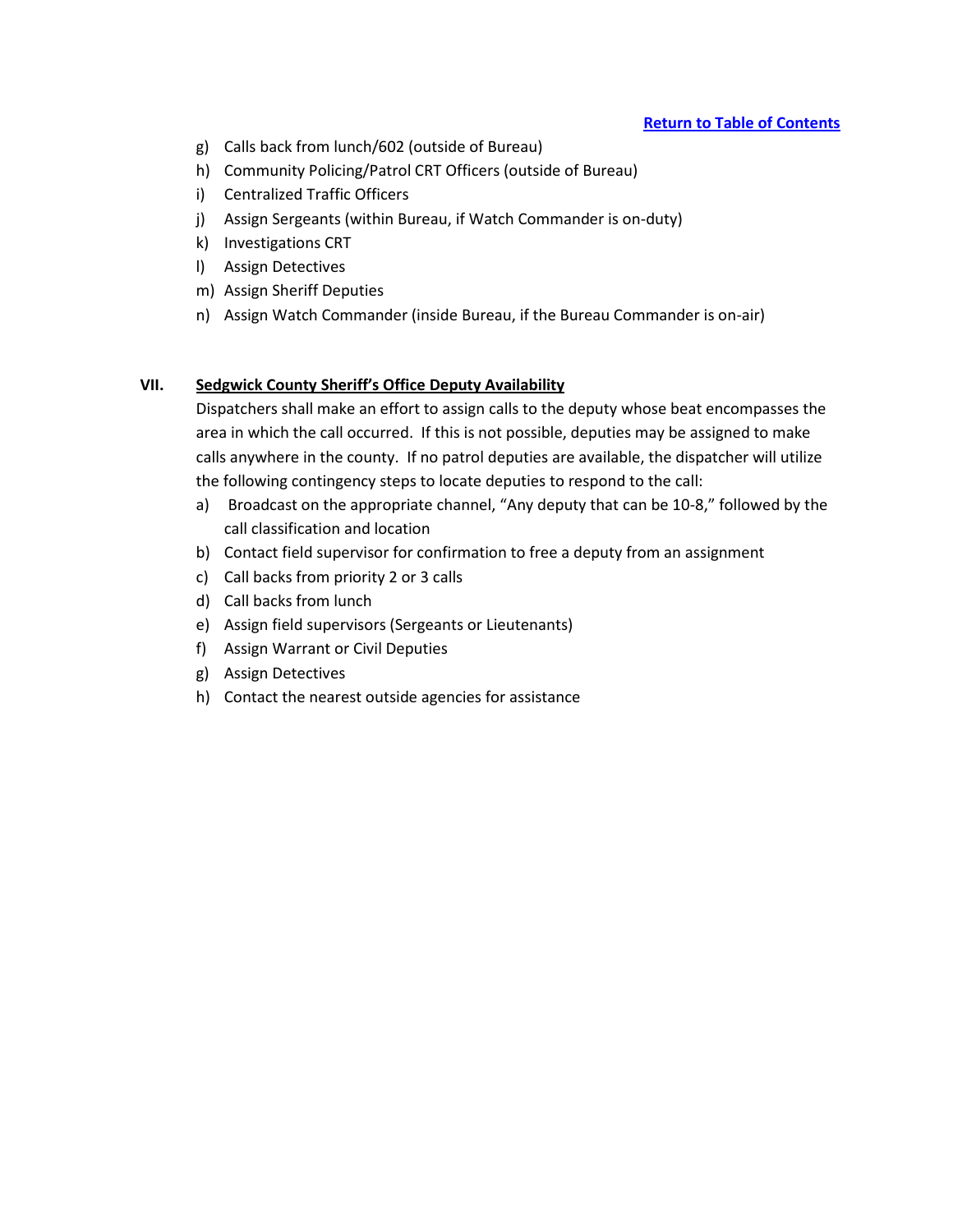Sedgwick County Emergency Communications **Revised: April 2018** Revised: April 2018 Standard Operating Guideline **LE Dispatch Policy 2.0** Canadard Operating Guideline **Priority 1 Calls** 

### **I. Objective**

The purpose of this Standard Operating Guideline (SOG) is to provide Emergency Communications personnel with dispatch procedures for Priority 1 Calls.

#### **II. Definition**

Priority 1 calls are urgent calls. These are calls where a serious crime has just occurred or is imminent, bodily injury has just occurred or is imminent, or another agency requires immediate police assistance. Call taker should take great care to obtain all information possible from a caller. Especially important is any information concerning weapons, descriptions of suspects and vehicles, and any hazards. Speed is essential but obtaining all possible information is vitally important on these priority calls.

## **III. Radio Protocol**

The dispatcher will assign at least two patrol units and in some cases a field supervisor to respond to the scene at the onset of the call. If necessary, additional patrol units will be dispatched to the area of the call. The call may or may not be aired on all law enforcement talk-groups, as appropriate. All Priority 1 calls, with the exception of hold-up alarms at residences that occur in the county, are dispatched without any alert tones. The officer on scene will provide the dispatcher with additional suspect information when available and may request that the dispatcher rebroadcast that information on all law enforcement talkgroups. Units will **not** receive emergency *radio* traffic upon arrival to the call unless otherwise specified in the following list of calls. If an officer asks for emergency traffic then it should be assigned by the dispatcher. If the dispatcher is unsure if emergency traffic is needed then the dispatcher should ask an officer on scene if emergency traffic is needed.

#### **IV. Priority 1 Calls**

**Sexual Assault or Attempted Sexual Assault that has Just Occurred** – 02JO – The dispatcher is never to say the term "rape" over the radio; it will always be referred to as an "02". This call is dispatched on all law enforcement talk-groups.

**Non-Injury Accident Involving Hazardous Materials** – 47HZ – Initial response of one patrol unit.

**Injury Accident** – 48 **Injury Accident Hit and Run** – 48HR **Injury Accident with Somebody Trapped** – 48T **Injury Accident Involving Hazardous Materials** – 48HZ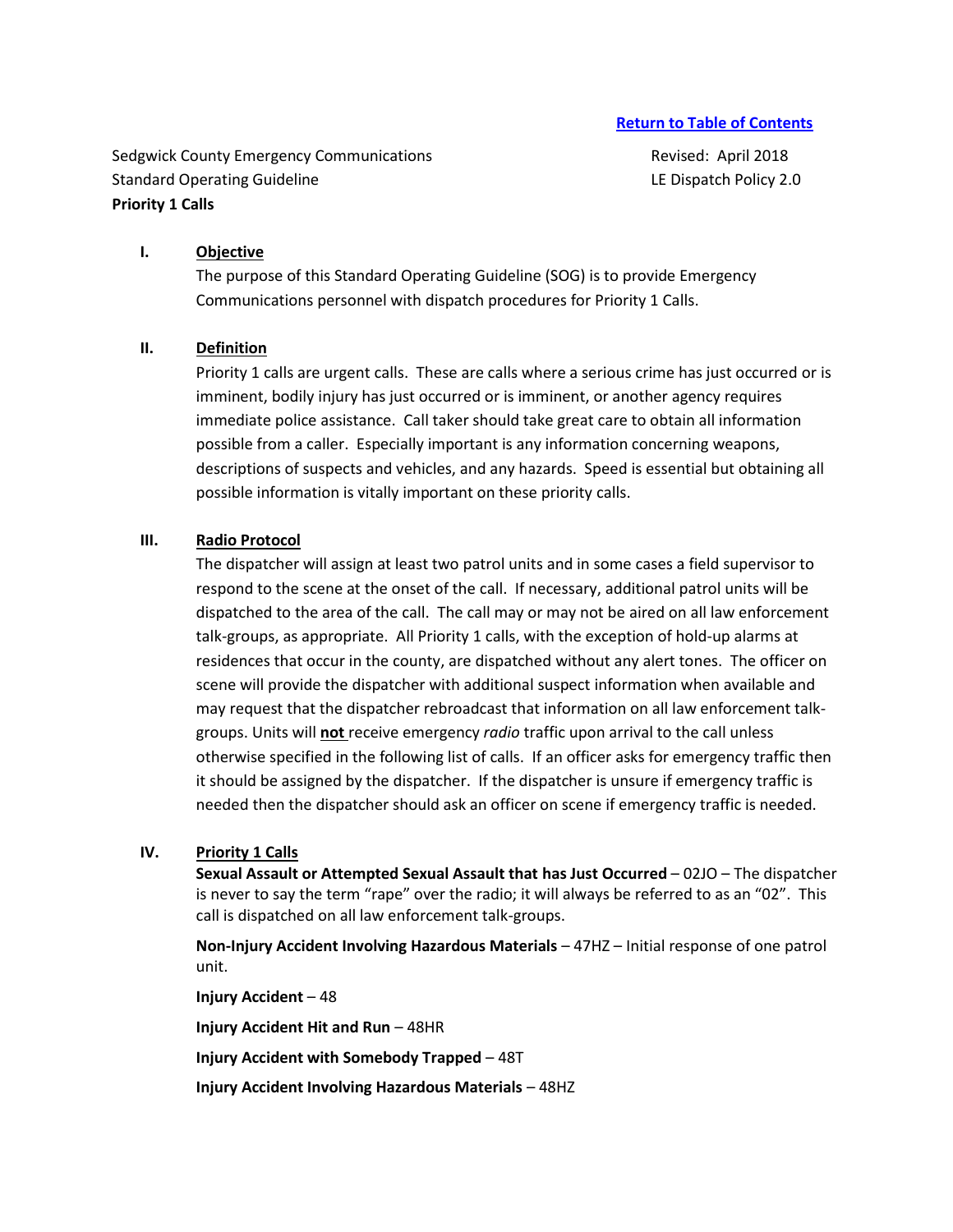**Escape Just Occurred – 99JO** – This call is dispatched on all law enforcement talk-groups.

**Abduction of Kidnapping** – ABDUCT – This call is dispatched on all law enforcement talkgroups. **(Emergency traffic assigned)**

**Animal Bite** – ANBITE – Initial response of one patrol unit

**Assist a Law Enforcement Agency** – ASSIST – Initial response of one patrol unit

**Assist EMS Personnel** – ASSTE – Initial response of one patrol unit

**Assist Fire Personnel** – ASSTF – Initial response of one patrol unit

**Simple Assault Requiring Medical Attention** – ASLT **(Emergency traffic assigned)**

**Auto Theft in Progress** – ATIP – This call is dispatched on all law enforcement talk-groups. **(Emergency traffic assigned)**

**Auto Theft that has Just Occurred** – ATJO – This call is dispatched on all law enforcement talk-groups.

**Burglary that has Just Occurred** – BURGJO – This call is dispatched on all law enforcement talk-groups.

**Person with Fire or Chemical Burns** – BURNS – Initial response of one patrol unit.

**Bomb Threat with No Device Located** – CODE26 – This call is dispatched on all law enforcement talk-groups.

**Building Collapse** – COLA1 (Initial response of one patrol unit) – COLA2 & COLA3

**Obvious Death** – DEATH – Initial response of one patrol unit and a field supervisor.

**Disturbance with Weapons** – DISTWP **(Emergency traffic assigned)** If shots have been fired dispatch the call on all law enforcement talk groups.

**Drive by Shooting without Injuries** – DRIVBY – This call is dispatched on all law enforcement talk-groups. **(Emergency traffic assigned)**

**Drowning in a Bathtub or Pool** – DROWN – Initial response of one patrol unit and a field supervisor.

**Domestic Violence Alarm** – DVA

**Domestic Violence Disturbance with Weapons** – DVWP **(Emergency traffic assigned)** If shots have been fired dispatch the call on all law enforcement talk groups.

**Reported Explosion** – EXPLOS – Initial response of one patrol unit.

**Forgery in Progress** – FORGIP – This call is dispatched on all law enforcement talk-groups. **(Emergency traffic assigned)**

**Hold-up Alarm at a Residence** – HURES – **(Emergency traffic assigned)**

**Highway Robbery** – HWYROB – This call is dispatched on all law enforcement talk-groups. **(Emergency traffic assigned)**

**Chemical or Radioactive Spill** – HZ2 or HZ3 – Initial response of one patrol unit.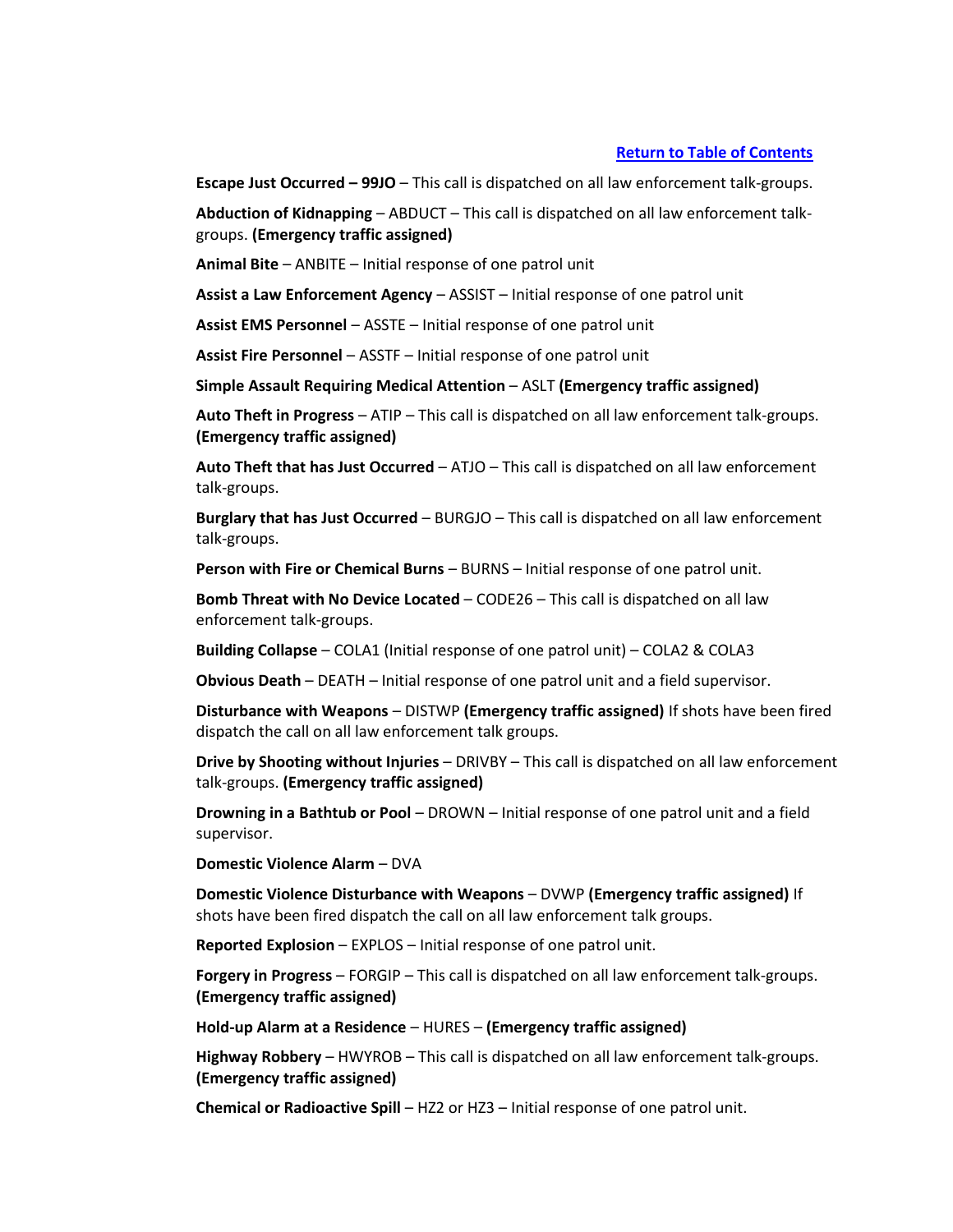**Airport Emergency at Mid-Continent Airport** – A2CA/A3CA/A3GAA – This call is dispatched to both the WPD West Bureau and the Sheriff's Office. The PD-West dispatcher will send patrol officers to the airport while the Sheriff dispatcher will dispatch deputies to block traffic at the intersections of K42 and Tyler and K42 and Ridge.

**Industrial Accident** – INDACC – Initial response of one patrol unit.

**Person about to jump from a high place –** JUMPER **(Emergency traffic assigned)**

**Larceny in Progress** – LARCIP **(Emergency traffic assigned)**

**Methamphetamine Labs or Odors of Methamphetamine Production** – METH or METHSM

**Psychiatric Patient** – PSYCH

**Plane Crash** – PLANE – If the call is occurring at or near Jabara airport, one unit will be assigned to assist with traffic control at Jabara Airport (3200 N. Webb Rd.) and a second unit will be assigned to assist with traffic control at Midwest Corporate Aviation (3500 N. Webb Rd.)

**Purse Snatch** – PURSE- This call is dispatched on all law enforcement talk –groups. **(Emergency traffic assigned)**

**Residential Robbery** – RESROB – This call is dispatched on all law enforcement talk-groups. **(Emergency traffic assigned)**

**Strong Armed Robbery** – SAR – This call is dispatched on all law enforcement talk-groups. **(Emergency traffic assigned)**

**Silent Entry Alarms** – SE **(Emergency traffic assigned)**

**Suspicious Character with a Weapon –** SCWP – **(Emergency traffic assigned)** If shots have been fired then this call needs to be dispatched on all law enforcement talk-groups.

**Person Electrocuted** – ELECT

**Suicidal Person** – SIG4 **(Emergency traffic assigned)**

**Attempted Suicide** – SUICID **(Emergency traffic assigned)**

**Vandalism in Progress** – VANDIP **(Emergency traffic assigned)**

**Vehicle on Fire** – VEH – The Wichita Police Department will not respond to a vehicle on fire unless the vehicle is in motion or unless specifically requested by the Wichita Fire Department. The Sedgwick County Sheriff's Office will respond to any vehicle on fire on a public roadway.

**Walk-in Aggravated Assault Victim to a Medical Facility** – WALKIN – This call is dispatched on all law enforcement talk-groups. The dispatcher will send patrol units to the medical facility to make contact with the victim and, if applicable, patrol units will be dispatched to the area where the assault occurred in an attempt to locate the scene.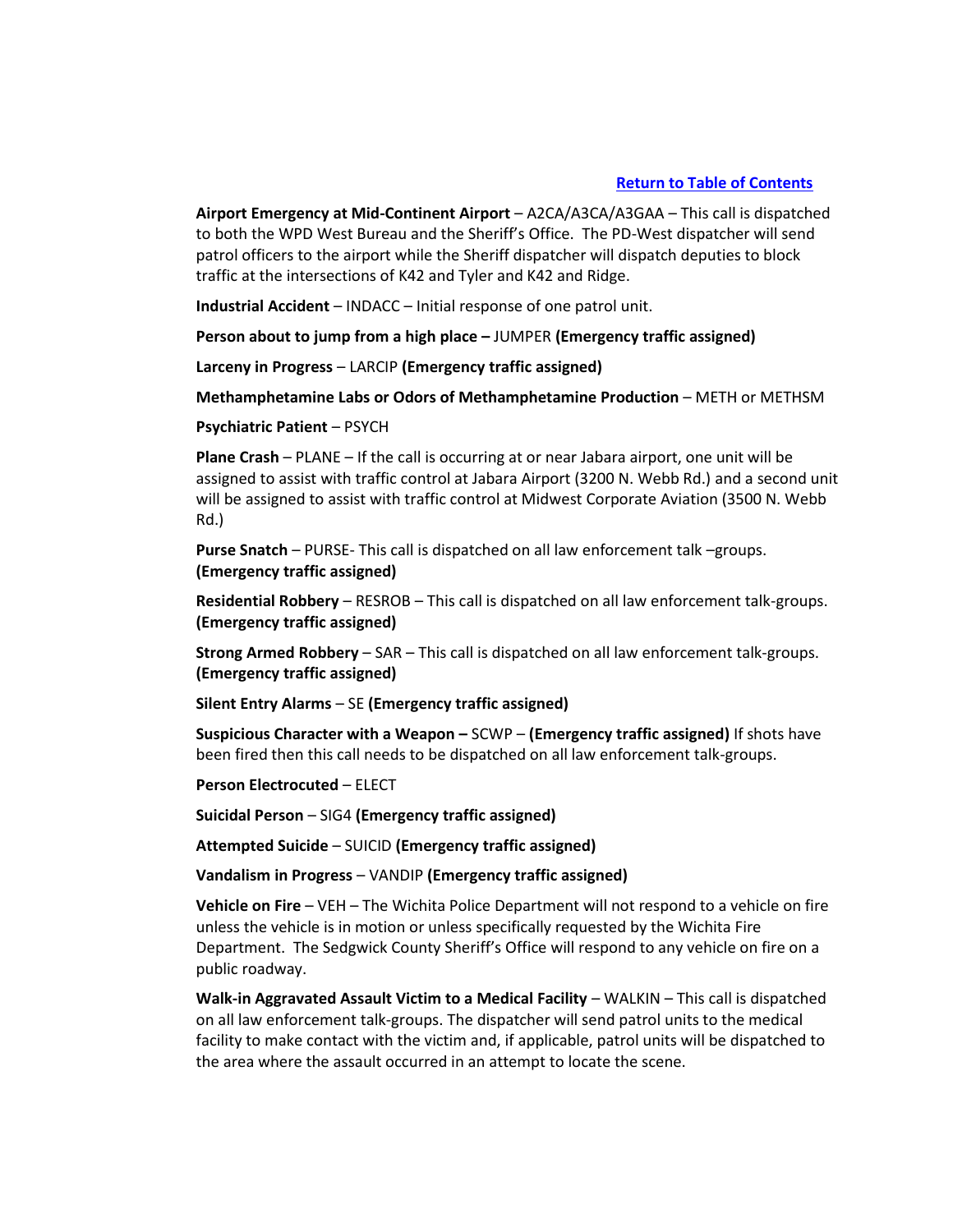**Wrong Way Driver** – WRONG - reports of vehicles actively driving the wrong way on a roadway, thoroughfare, highway, etc., that poses an immediate risk of injury to themselves or others on the roadway. This is to be broadcast, including information on the location, vehicle, and direction of travel, all channels for law enforcement, fire, and EMS personnel to be made aware of.

# **V. Prioritization**

Priority 1 calls will be dispatched within three (3) minutes of call entry. If the dispatcher is unable to assign a field unit to a Priority 1 call within three (3) minutes of entry, the reason for the delay in dispatch will be documented in the notes of the call. There are times when the dispatcher must prioritize calls and several factors must be considered when applying judgment. The threat or danger to life and health must take priority over the threat of danger to property.

# **VI. Wichita Police Department Officer Availability**

Dispatchers shall make an effort to assign calls to the officer whose beat encompasses the area in which the call occurred. If this is not possible, officers may be assigned to make calls anywhere in the City of Wichita. Only as a last resort should any Bureau Staffing be fully depleted to send officers to other Bureaus. The Senior Watch Commander, or senior shift Sergeant when no watch commander is on-duty, has discretion to manage police resources in cooperation with dispatchers.

If no patrol officers are available within the Bureau, the dispatcher will utilize the following contingency steps to locate officers to respond to the call:

- a) Broadcast on the appropriate channel, "Any officer that can be 10-8," followed by the call classification and location
- b) Call backs from Priority 2, 3 or 4 calls where contact has not been made (within Bureau)
- c) Call back from lunch/602 (within Bureau)
- d) Community Policing/ Patrol CRT Officers (within Bureau)
- e) Other patrol officers (outside of Bureau)
- f) Call backs from Priority 2, 3, or 4 calls where contact has not been made (outside of Bureau)
- g) Calls back from lunch/602 (outside of Bureau)
- h) Centralized Traffic Officers
- i) Community Policing/ Patrol CRT Officers (outside of Bureau)
- j) Investigations CRT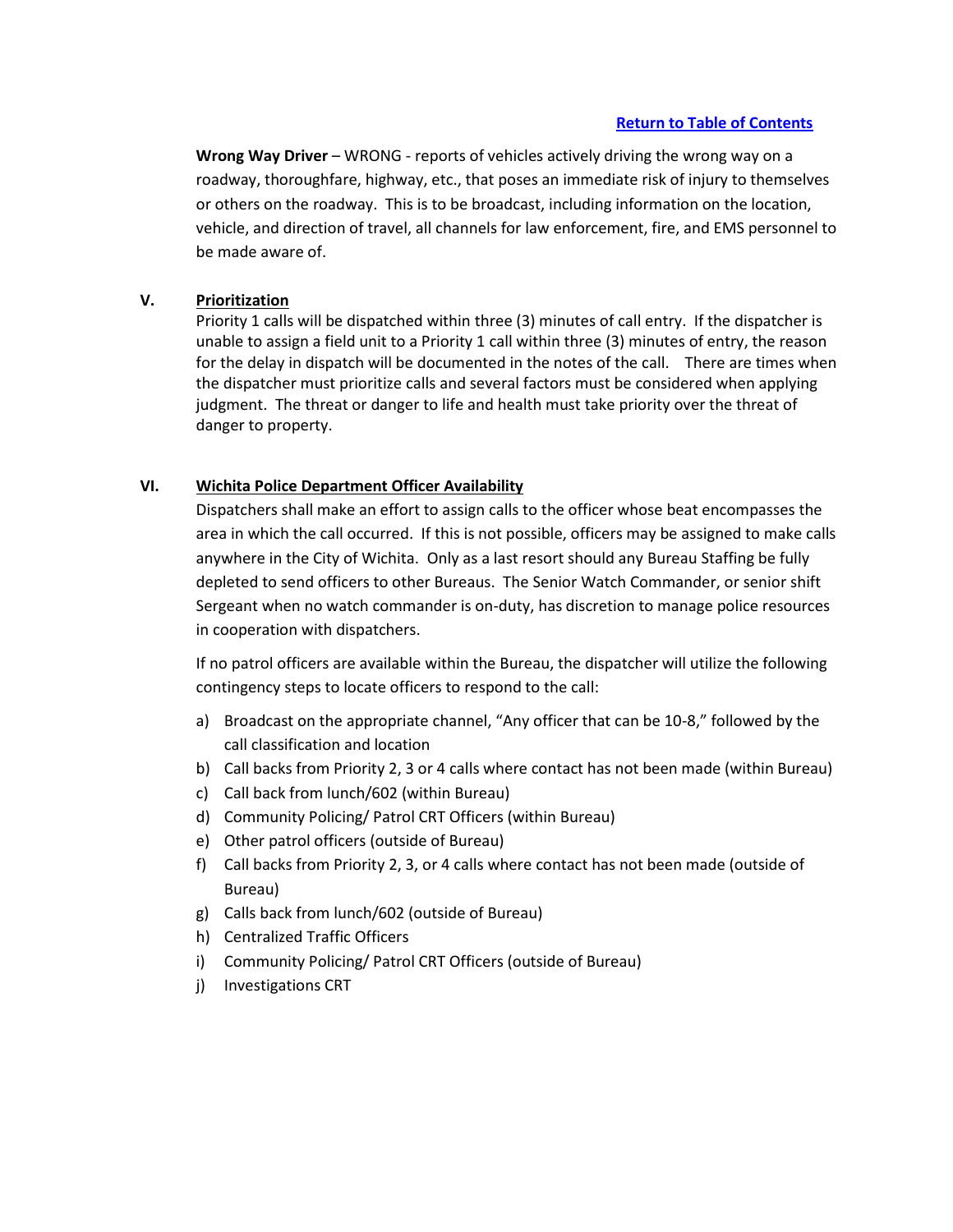# **VII. Sedgwick County Sheriff's Office Deputy Availability**

Dispatchers shall make an effort to assign calls to the deputy whose beat encompasses the area in which the call occurred. If this is not possible, deputies may be assigned to make calls anywhere in the county. If no patrol deputies are available, the dispatcher will utilize the following contingency steps to locate deputies to respond to the call:

- a) Broadcast on the appropriate channel, "Any deputy that can be 10-8," followed by the call classification and location
- b) Contact field supervisor for confirmation to free a deputy from an assignment
- c) Call backs from priority 2 or 3 calls
- d) Call backs from lunch
- e) Assign field supervisors (Sergeants or Lieutenants)
- f) Assign Warrant or Civil Deputies
- g) Assign Detectives
- h) Contact the nearest outside agencies for assistance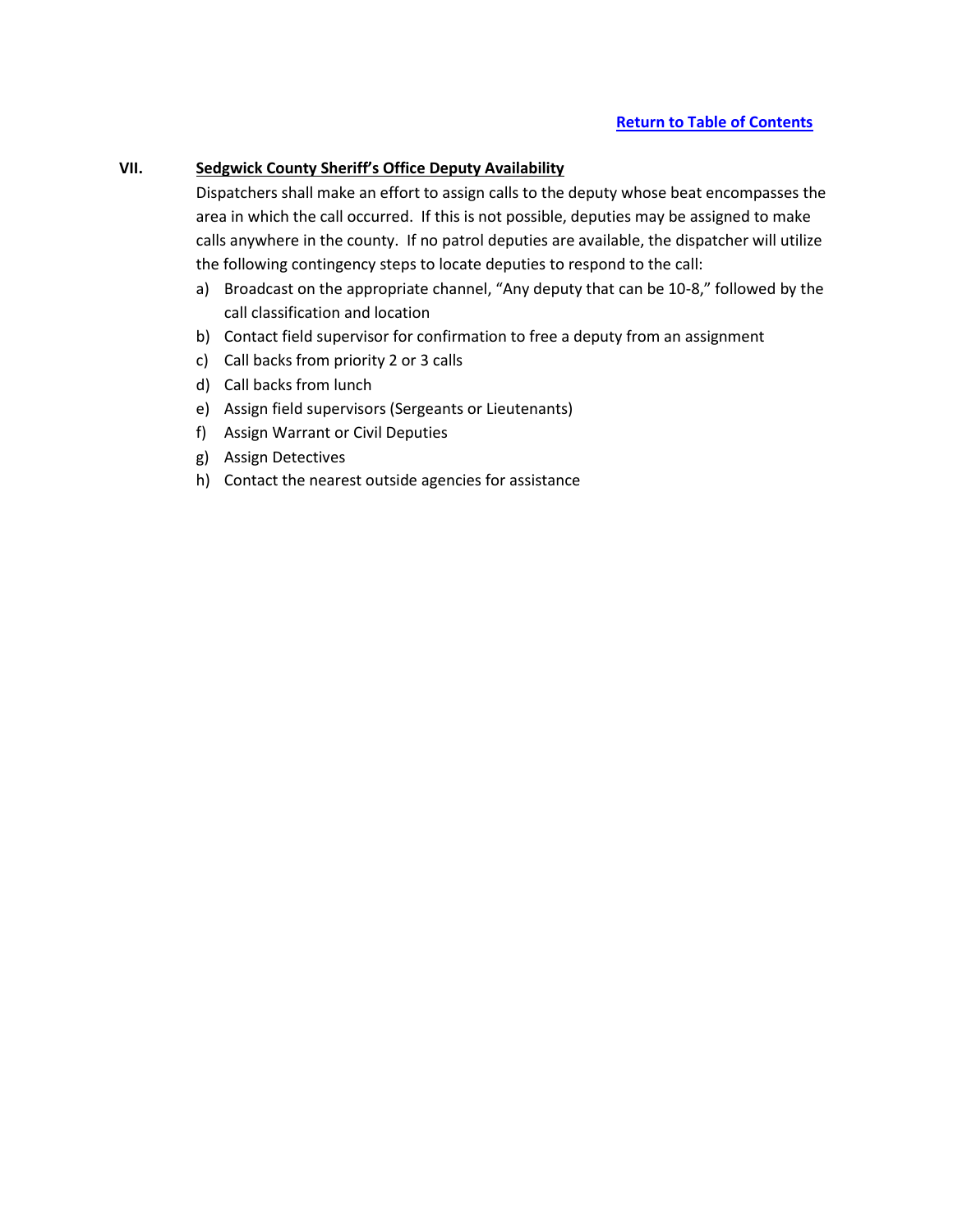Sedgwick County Emergency Communications **Revised: April 2018** Revised: April 2018 Standard Operating Guideline **LE Dispatch Policy 3.0** Canadard Operating Guideline LE Dispatch Policy 3.0 **Priority 2 Calls** 

#### **I. Objective**

The purpose of this Standard Operating Guideline (SOG) is to provide Emergency Communications personnel with dispatch procedures for Priority 2 calls.

#### **II. Definition**

Priority 2 calls are those calls requiring prompt dispatch. These are calls where a crime has occurred of a non-life threatening nature and immediate response is not necessary to arrest the offender. They also include calls that indicate a potential, but not certain probability, of a more serious situation than indicated.

#### **III. Radio Protocol**

The dispatcher will assign one or two officers, depending on call type; a supervisor may also be required. If necessary, additional patrol units will be dispatched to the area of the call.

#### **IV. Priority 2 Calls**

**Rape Report** – 02RT – The dispatcher is never to say the term "rape" over the radio; it will always be referred to as an "02". Initial dispatch will include one patrol unit and a field supervisor.

**Unknown Accident or Unknown Accident Hit and Run** – 104 or 104HR **Check for or Pick up a Person with a Warrant** – 32PER **Check for a Moving Drunk Driver** – 46 **Child Abuse Report** – ABUSE **Adult Shoplifter in Custody** – ADLTSL **Aggravated Assault Report** – AGGRT **Animal Injured or Loose** – ANIMAL **Burglary Report** – BURGRT **Check a Business** – CKBUSN **Check Shots** – CKSHOT **Check a Residence** – CKRES **Check a Storm Cloud** – CLOUD **Disturbance Alarm** – DA **Disturbance –** DIST - **(Emergency traffic assigned if on the sheriff patrol channel when suspect is still on scene)**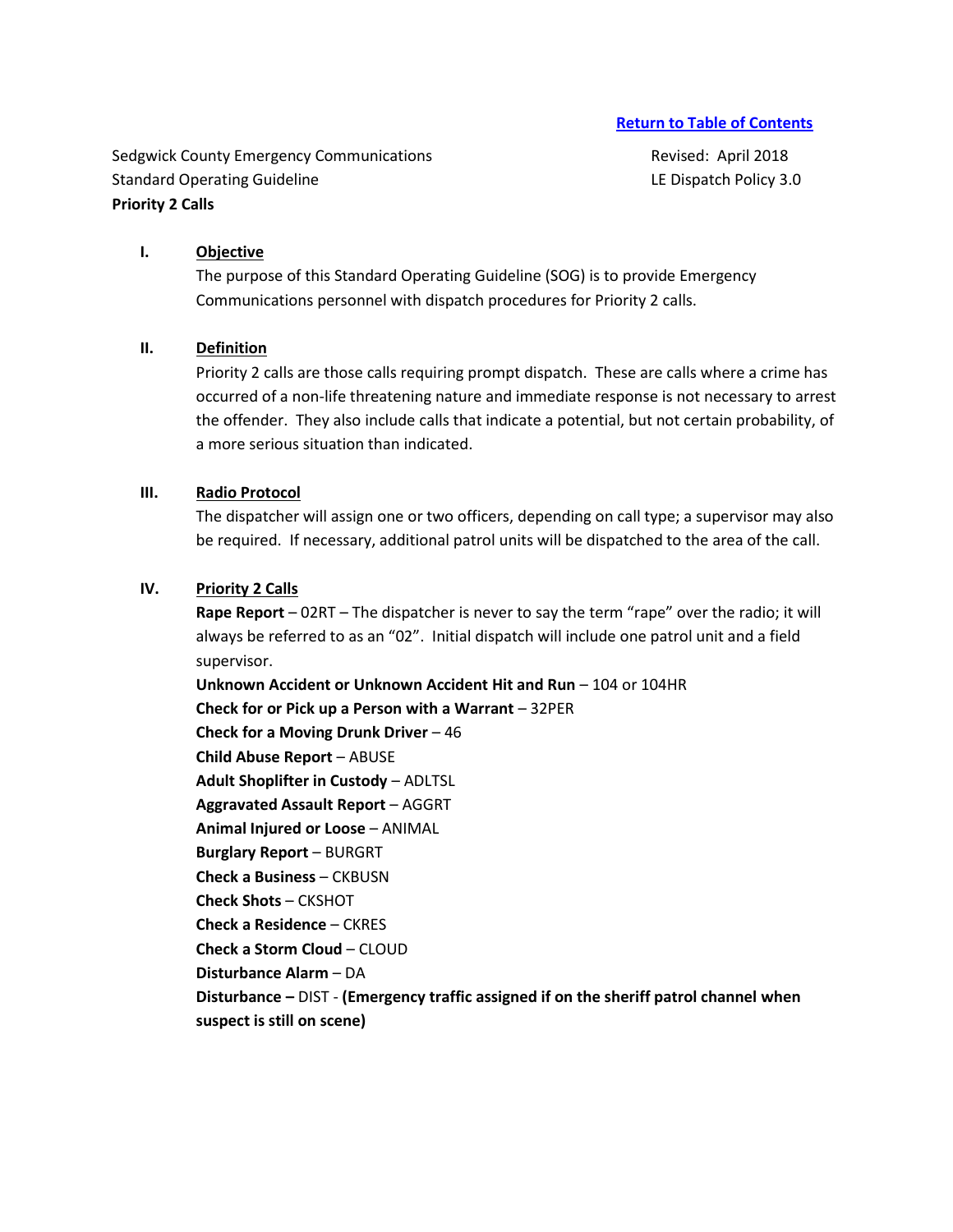**Domestic Violence Disturbance –** DV - **(Emergency traffic assigned if on the sheriff patrol channel when suspect is still on scene) Check a Drunk in a Parked Vehicle** – DUI **Forgery Just Occurred –** FORGJO **Found Adult or Juvenile –** FOUNDA or FOUNDJ **Audible Burglary Alarm** – GENALM **9-1-1 Hang up from a Hard Line** – HANGUP **Unknown White Powdery Substance** – HZ6 **Indecent Exposure** – INDEXP **Indecent Liberties Report** – INDLIB **Juvenile Shoplifter in Custody** – JUVSL **Larceny Just Occurred –** LARCJO **Lost Adult or Lost Juvenile** – LOSTA or LOSTJ **Check a Man Down** – MANDWN **Intentional Overdose** – OD **Standby to Prevent a Disturbance** – PRVDIS **Sign Down** – SIGN **Suspicious Character** – SC **Larceny, Till Tap** – TILL **Truant** – TRUANT **Unknown Call for EMS or Police** – UNKE or UNKP **Vicious Dog** – VICDOG **Vandalism Just Occurred** – VANDJO **Check a Person's Welfare** – WELFAR **Prisoner Escort** – XPORT **Weapons Violation** - WEAPON

## **V. Prioritization**

Priority 2 calls will be dispatched within seven (7) minutes of entry. If the dispatcher is unable to assign a field unit to a Priority 2 call within seven (7) minutes of entry, the reason for the delay in dispatch will be documented in the notes of the call. There are times when the dispatcher must prioritize calls and several factors must be considered when applying judgment. The threat or danger to life and health must take priority over the threat of danger to property.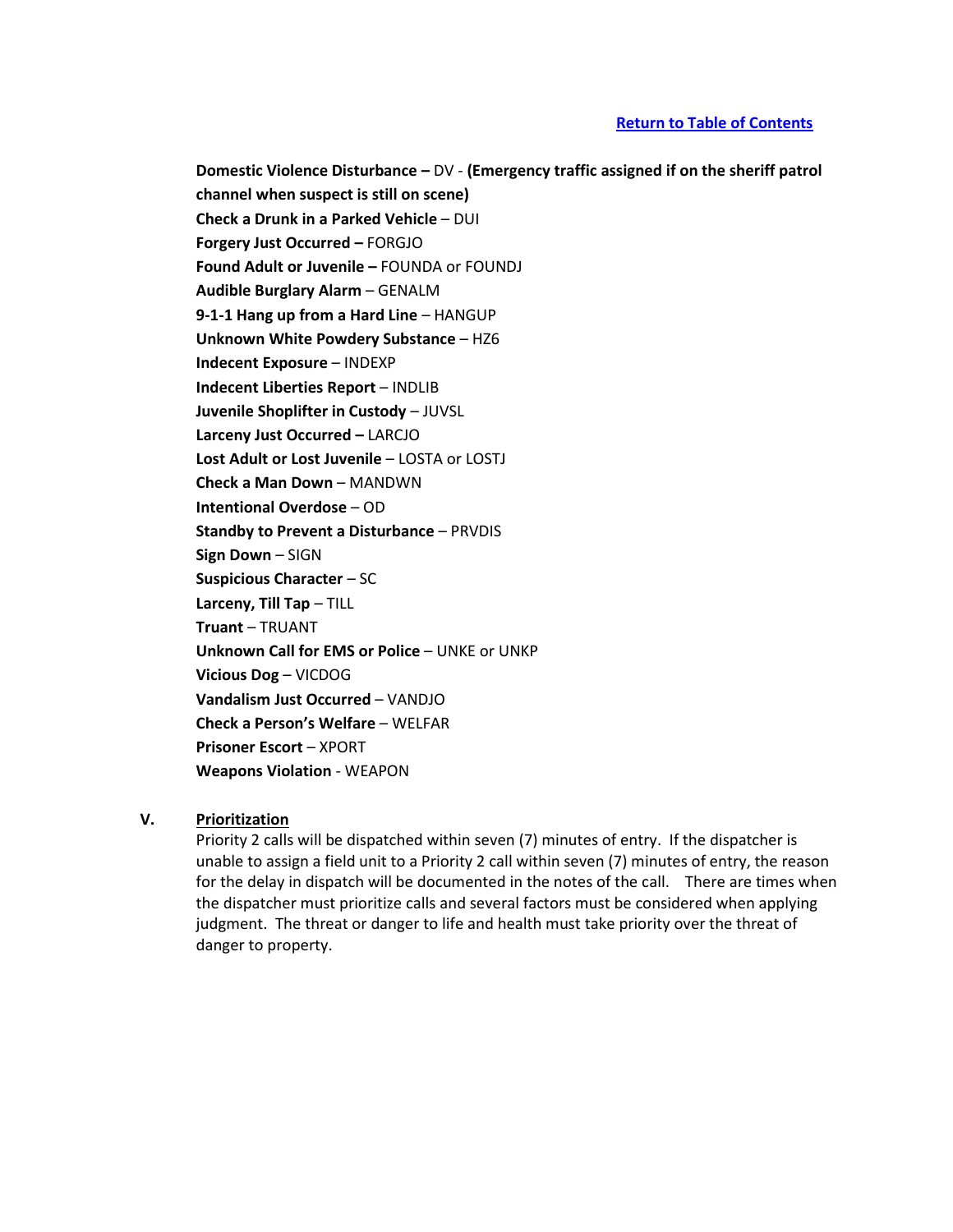### **VI. Wichita Police Department Officer Availability**

Dispatchers shall make an effort to assign calls to the officer whose beat encompasses the area in which the call occurred. If this is not possible, officers may be assigned to make calls anywhere in the City of Wichita. Only as a last resort should any Bureau Staffing be fully depleted to send officers to other Bureaus. The Senior Watch Commander, or senior shift Sergeant when no watch commander is on-duty, has discretion to manage police resources in cooperation with dispatchers.

If no patrol officers are available within the Bureau, the dispatcher will utilize the following contingency steps to locate officers to respond to the call:

- a) Broadcast on the appropriate channel, "Any officer that can be 10-8," followed by the call classification and location
- b) Call backs from Priority 3 or 4 calls where contact has not been made (within Bureau)
- c) Call back from lunch/602 (within Bureau)
- d) Community Policing/CRT officers (within Bureau)
- e) Other patrol officers (outside of Bureau)

## **VII. Sedgwick County Sheriff's Office Deputy Availability**

Dispatchers shall make an effort to assign calls to the deputy whose beat encompasses the area in which the call occurred. If this is not possible, deputies may be assigned to make calls anywhere in the county. If no patrol deputies are available, the dispatcher will utilize the following contingency steps to locate deputies to respond to the call:

- a) Broadcast on the appropriate channel, "Any deputy that can be 10-8," followed by the call classification and location
- b) Contact field supervisor for confirmation to free a deputy from an assignment
- c) Call backs from priority 3 calls
- d) Call backs from lunch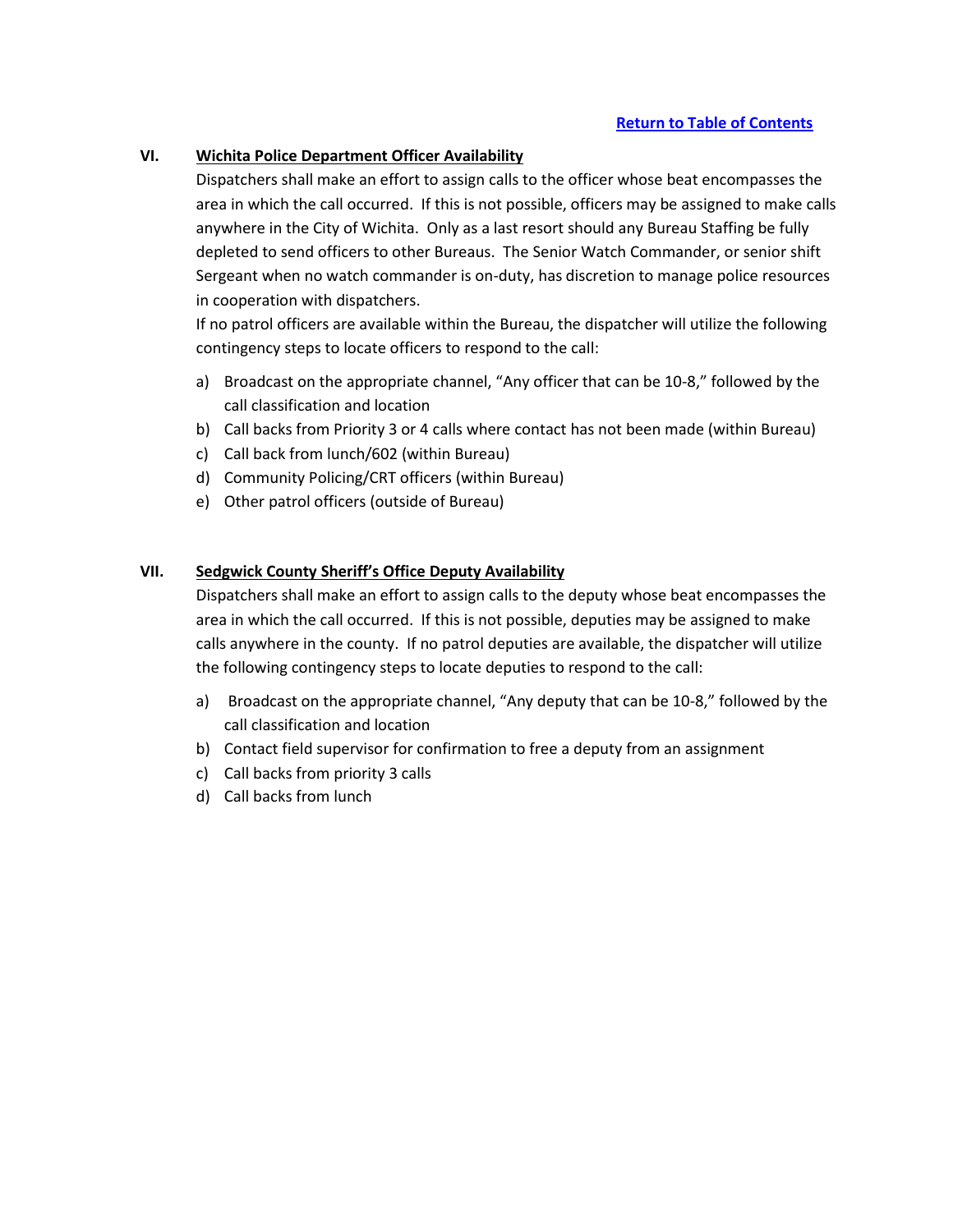Sedgwick County Emergency Communications **Revised: January 2018** Revised: January 2018 Standard Operating Guideline **LE Dispatch Policy 4.0** Canadard Operating Guideline LE Dispatch Policy 4.0 **Priority 3 Calls**

#### **I. Objective**

The purpose of this Standard Operating Guideline (SOG) is to provide Emergency Communications personnel with dispatch procedures for Priority 3 calls.

#### **II. Definition**

Priority 3 calls are non-emergency, nuisance, or report calls that do not require an immediate response. Priority 3 calls include assist a citizen type situations when an officer responds to talk to a citizen or assist them in a small matter that is not necessarily a police matter. The call taker must use careful judgment in interpreting these requests to ensure that it does not require a higher priority response. If there is any question as to whether or not to dispatch the call, transfer the caller to the appropriate substation and stay on the line until the officer makes a determination or consult with a field supervisor.

## **III. Radio Protocol**

The dispatcher will assign at least one patrol officer at the onset of the call if the citizen wants contacted by police. If there is no complainant to contact some calls may be broadcasted to the officers and closed.

## **IV. Priority 3 Calls**

**Auto Theft Recovery** – 32VEH **Non**-**Injury Accident or Non-Injury Accident Hit and Run** – 47 or 47HR **Injury Accident Report** – 48RT **Escape Custody Report** – 99RT **Assault Report with Visible Injuries** – ASLTRT **Attempt to Contact** – ATC **Car Alarm –** CARALM **Check Lights when Malfunctioning –** CKLITE **Check for a Runaway** – CKRA **Clear a Parking Lot –** CLRLOT **Disorderly Conduct Report** – DISCRT **Domestic Violence Report** – DVRT **Fireworks Complaint with or without a Complainant** – FCC or FCCNO **Found Property –** FOUNDP **Forgery Report –** FORGRT **Larceny of a Firearm from a Vehicle -** LARCGN **Person Locked in a Vehicle** – LOCKED **Miscellaneous Report or Miscellaneous Service** – MISCRT **Parking Violation – PRKVIO Party Complaint –** PARTY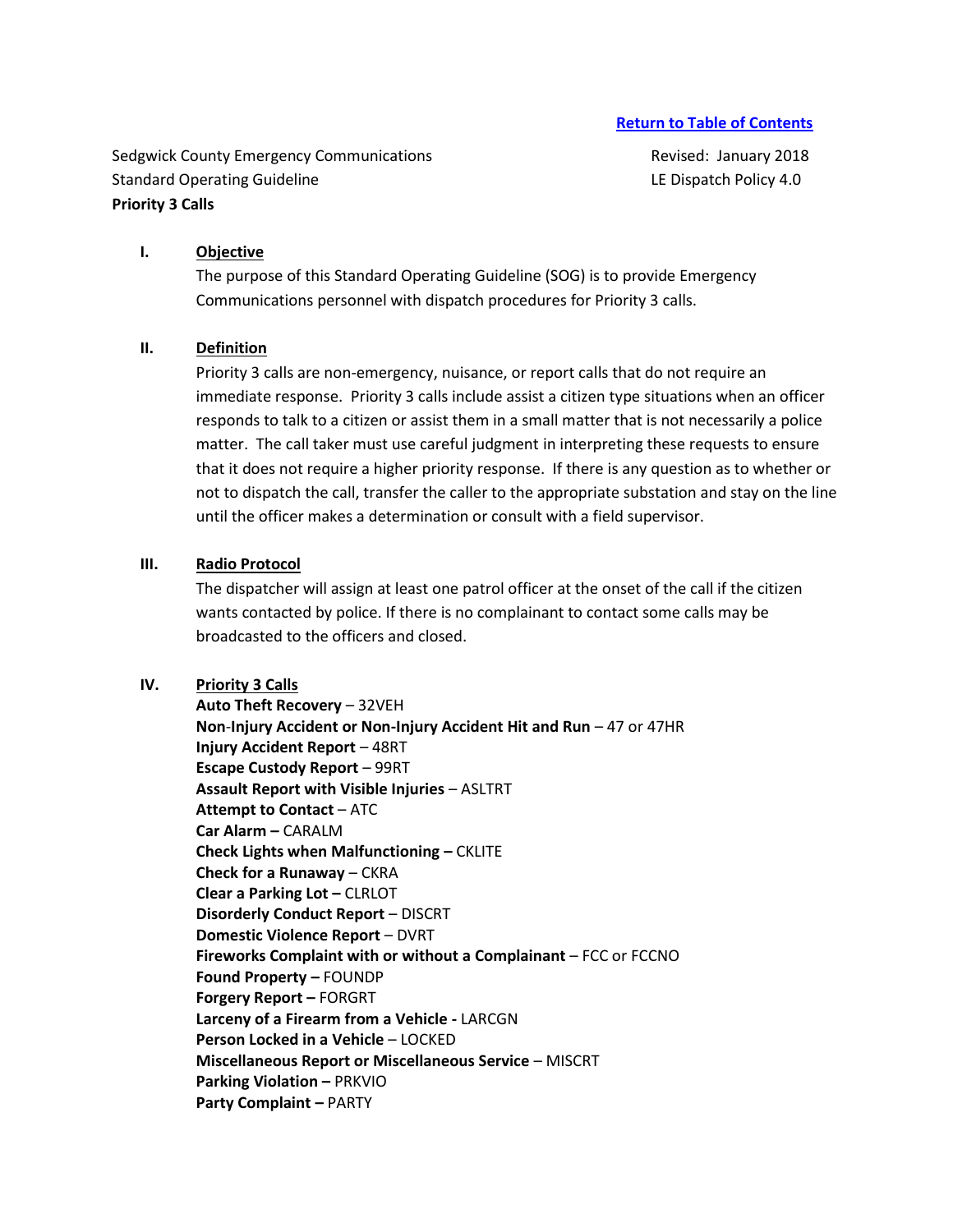**Issuing a PFA/PFS –** PFA **Robbery Report –** ROBRT **Traffic Related Incidents** – TRAFIC

**Trash Report –** TRSHRT – WPD no longer responds to trash reports unless they are in progress and should be classified as a suspicious character (SC) call. Refer citizens to the MABCD Neighborhood Inspection number, 660-9220, for any reports of illegal dumping on public or private property.

**Violation of Road and Driving Laws** – VRDL

# **V. Prioritization**

Priority 3 calls will be dispatched within twenty (20) minutes of entry. If the dispatcher is unable to assign a field unit to a Priority 3 call within twenty (20) minutes of entry, the reason for the delay in dispatch will be documented in the notes of the call. There are times when the dispatcher must prioritize calls and several factors must be considered when applying judgment. The threat or danger to life and health must take priority over the threat of danger to property.

# **VI. Wichita Police Department Officer Availability**

Dispatchers shall make an effort to assign calls to the officer whose beat encompasses the area in which the call occurred. If this is not possible, send an available officer from elsewhere in the bureau.

If no patrol officers are available within the Bureau, the dispatcher will utilize the following contingency steps to locate officers to respond to the call:

- a) Broadcast on the appropriate channel, "Any officer that can be 10-8," followed by the call classification and location.
- b) Notify a supervisor via radio of the call holding. The supervisor will attempt to provide a disposition for how to handle the call (i.e. transfer to station clerk, hold for first available, etc.). The disposition and supervisor providing it will be documented in the call.

# **VII. Sedgwick County Sheriff's Office Deputy Availability**

Dispatchers shall make an effort to assign calls to the deputy whose beat encompasses the area in which the call occurred. If this is not possible, deputies may be assigned to make calls anywhere in the county. If no patrol deputies are available, the dispatcher will utilize the following contingency steps to locate deputies to respond to the call:

- a) Broadcast on the appropriate channel, "Any deputy that can be 10-8," followed by the call classification and location
- b) Contact field supervisor for confirmation to free a deputy from an assignment
- c) Call backs from lunch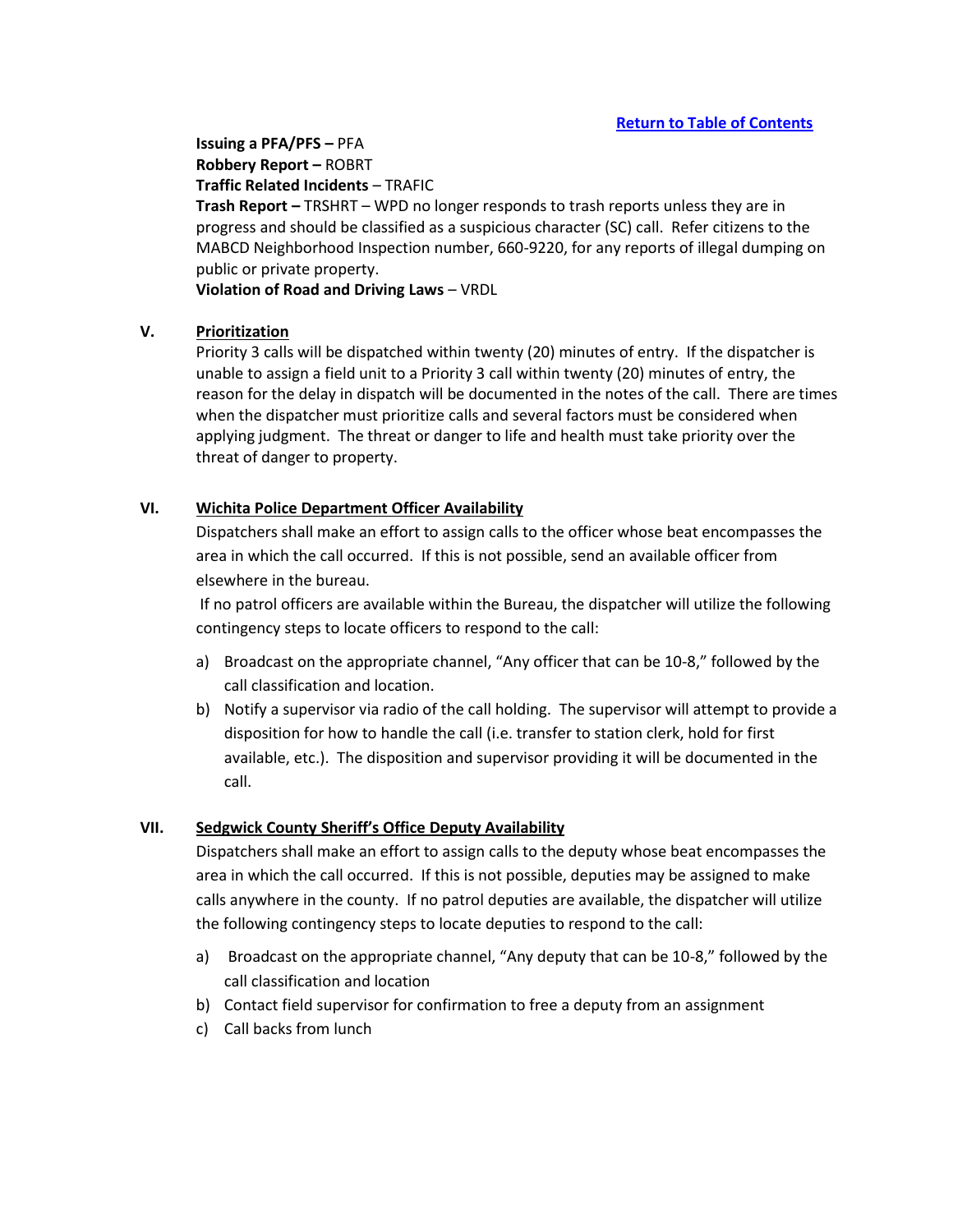Sedgwick County Emergency Communications and a settlement of Revised: June 2020 Standard Operating Guideline **LE Dispatch Policy 5.0** Canadard Operating Guideline **Case Desk Calls**

# **I. Objective**

The purpose of this Standard Operating Guideline (SOG) is to provide Emergency Communications personnel with criteria and procedures for processing case desk calls.

# **II. Case Desk Calls - WPD**

Case desk calls include but are not limited to:

**Simple assault report with no visible injuries** – ASLTRT – Does not include calls from medical facilities.

**Auto Theft Report** – ATRT

**Disturbance Report** – DISTRT

**Embezzlement Report** – EMBEZ

**Fraud Report** – FRAUD

**Larceny of Gasoline** – GRO

**Larceny Report** – LARCRT

**Lost Property** – LOSTP

**Runaway Report** – RART – Only Runaways from the Wichita Children's Home, foster home or group home over the age of 14. If the child is 14 years old or older case desk can make the call. If the child is under 14 years old an officer will need to respond.

**Suspicious Character Gone Report** – SCRT

**Vandalism Report** – VANDRT

**Violation of Road and Driving Laws** -- VRDL – These calls will be entered and broadcasted to officers in the area and transferred to case desk for a report if necessary. If someone is insistent on following, this would equate a demand for an officer response.

# **III.** Case Desk Calls – Sheriff

**Lost Property** – LOSTP – The only calls the Sheriff's case desk can take are reports of lost or stolen vehicle tags. All other reports of lost property will require a deputy to respond.

# **IV. Procedure for WPD Case Desk Calls**

Prior to transferring a citizen to the Case Desk, the call taker is required to conduct adequate questioning to ensure that Case Desk will be able to assist the citizen in filing their report. Questions include but are not limited to:

- Is there a crime that is in progress or just occurred that a physical police presence would provide protection to the citizen or apprehend a suspect?
- Would an officer presence prevent a crime from occurring?
- Did the incident occur in the City of Wichita?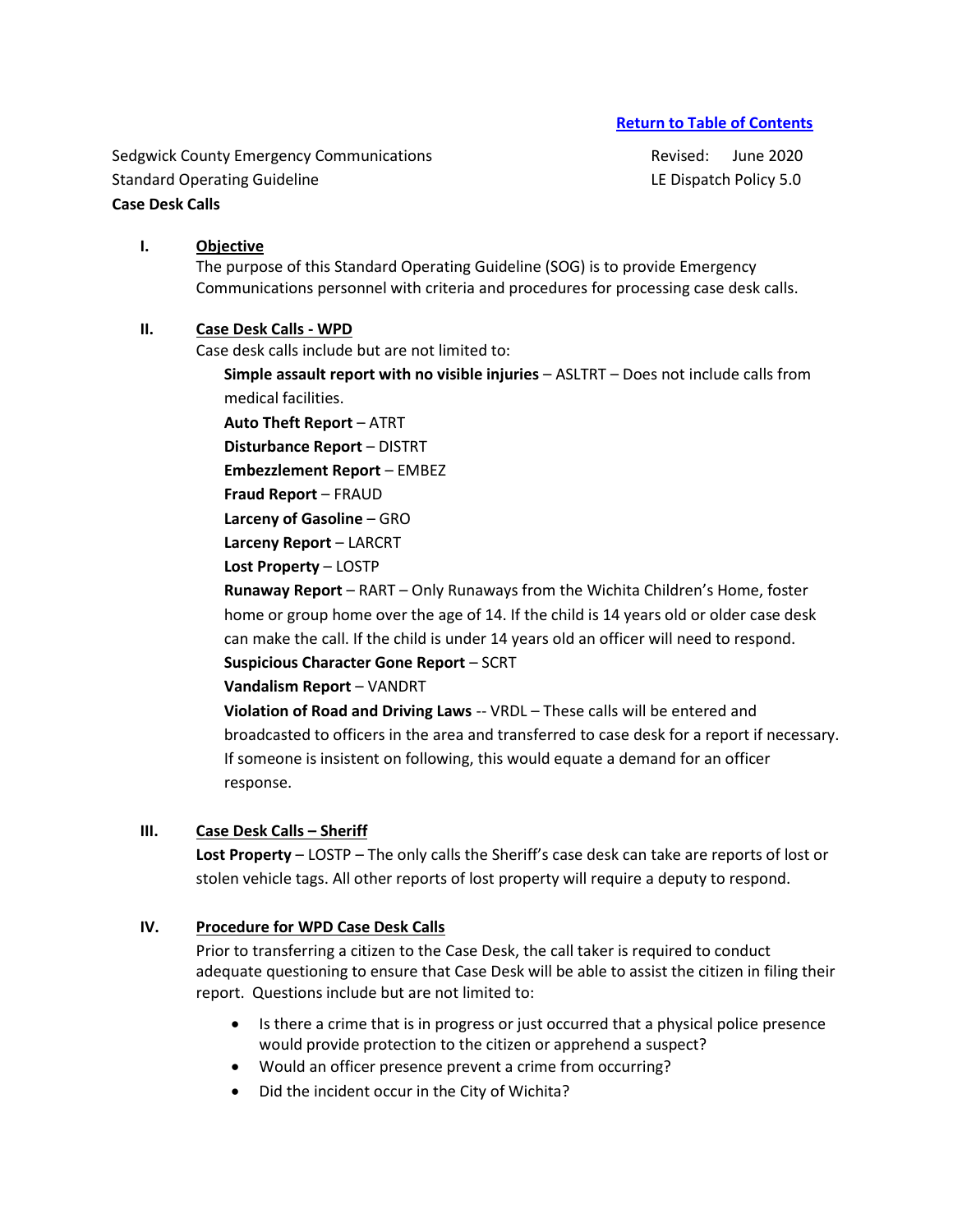- Does the report involve people who fall under the definition of domestic partners?
- Is the suspect still in close proximity to the caller?
- Is there any evidence on scene that an officer needs to collect?
- Is there a confirmed suspect that would provide solvability to a case?

The call taker will inform the caller that they are being transferred to the Case Desk who will take their report over the telephone. The call taker is then to stay on the line with the caller and either announces the call to case desk when they answer or if the caller receives a hold recording the call taker is to explain to the caller that if they wait on the line somebody will be with them as soon as possible. An advised call will be entered into CAD at the call location. If a citizen demands an officer response, a call will be entered into CAD for an officer to be dispatched.

# **V. Prioritization**

Priority 4 calls will be dispatched within twenty (20) minutes of entry. If the dispatcher is unable to assign a field unit to a Priority 4 call within twenty (20) minutes of entry, the reason for the delay in dispatch will be documented in the notes of the call. There are times when the dispatcher must prioritize calls and several factors must be considered when applying judgment. The threat or danger to life and health must take priority over the threat or danger to property.

## **VI. Wichita Police Department Officer Availability**

Dispatchers shall make an effort to assign calls to the officer whose beat encompasses the area in which the call occurred. If this is not possible, send an available officer from elsewhere in the bureau. If no patrol officers are available within the Bureau, the dispatcher will utilize the following contingency steps to locate officers to respond to the call:

Broadcast on the appropriate channel, "Any officer that can be 10-8," followed by the call classification and location.

## **VII. Sedgwick County Sheriff's Office Deputy Availability**

Dispatchers shall make an effort to assign calls to the deputy whose beat encompasses the area in which the call occurred. If this is not possible, deputies may be assigned to make calls anywhere in the county. If no patrol deputies are available, the dispatcher will utilize the following contingency steps to locate deputies to respond to the call:

- a) Broadcast on the appropriate channel, "Any deputy that can be 10-8," followed by the call classification and location
- b) Contact field supervisor for confirmation to free a deputy from an assignment
- c) Call backs from lunch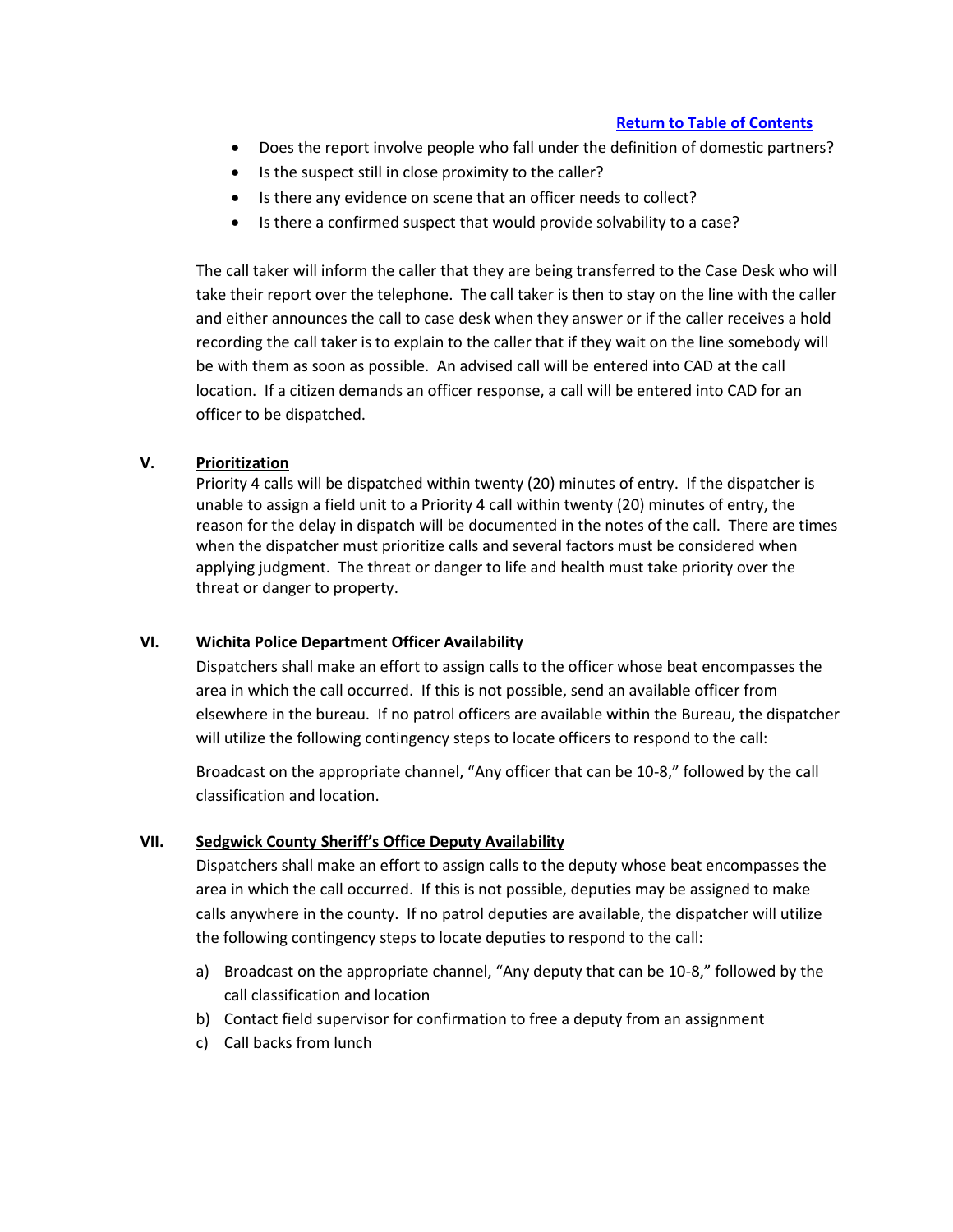Sedgwick County Emergency Communications **Revised: May 2014** Revised: May 2014 Standard Operating Guideline LE Dispatch Policy 6.0 **Wichita Police Department Badge on the Floor** 

## **I. Objective**

The purpose of this Standard Operating Guideline (SOG) is to provide Emergency Communications personnel with criteria and procedures for transferring calls to the Badge on the Floor. Calls that are not handled by the WPD Case desk but do not require an officer response should be transferred to the appropriate Badge on the Floor whenever possible. The Badge on the Floor will take general information requests and will handle any situation where legal advice is being requested. Emergency Communications never provides legal advice to citizens.

## **II. Badge on the Floor Calls**

Calls that should be transferred to the Badge on the Floor include but are not limited to: **ABNVEH** – Abandoned vehicles on private property are to be transferred to the appropriate station so that the Badge can help the caller identify if the vehicle is one that can be towed by the citizen or one that is determined to be a nuisance that the Health Department will assist with. If an officer response is necessary and the call is in the core, downtown area, from 0900-1700 Monday through Friday an Ambassador unit will respond to the call. **DISCRT** – Disorderly conduct reports when the caller only wants contacted by phone. After transferring the caller to a Badge to make this report, dispatch officers to the location to handle the situation.

**RART** – If a child is 14 years of age or older, the citizen can make a report at a substation if the runaway is from a private residence or legal guardian. When substations are closed, reports will be made by an officer in person. If the child is under the age of 14 years old an officer will respond.

**47RT** – Non-injury accident report. The accident occurred sometime earlier with no evidence to collect and the suspect is no longer on scene.

#### **III. Procedure**

The call taker will inform the caller that they are being transferred to the station to talk to an officer who will be able to provide them with assistance. The call taker is then to stay on the line with the caller and announce the call to the Badge. If the call taker is unsure if an officer response is necessary, they should transfer the caller to the Badge and stay on the line until a determination will be made. A call will be entered into CAD at the call location, either an advised call if the call is transferred or a call to dispatch if the Badge advises that an officer response is necessary.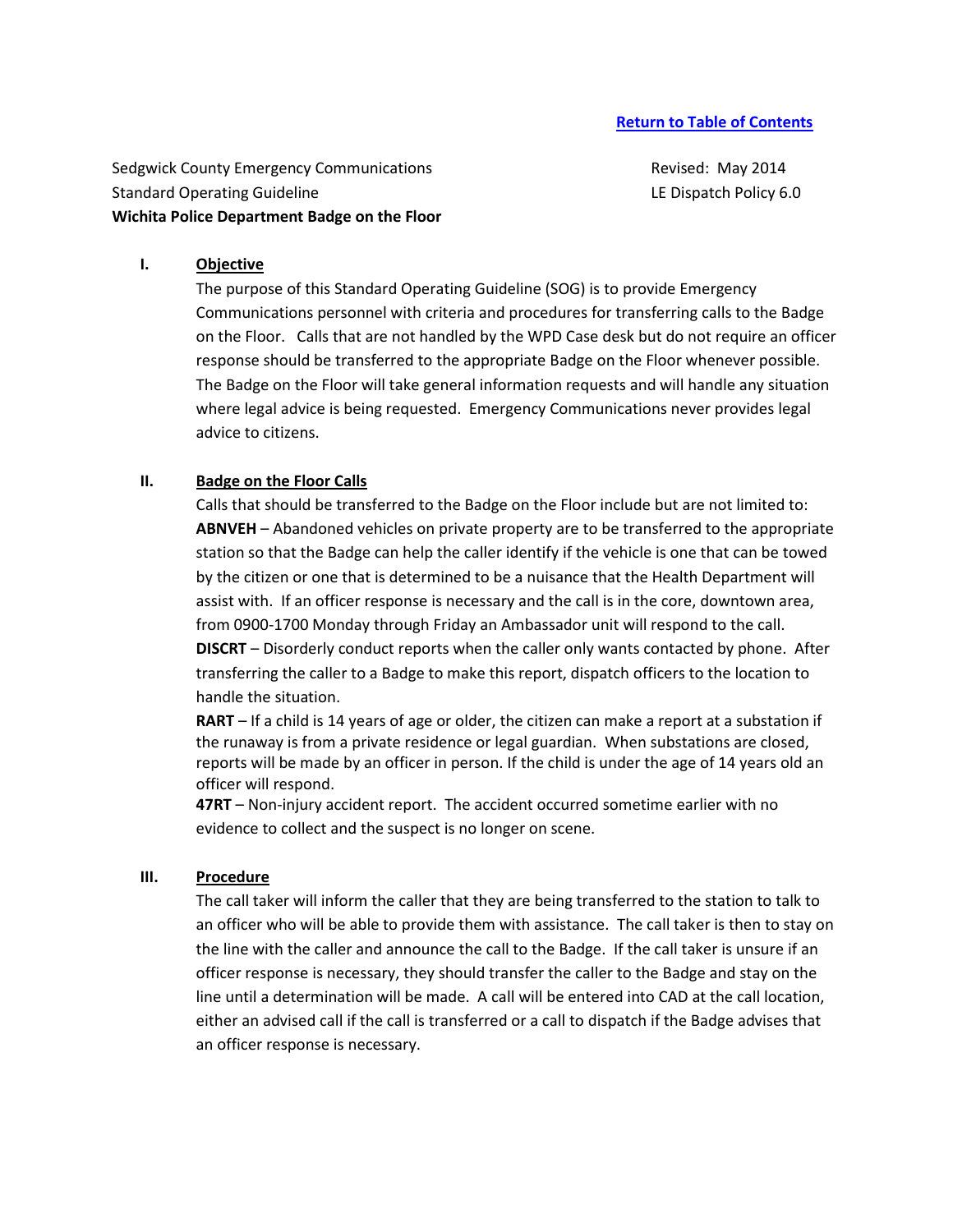# **IV. After Hours Procedures**

The station Badge on the Floor is available during lobby hours which are 0800-1700 Monday through Friday. After lobby hours, a dispatcher can consult with a field supervisor to see if a response is necessary on a call when the dispatcher is unsure. If the caller is requesting information or requesting to talk to an officer and an immediate response is not necessary, the caller can be transferred to the substation to leave a message for an officer to respond to the next day. If the caller is requesting information and an immediate response is necessary, a message is to be entered for a field supervisor to call the citizen back.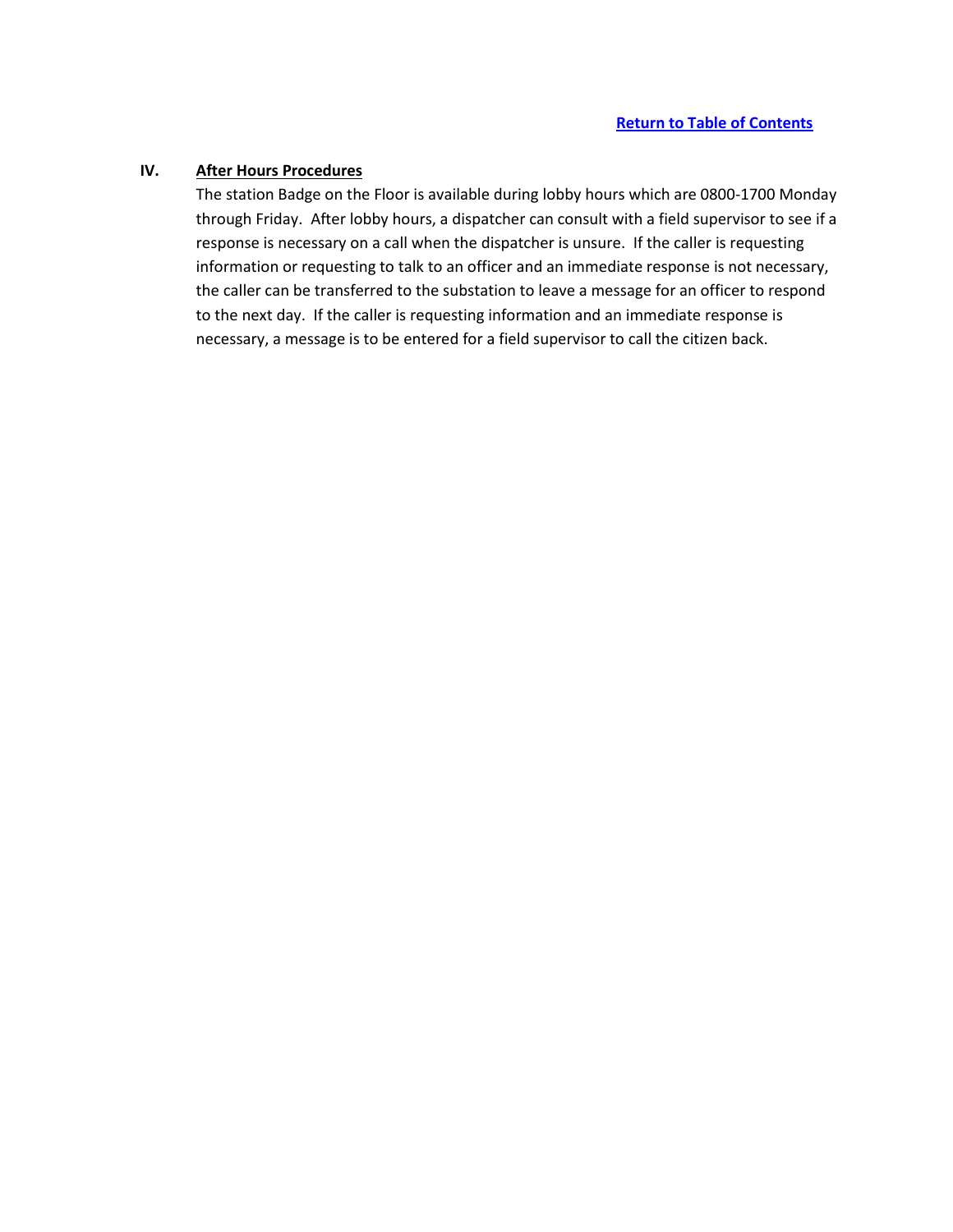Sedgwick County Emergency Communications **Revised: August 2018** Revised: August 2018 Standard Operating Guideline **LE Dispatch Policy 7.0** Canadard Operating Guideline **Wichita Police Department Unit Types** 

#### **I. Objective**

The purpose of this Standard Operating Guideline (SOG) is to provide Emergency Communications personnel with information regarding the types of field personnel currently being utilized by the Wichita Police Department, and to provide Emergency Communications Personnel with information regarding the ranking structure and shift structure of the Wichita Police Department.

#### **II. Wichita Police Department Rank Structure**

The commissioned rank structure of the Wichita Police Department is as follows:

Chief of Police Deputy Chief Captain Lieutenant Sergeant Detective Police Officer

# **III. Wichita Police Department Specialized Personnel and Units**

# **Commissioned Units:**

**Beat Officers** – A commissioned officer that is assigned to a particular beat for the duration of the shift. Beat officers work four ten-hour shifts each week.

Wichita Police Department Patrol Shifts are as follows:

| $1st$ Watch           | 0700-1700 hours | A-10 series  | Ex: 11A, 21A, 31A, 41A     |
|-----------------------|-----------------|--------------|----------------------------|
| 2 <sup>nd</sup> Watch | 1100-2100 hours | B-100 series | Ex: 111B, 121B, 131B, 141B |
| 3 <sup>rd</sup> Watch | 1700-0300 hours | B-10 series  | Ex: 11B. 21B. 31B. 41B     |
| 4 <sup>th</sup> Watch | 2100-0700 hours | C-100 series | Ex: 111C. 121C. 131C. 141C |

**Centralized Motor Unit** – The Motor Unit will be officers on motorcycles and in patrol vehicles and will operate off of West Side. The Motor Unit will focus on traffic enforcement and accidents. The motor unit would like to be notified of any RD, BL, or BK accidents when there is no traffic unit on scene. The Motor Unit will work off of the West channel and will use the following unit numbers: Lieutenant – 401; Sergeants – 410, 420, and 430; officers – 409-431

**Community Policing Officers (CP)** – Also known as beat coordinators, a community police officer is assigned to each response zone and coordinates all community activities. They also help plan strategies for solving crimes in the area. The community policing officer is responsible for collecting crime analysis and staffing information and meeting with the patrol officers,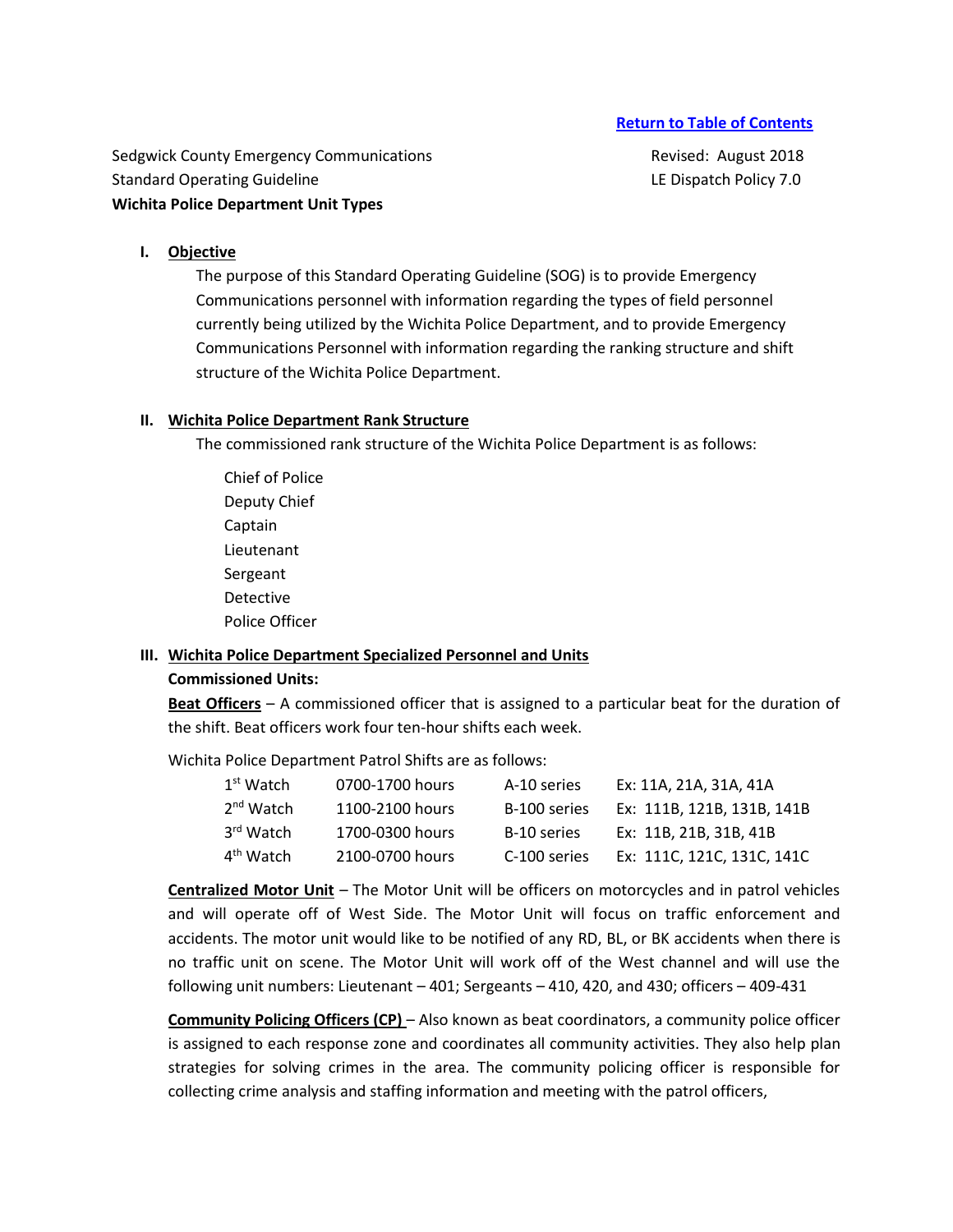neighborhood association community groups, and others in order to coordinate police services that are tailored to the unique needs of the beat.

**Broadway Corridor Units** – These officers will primarily work on bikes or on foot in the area between Pawnee and 21<sup>st</sup> St N and from Water to St Francis (about three blocks east and west of Broadway). The unit is concentrated to this area which residents have complained about problems with drugs and vice issues. The officers will have three zones, and they are as follows: Zone One – Pawnee to Indianapolis and Water to St Francis; Zone Two – Indianapolis to Murdock and Water to St Francis; Zone Three – Murdock to  $21<sup>st</sup>$  and three blocks east and west of Broadway. Units will be Sergeant-350 and officers 351-356 and will operate on the channel in which their zone is located.

**Community Response Team (CRT)** – Formally referred to as the Special Community Action Team (SCAT), A Community Response Team is assigned to each patrol Bureau. The personnel of this unit target street level gang and drug issues. They normally work from 1700-0300 on selfinitiated investigations, or as directed by supervision.

**Homeless Outreach Team (HOT)** – These officers work in partnership with homeless service providers and businesses to refer homeless to their resources or programs. The team is responsible for responding to all 911 calls regarding homeless individuals or calls for service. The team focuses on trying to keep homeless out of jail if possible and divert them to services or shelters. Units are 3321-3323 and will operate on the South dispatch channel.

**School Resource Officer (SRO)** – These officers work to increase student's awareness of their rights as citizens and their responsibilities under the law. The School Resource Officer program fosters the department's community policing initiative, building positive relationships between young people and law enforcement.

**Supervisors** – The supervisors within each bureau are Sergeants, Lieutenants, and a Captain. There are a number of Sergeants assigned to beat officers, one Sergeant assigned to the SROs, one Sergeant assigned to CP officers, and one Sergeant assigned to CRT. There are four Lieutenants assigned to each bureau covering each of the four shifts. One captain is assigned to each bureau.

**Detectives** – The Wichita Police Department's Investigations Division is comprised of four Bureaus; the Property Crimes Bureau, the Crimes Against Persons Bureau, the Special Investigations Bureau, and the Technical Services Bureau, which includes the Crime Lab Investigators (CSI). Personnel in these bureaus are responsible for the follow-up investigations of criminal cases. They work closely with victims, witnesses, citizens, and other law enforcement agencies to solve problems and crimes.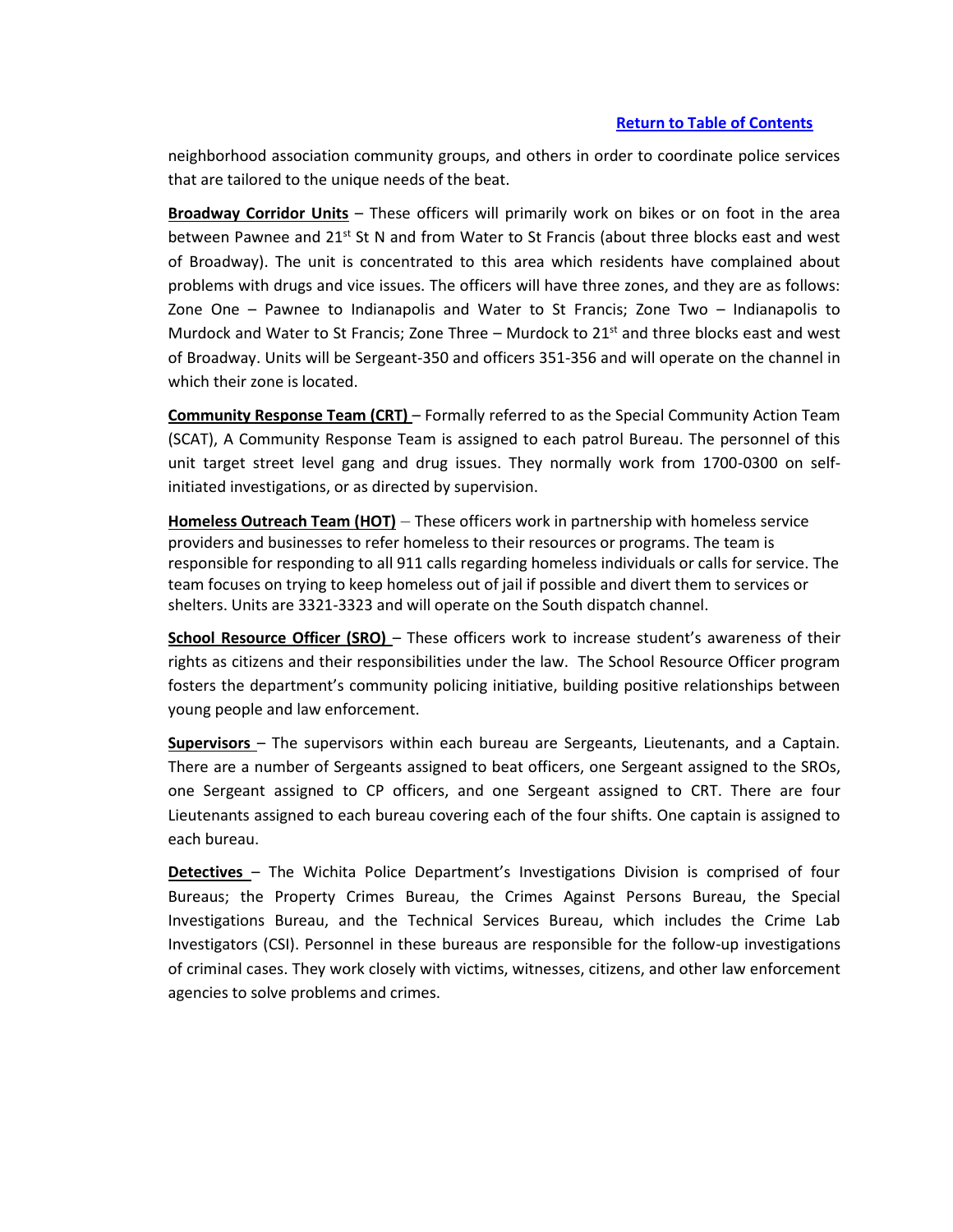**Exploited and Missing Child Unit (EMCU)/Kansas Internet Crimes Against Children Task Force (ICAC)** – The Wichita – Sedgwick County Exploited and Missing Child Unit is a joint program comprised of social workers from the Kansas Department of Children and Families and Investigators from the Sedgwick County Sheriff's Office and the Wichita Police Department. EMCU investigates child sexual abuse, missing and abducted children, identifies offenders and presents evidence for the prosecution of violators with the least amount of trauma to the child victims. EMCU personnel, serving as the Kansas Internet Crimes Against Children Task Force lead agency, are responsible for the investigation of Internet crimes against children, and coordinating investigations with and providing training for other municipal, county, state, and tribal agencies in Kansas.

**Canine Handler** - The canine handlers are under CRT and will work off of the South channel. The team is made up of a Sergeant – 290D and four officers – 294D, 295D, 296D, and 297D.

**Divert Team** – These officers will conduct warrant checks throughout the city of Wichita. They will operate on the South Dispatch channel and have the unit numbers; 380-Sergeant, 381-386.

**Gang Unit** – The purpose of the Gang Unit is to identify individuals who are gang members in the Wichita/Sedgwick County area. The objective of this unit is to reduce violent crime and provide maximum safety to the community and law enforcement officers.

## A Criminal Street Gang Member is a person who

- 1. Admits to criminal street gang membership;
- 2. Meets three(3) or more of the following criteria:
	- a. Is identified as a criminal street gang member by a parent or guardian;
	- b. Is identified as a criminal street gang member by a state, county or city law enforcement officer or correctional officer or documented reliable informant;
	- c. Is identified as a criminal street gang member by an informant of previously untested reliability and such identification is corroborated by independent information;
	- d. Frequents a particular criminal street gang's area;
	- e. Adopts such gang's style of dress, color, use of hand signs or tattoos;
	- f. Associates with known criminal street gang members;
	- g. Has been arrested more than once in the company of identified criminal street gang members for offenses which are consistent with usual criminal street gang activity;
	- h. Is identified as a criminal street gang member by physical evidence including, but not limited to, photographs or other documentation;
	- i. Has been stopped in the company of known criminal street gang members two or more times;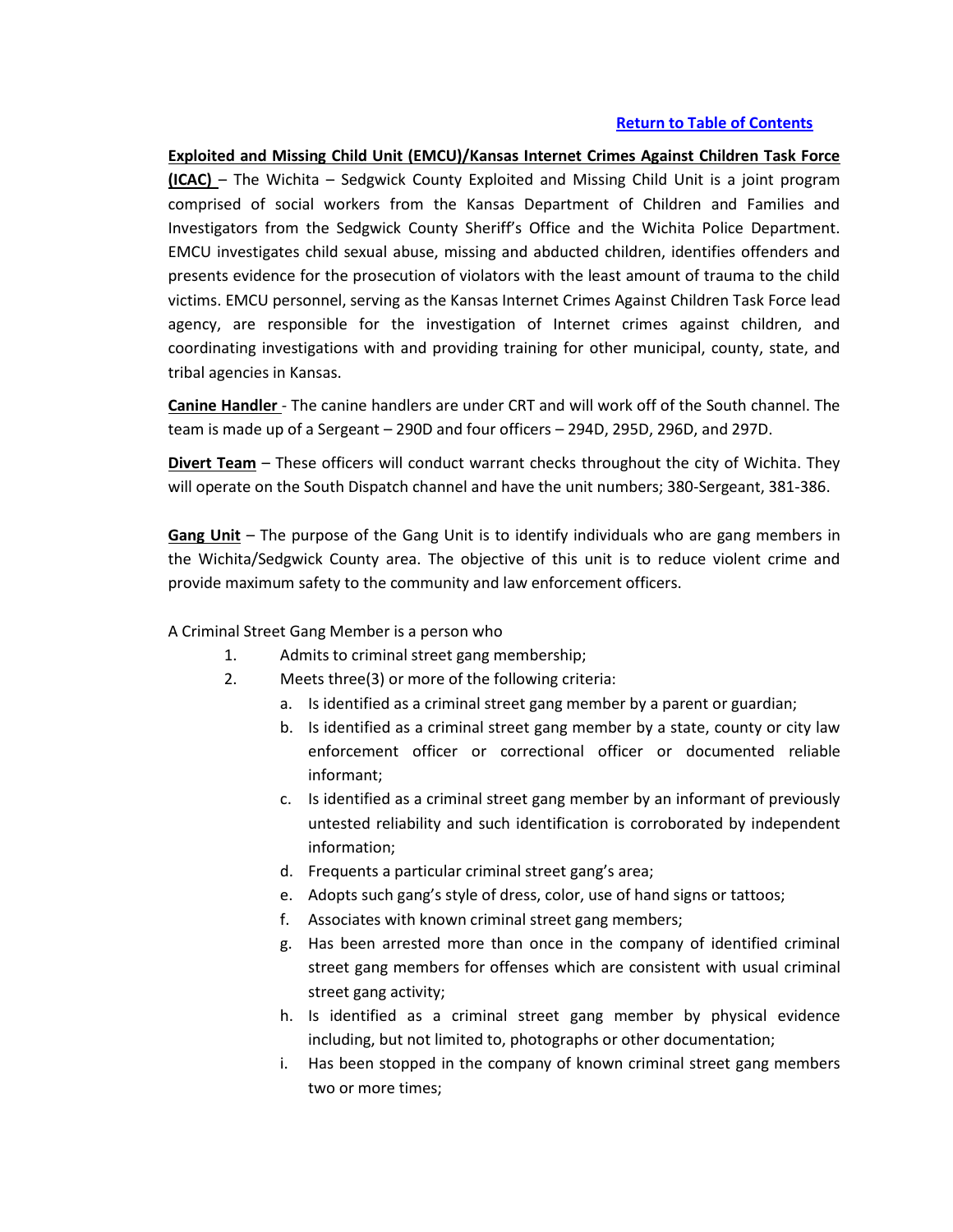j. Has participated in or undergone activities self-identified or identified by a reliable informant as a criminal street gang initiation ritual.

A Criminal Street Gang Associate is a person who

- 1. Admits to criminal street gang association;
- 2. Meets two (2) or more defining criteria for criminal street gang membership.

**Juvenile Intervention Unit (JIU)** – The focus of this specialized team is to proactively address youth involved in gangs and illegal behavior. This unit is made up of a Sergeant, two detectives, and two juvenile intervention officers. This team will be the 360 series – 360 reserved for the Sergeant, 361-364 have been created for the detectives/officers.

**Special Weapons and Tactics Team (SWAT)** – SWAT is under the command of the Training Bureau. The team is staffed with one-unit commander (Lieutenant), supervisors, team members, medical personnel, and negotiators. The team may be activated for any hostage, barricaded suspect, or sniper situation, or any other incident requiring a controlled response to a dangerous set of circumstances. Unit numbers assigned for SWAT are 900, 930-959, and SWAT Medics which are staffed by members of the Wichita Fire Department are 960-969, and Negotiators are 970-977.

**Explosive Ordnance Team (EOD)** - The Explosive Ordnance Disposal Team is assigned to the Special Investigations Bureau. They respond to any incident that requires handling or securing of explosives, suspected devices, or weapons of mass destruction. In addition the unit handles all post blast investigations, conducts bomb threat awareness programs for corporations, and other police departments. EOD handles clandestine (meth) lab investigation and disposal. Unit numbers for EOD will be 500-512.

**Integrated Analysis Technology Unit** – This unit combines crime analysts, intelligence gathering and technology into a single team. Their primary responsibility will be homicide scenes and surveillance. Unit numbers are D2230 – D2237.

**Mounted Unit** - The Mounted Unit is an auxiliary unit composed of commissioned members of the Police Department. The Mounted Unit is activated by special order to support the activities of other departmental units during major community events or police operations to provide crowd control in areas where other patrol techniques are less effective and during search and rescue operations covering large geographical areas. Unit numbers for the Mounted Unit will be 520-535.

**Reserve Officers** – The Reserve Unit is a section of the Training Bureau. Reserve Police Officers are commissioned law enforcement officers who are not paid, but are required to volunteer a minimum of twenty hours per month. Reserve Unit officers provide support to the Field, Investigations and Support Division as directed by the Training Bureau Commander.

**City Hall Security** - The Wichita Police Department is responsible for providing security service to City Hall at all times, and the Central Public Library during business hours.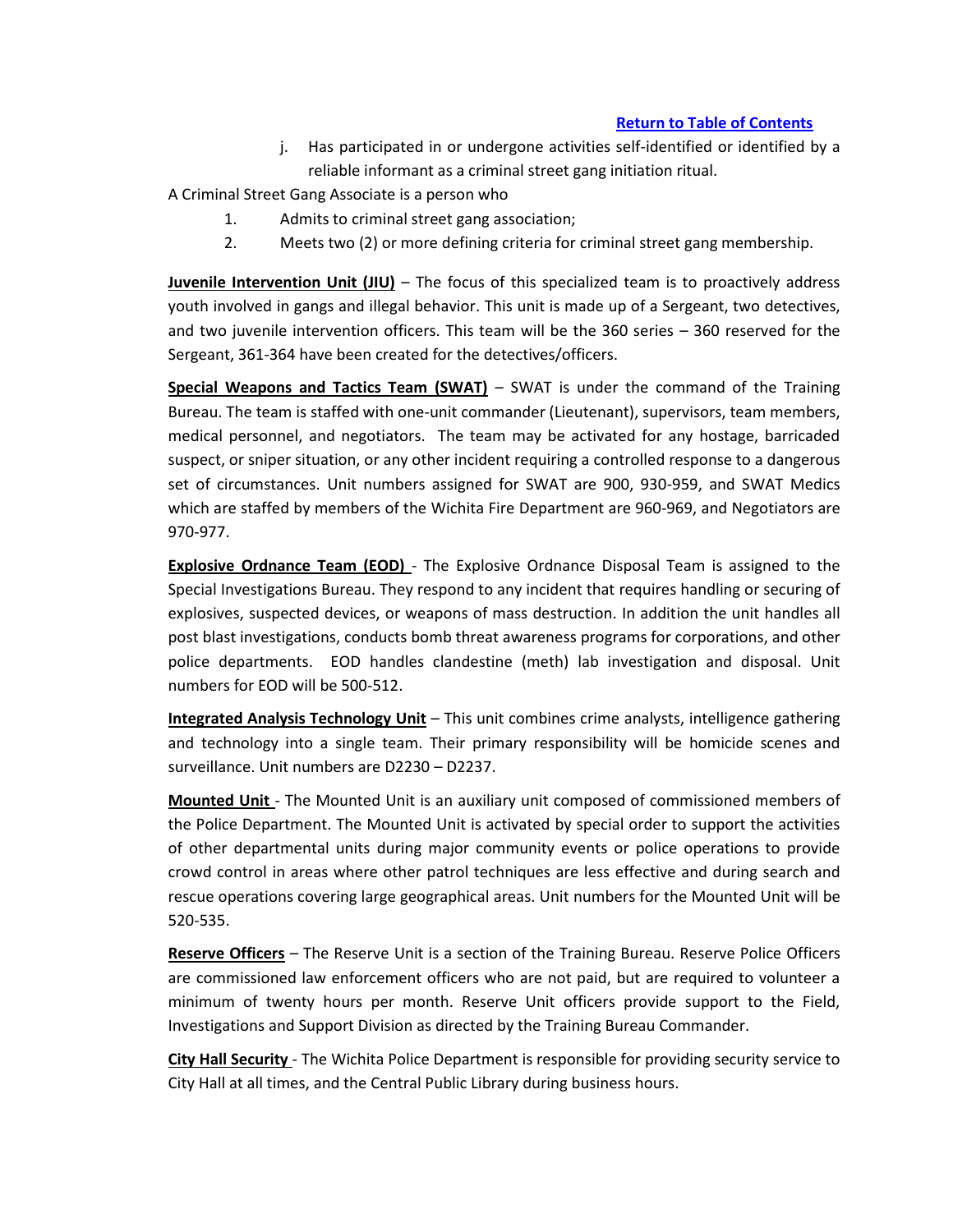The section is comprised of armed and unarmed personnel who provide protection to the facility by screening persons and property entering the facility and by patrolling the immediate grounds. The section is responsible for monitoring electronic security systems for the main facility (City Hall), and certain remote City owned facilities and venues. Security personnel provide direction to citizens seeking assistance, and provide armed response to calls for police services at City Hall, or anywhere security personnel are assigned.

When Emergency Communications receives an alarm from, or is notified of a disturbance at any location within City Hall, Security Officers shall immediately be dispatched to the location of the alarm or disturbance to assess the situation. If additional assistance is needed, detectives will be requested and dispatched.

The section properly documents incidents that occur on the campus of City Hall or anywhere security personnel are assigned. Security personnel will prepare Police Department incident reports for cases occurring at locations where security personnel are officially on duty. All other locations will be handled by the applicable patrol bureau, 911, or by phone with the department's Case Desk.

#### **Non-Commissioned Units:**

**Ambassador Units** – Noncommissioned personnel assigned to check meter violations, abandoned vehicles and parking complaints in the core area of downtown Wichita. The Ambassadors cannot make any calls that require towing a vehicle, nor will they provide traffic control for accidents or failing traffic control devices. The core area consists of Central to Kellogg and Hydraulic to Mclean. Ambassador Units operate on the WPD West channel from 0900 to 1700, Monday through Friday, and will be under the Centralized Motors Unit.

**Breath Alcohol Test Van (BAT Van)** - Civilian Service Officers operate Bat Vans. They process suspected intoxicated drivers for patrol officers. If no BAT Van is available for DUI investigations, the arresting officer will transport the subject to the Adult Detention Facility or Juvenile Intake Assessment Center and the dispatcher will attempt to locate a certified intoxilyzer operator to meet them.

In incidents with multiple arrests or combative prisoners, vans can transport persons to jail. If an officer requests a BAT Van for a combative prisoner, this request takes priority over an intoxilyzer request. BAT Van operators are issued uniforms but do not carry firearms.

**Case Desk** – A civilian section of the Records Bureau. Case Desk Clerks input KSOR and KSAR data from police officers and specific types of reports from citizens. Case Desk Clerks takes reports directly over the phone. The benefits of telephone services to the citizens are:

- a) Convenience
- b) Reduced wait
- c) Immediate entry into the records management system
- d) Leaves beat officer available for high priority calls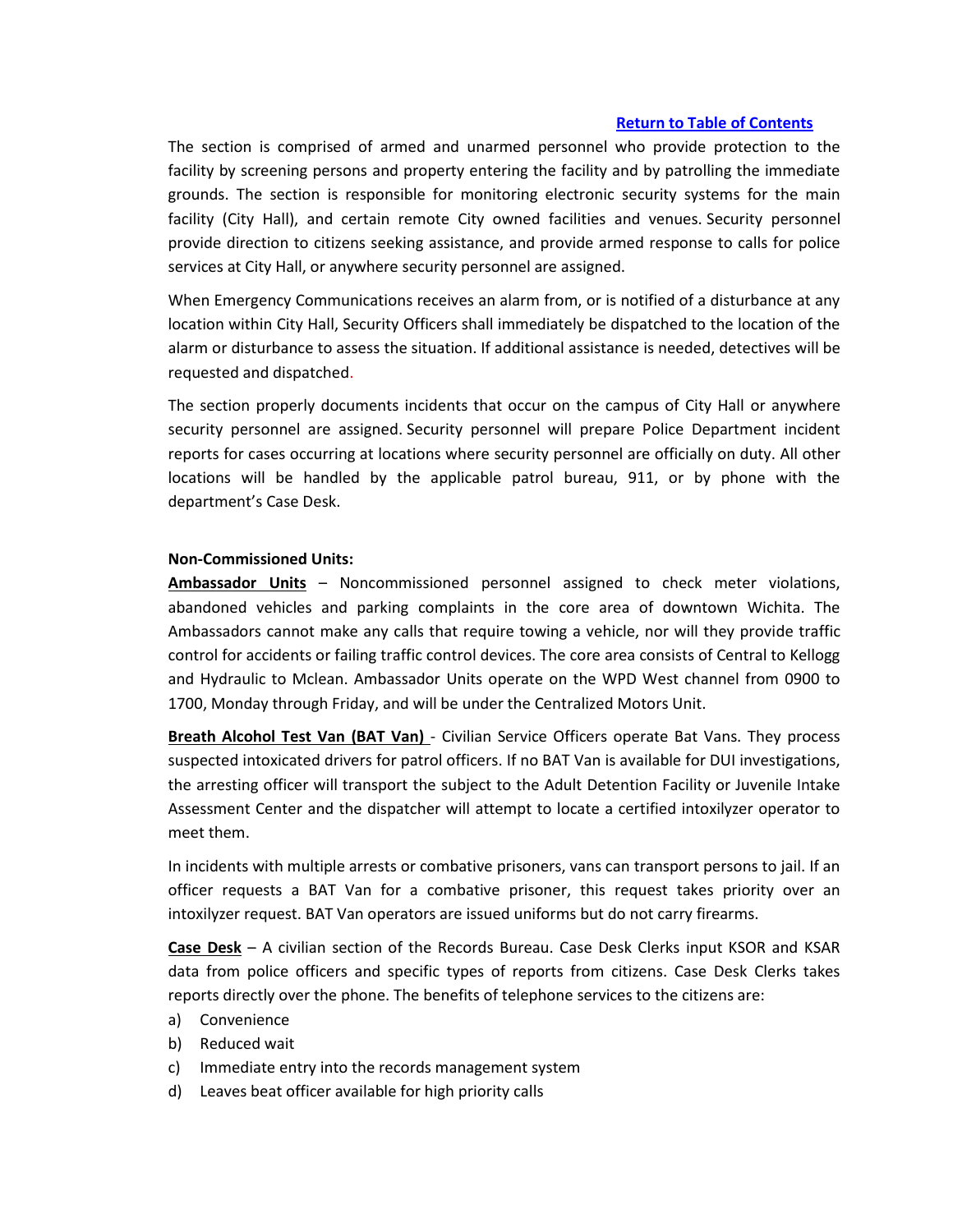**Chaplains (706)** – Volunteer members of the clergy who agree to serve at least two (2) twentyfour-hour shifts each month. Officers request Chaplains through Emergency Communications and are tracked on the WPD North Console. They are responsible for delivering death notifications; assisting those who have attempted suicide; assisting with mental cases; responding to serious accidents to comfort the injured and/or relatives; assisting victims, parents or relatives during searches for lost children or disastrous incidents; assisting in family disturbances; counseling prisoners; and any other incidents in which his/her services have been requested. They do not carry a weapon nor are they issued WPD uniforms. An officer assists the Chaplain on all calls unless stated otherwise.

**Community Service Officers (CSO)** – Noncommissioned officers but will be treated as commissioned officers if they go out in trouble. One thing to keep in mind, though, is all that they are armed with is a Taser. They do have MCTs and should log on via MCT every day they work. Day shift works 0700-1700, Night shift works 1700-0300. If the CSO assigned to a bureau is already assigned to a call, it will not be necessary to ask for another bureau's CSO to make a call unless requested by a supervisor - the call will be assigned to a patrol officer.

They are responsible for the following duties, in this order of prioritization:

- a) Respond to injury and non-injury accidents;
- b) Assist with DUI investigations by running intoxilyzer tests and assisting with DUI related paperwork;
- c) Respond to miscellaneous calls for service including found property cases, miscellaneous neighborhood complaint reports, minor larceny or similar reports where there is no suspect on scene, assist with taking fingerprints on scenes where a lab isn't used;
- d) Transport both combative and non-combative prisoners;
- e) Assist with traffic control;
- f) Enforce parking violations;
- g) Respond to and investigate abandoned vehicle complaints;
- h) Respond to stranded motorist calls;
- i) Pick up and submit evidence when no commissioned officers are available;
- j) Respond to minor animal control complaints for report purposes;
- k) Assist with special community projects.

**Crime Scene Investigators (Labs)** – The Crime Scene Investigators are responsible for investigating crimes such as homicides, suicides, dead bodies, robberies, rapes, drive-by shootings, assaults, burglaries, auto thefts and any other crime necessitating a specialized skill. Other responsibilities may include attending autopsies. The lab investigators wear issued uniforms but do not carry weapons. An officer assists the investigator on all calls except picking up 02 kits unless stated otherwise. Labs operate on WPD North and will consist of units; 1<sup>st</sup> Shift L11-L13,  $2^{nd}$  shift L21-L24, and  $3^{rd}$  shift L31-L34.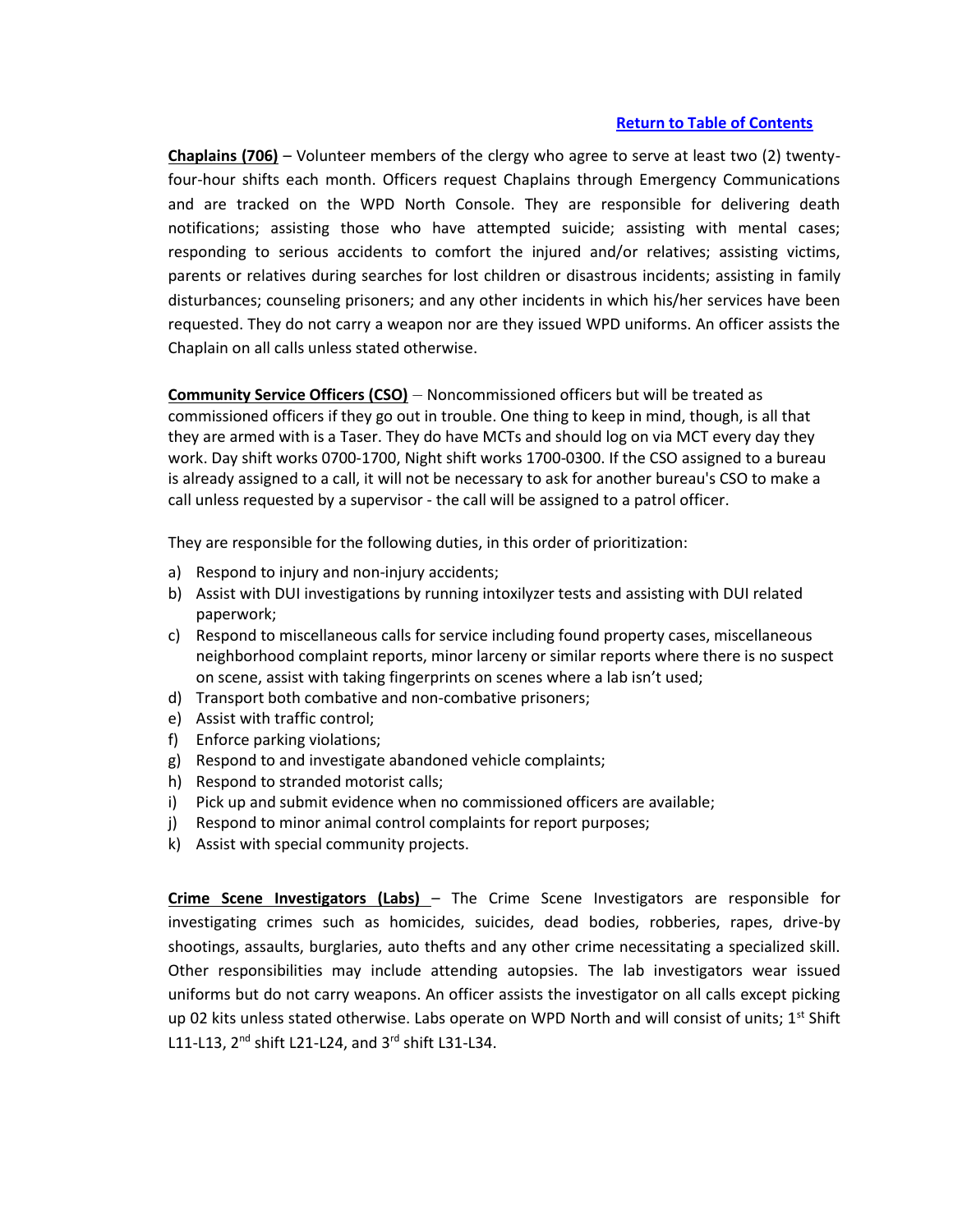**Community Support Specialists** – These positions will have a targeted age group of 0-6 years of age, but will assist with calls involving juveniles of any age. The main focus of the CSS units are to prevent DCF involvement and to keep children in the home as long as it is safe to do so. If a call comes in and DCF is already involved (they're calling us to take children into PPC) the CSS units will not get involved. If it's evident that a child is involved and there may be potential for DCF to get involved (DV/DIST with a child caller or a child present, WELFAR with a small child outside with no adults, etc.), please get with an officer at the scene and get a phone number for the CSS to call. At this time 471 and 472 will operate between the hours of 0830-1730 Monday through Friday. S99 has requested to be called anytime for calls in the county or small towns.

**Special Police Information and Data Entry and Retrieval (SPIDER)** – A civilian section of the Records Bureau. SPIDER dispatchers utilize the National Crime Information Center (NCIC) and the City of Wichita computer systems to answer requests and provide information to field units. The department is located on the fifth floor of City Hall in WPD records and utilizes SPIDER1 and SPIDER2 radio frequencies. SPIDER performs the following duties:

- a) Check for persons wanted by local authorities or through the National Crime Information Center (NCIC);
- b) Check for stolen items such as: vehicles, license plates, guns, bicycles, or any items with unique serial numbers;
- c) Check registration information on vehicles, license plates, bicycles, and boats;
- d) Dispatch wrecker services for private-tows and police impounds;
- e) Contact the appropriate public service agency, utility company or other proper authority to respond to the scene of defective traffic signals, hazardous street conditions, utility poles/lines down, water/gas lines broken, etc.;
- f) Enter, retrieve, or modify information on store reports;
- g) Enter, retrieve modify, or cancel police information into the WPD and/or NCIC computer systems.

**Station Clerks –** Civilian employees of the Wichita Police Department who work at the front desk in the police substations Duties include:

- a) Answer phone lines and direct calls to appropriate individuals;
- b) Assist citizens that come to the station for police services;
- c) Take written police reports for crimes and incidents that do not require a commissioned member to take the report
- d) Forward complaints and routine information to police officers and supervisors for disposition;
- e) Enter, retrieve, or modify information on police reports;
- f) Take 911 transfer calls that are within the scope of their ability to handle.
- g) Responsible for controlling access to the building.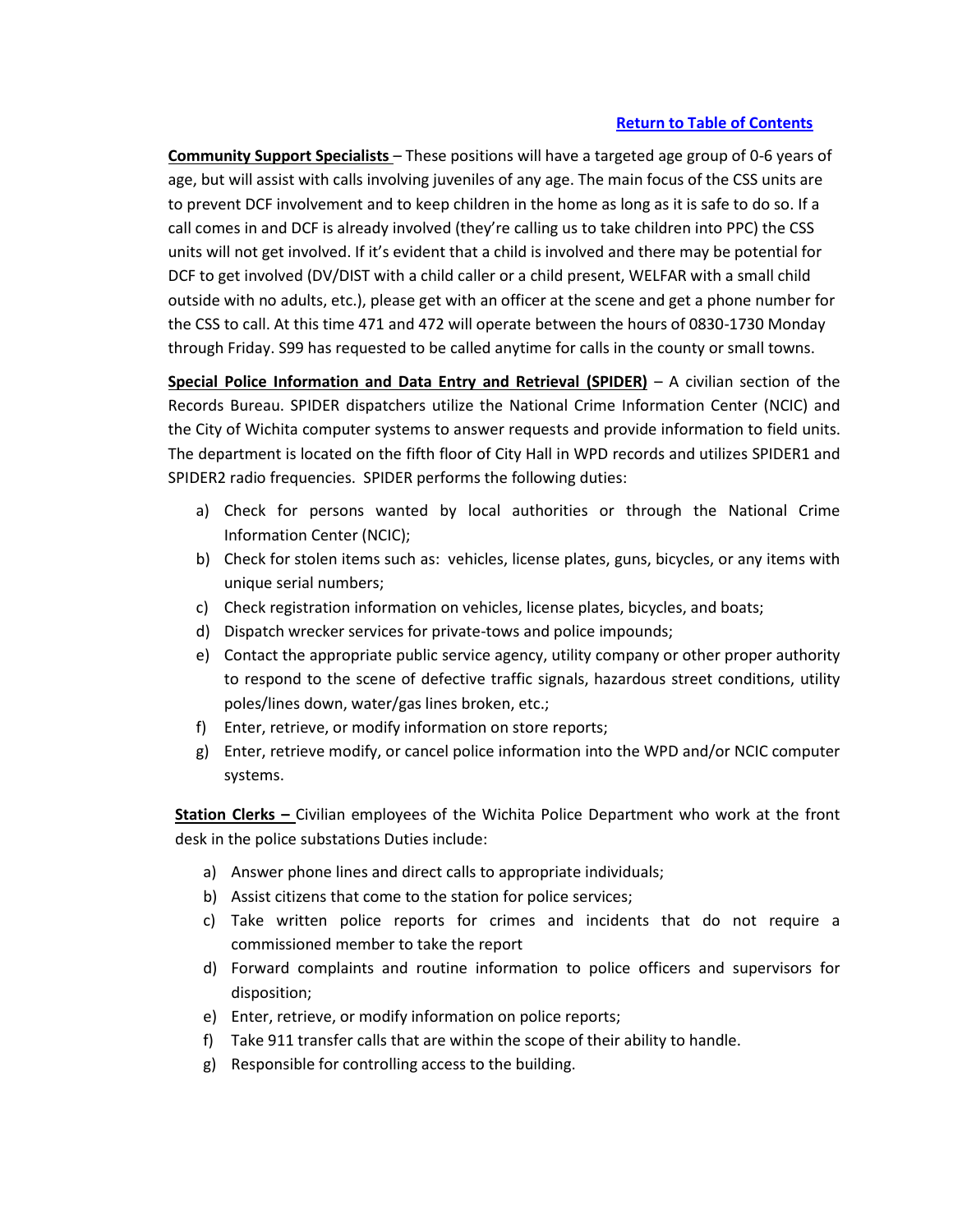Sedgwick County Emergency Communications **Revised: January 2018** Revised: January 2018 Standard Operating Guideline **LE Dispatch Policy 8.0** Canadard Operating Guideline LE Dispatch Policy 8.0 **Sedgwick County Sheriff's Office Unit Types** 

#### **I. Objective**

The purpose of this Standard Operating Guideline (SOG) is to provide Emergency Communications personnel with information regarding the types of field personnel currently being utilized by the Sedgwick County Sheriff's Office, and to provide Emergency Communications Personnel with information regarding the ranking structure and shift structure of the Sedgwick County Sheriff's Office.

## **II. Sedgwick County Sheriff Office Rank Structure**

The commissioned rank structure of the Sedgwick County Sheriff Office is as follows:

Sheriff – S500 Under Sheriff (Colonel) – S501 Chief Deputy – S502 Major – S503 through S505 Captain – S506 through S511 Lieutenant Sergeant Detective Deputy

## **III. Sedgwick County Sheriff Specialized Personnel and Units**

The Patrol Section consists of "uniformed" deputies and supervisors that operate in "marked" Sheriff Patrol cars, seven days a week, 24 hours a day. Their primary mission is to detect or prevent violations of criminal and traffic laws, as well as providing assistance whenever requested. Sheriff Patrol Deputies have jurisdiction throughout Sedgwick County, however they do not assume primary responsibility for enforcement within municipalities in Sedgwick County that have their own law enforcement agencies.

## **Commissioned Units:**

**Beat Deputies** – Patrol Deputies will have a radio number corresponding to the beat they are assigned to. The beat numbers are from one through eight. There will be a deputy assigned to the downtown core area as 609. For CAD purposes, the units must have a shift designator attached to their unit.

**Secondary Beat Deputies** – A second deputy riding the same beat will be assigned a 600 series number (ex: a second deputy assigned to six beat would answer as 606). The secondary beat officer must have a shift designator attached to his unit number as well.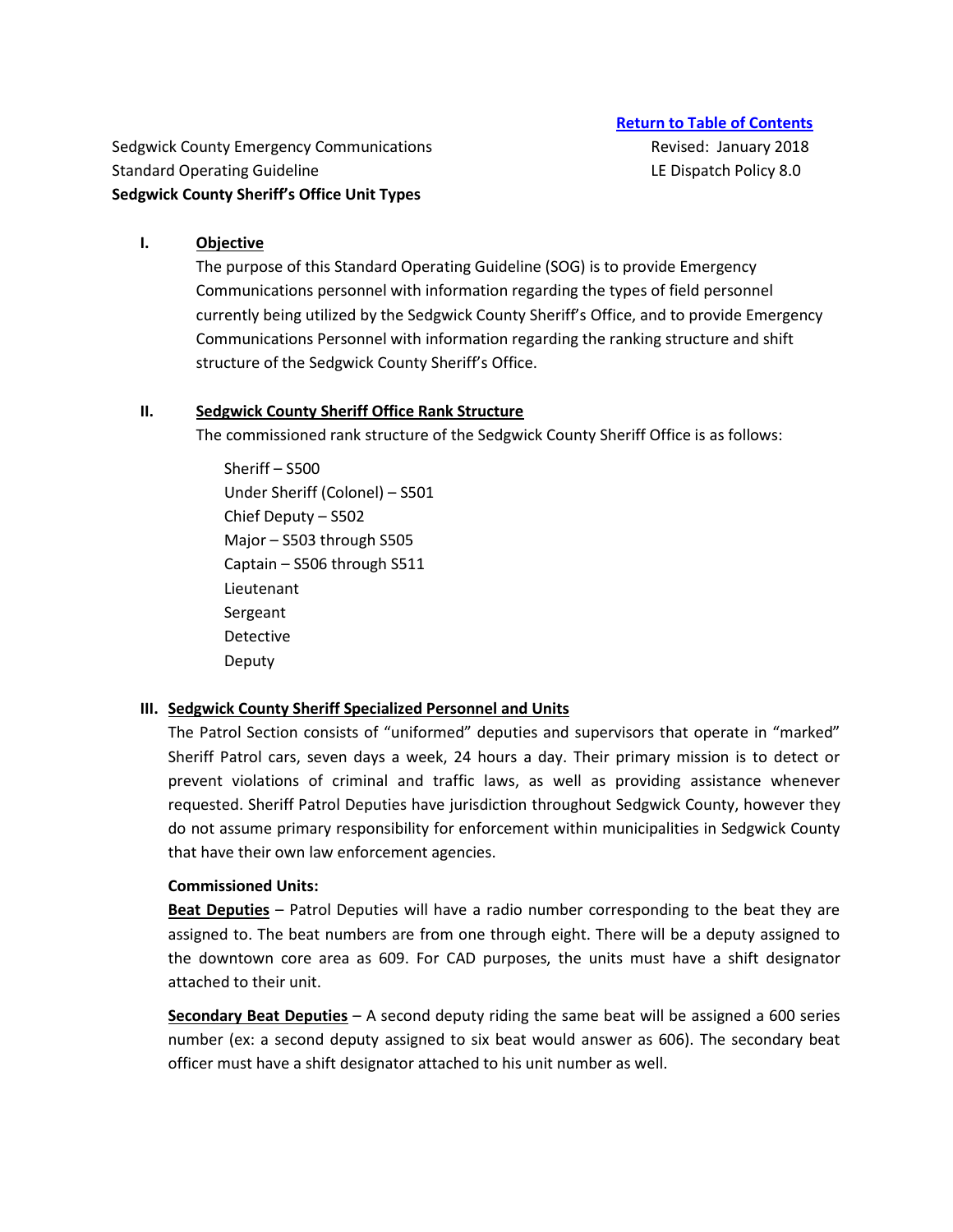**Roving Deputy** – A "roving" deputy will be assigned radio number 600. The "roving" deputy is not assigned to any particular beat area, and will respond as needed to any area of the county.

**Community Policing Section (CP)** – The Community Policing Section is comprised of one Sergeant and four Deputies. The CP section specifically addresses long-term problems and situations outside the normal scope of law enforcement that adversely affect the quality of life of the citizens living in the area. CP is assigned radio numbers S90 – S93.

**Community Liaison Section** – The Community Liaison Section consists of one Sergeant, four Deputies, and one office specialist. The primary mission of the section is to provide educational programs for the public as well as representing the Sheriff's Office through participation in community functions such as parades, festivals, neighborhood associations and other community organizations. This section is assigned radio numbers S94 – S99.

**Canine Unit** – The Canine Unit is designed to give the Sheriff's Office another tool to locate illegal drugs, find lost persons, pursue suspects on foot, uncover evidence, search buildings and most importantly, provide additional officer safety. This unit is assigned radio numbers S620 through S625.

**Motor Unit** – The Motor Unit are units doing patrol on motorcycles. They will not be assigned to a specific beat, but will volunteer if they are close to a call. The deputies do not have MCTs on the motorcycles so it will be important to log the units on correctly when they go available. This unit is assigned radio numbers S640-S650.

**Criminal Interdiction Unit** – The Criminal Interdiction Unit will be made up of a supervisor, deputies, and K-9 deputies. The unit will be assigned radio numbers S620-S630.

**Court Security Section** – This section is primarily responsible for transporting prisoners from the detention facility (county jail) to various court appearances or other court-ordered activities, returning them to the jail, and maintaining custody and security of them the entire time. Some of the types of activities to which deputies must transport prisoners are doctor appointments, funerals, and dialysis sessions. Deputies in this section are also called to arrest persons in courtrooms at the direction of judges. Generally, this section is assigned radio numbers S40 – S51.

**Extradition Unit** – This Unit coordinates with jurisdictions in other states to arrange for the return of persons wanted in Sedgwick County who have been arrested in the other states. Likewise, this unit arranges for the return to the other states of persons arrested here on out-ofstate charges. It is a unique unit also, as it is the only one in Sedgwick County government that has a fixed winged aircraft. The aircraft is utilized to return prisoners from other states, and occasionally provide transportation for county officials to and from official functions. This unit is assigned radio numbers S52 and S59.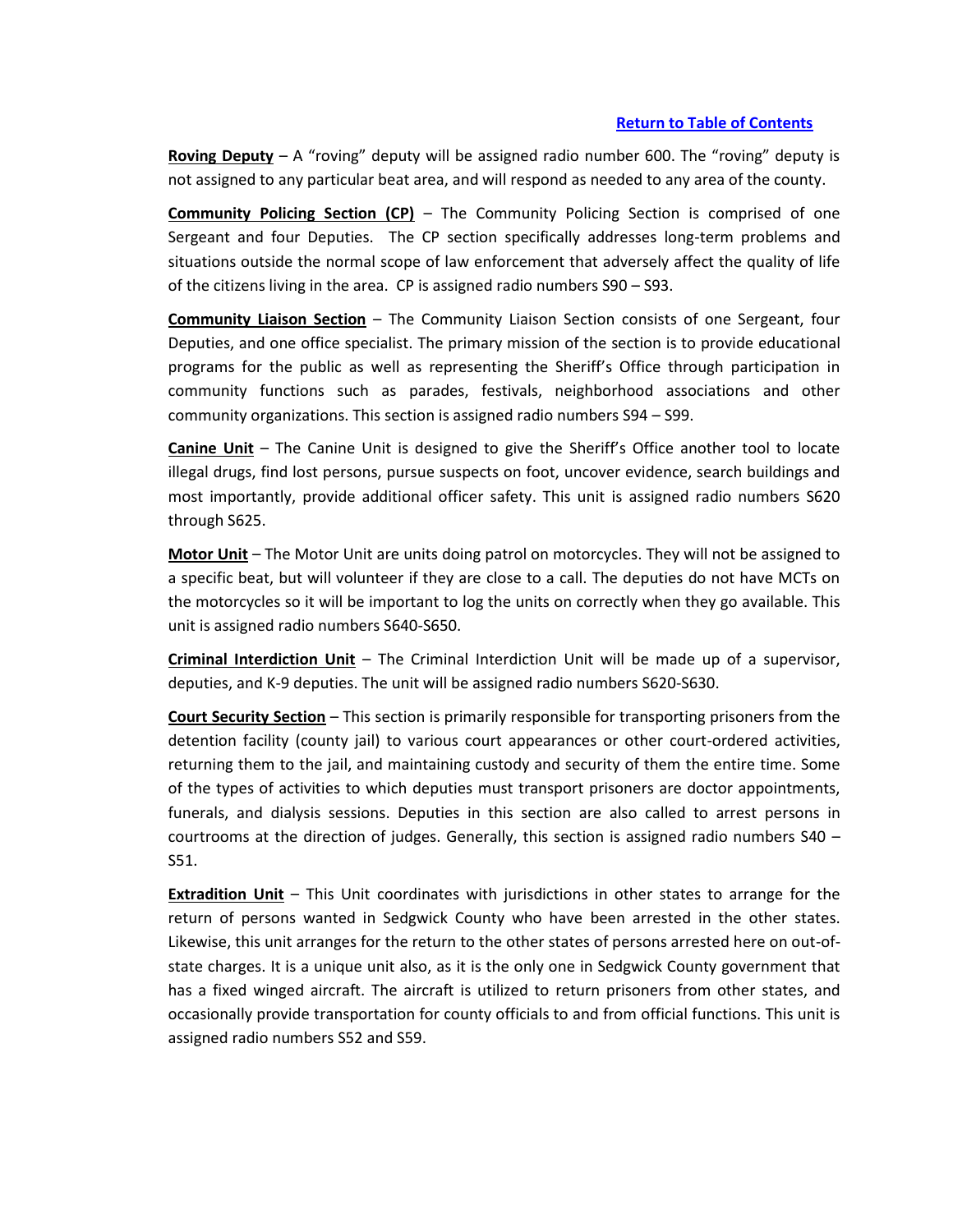**Transportation Section** – The Transportation Section transports inmates between Sedgwick County and other county jails throughout Kansas, as well as taking inmates to state prisons after they have been convicted of crimes. Inmates are housed in other counties because of a lack of bed space in Sedgwick County. In addition to taking them to the other counties, these persons must often be brought back to Sedgwick County for court appearances or other activities. This section also picks up persons who have been arrested (on Sedgwick County arrest warrants) in other counties and returns them to face charges here. This section is generally assigned radio numbers S60 – S64.

**Warrant Section** - The Warrant Section is responsible for locating and arresting persons for whom arrest warrants have been issued through the  $18<sup>th</sup>$  Judicial District and other jurisdictions. In addition, this section maintains the "Ten Most Wanted" and "Felon of the Day" listings that are distributed to the media, and the "Name That Felon" feature on the Sheriff's web site. This section is assigned radio numbers S70 – S79.

**Detective** – Detectives assigned to General Investigations are charged with the investigation of crimes and other related law enforcement activities in Sedgwick County. In addition to interviewing victims, witnesses and suspects, detectives conduct surveillance, testify in court when required and conduct background investigations. Detectives are responsible for preparing affidavits and confer with the District Attorney's Office for successful prosecution. Detectives prepare search warrants and asset seizures when required.

The following are the radio numbers assigned to the Investigations Division:

D1: Lieutenant D2-D6: Sergeant D10-D48: Detectives, Forensics, and other Investigations Personnel

**Forensic Laboratory (Lab)** – This section is comprised of three forensic investigators who are trained, and have experience in methods detailing the condition of crime scenes and victims of crimes. They are highly trained in the collection of evidence and the art of preserving evidence found at crime scenes. A variety of methods are used to accomplish this by use of fingerprint detection and collection, photography, videography, and trace evidence collection. The investigators are trained in the use of specialized equipment such as lasers, crime scene imagers and chemical means to detect evidence.

**Narcotics** – This section is responsible for the evaluation and enforcement of drug and vice violations impacting Sedgwick County. To accomplish these tasks, investigators act on information gained through various means indicating persons may be involved in the sale, distribution and manufacturing of illegal narcotics and substances. They utilize undercover operations to purchase narcotics and obtain search warrants and informants. The section also investigates violations of liquor laws and activities within the adult entertainment establishments for county resolution compliance.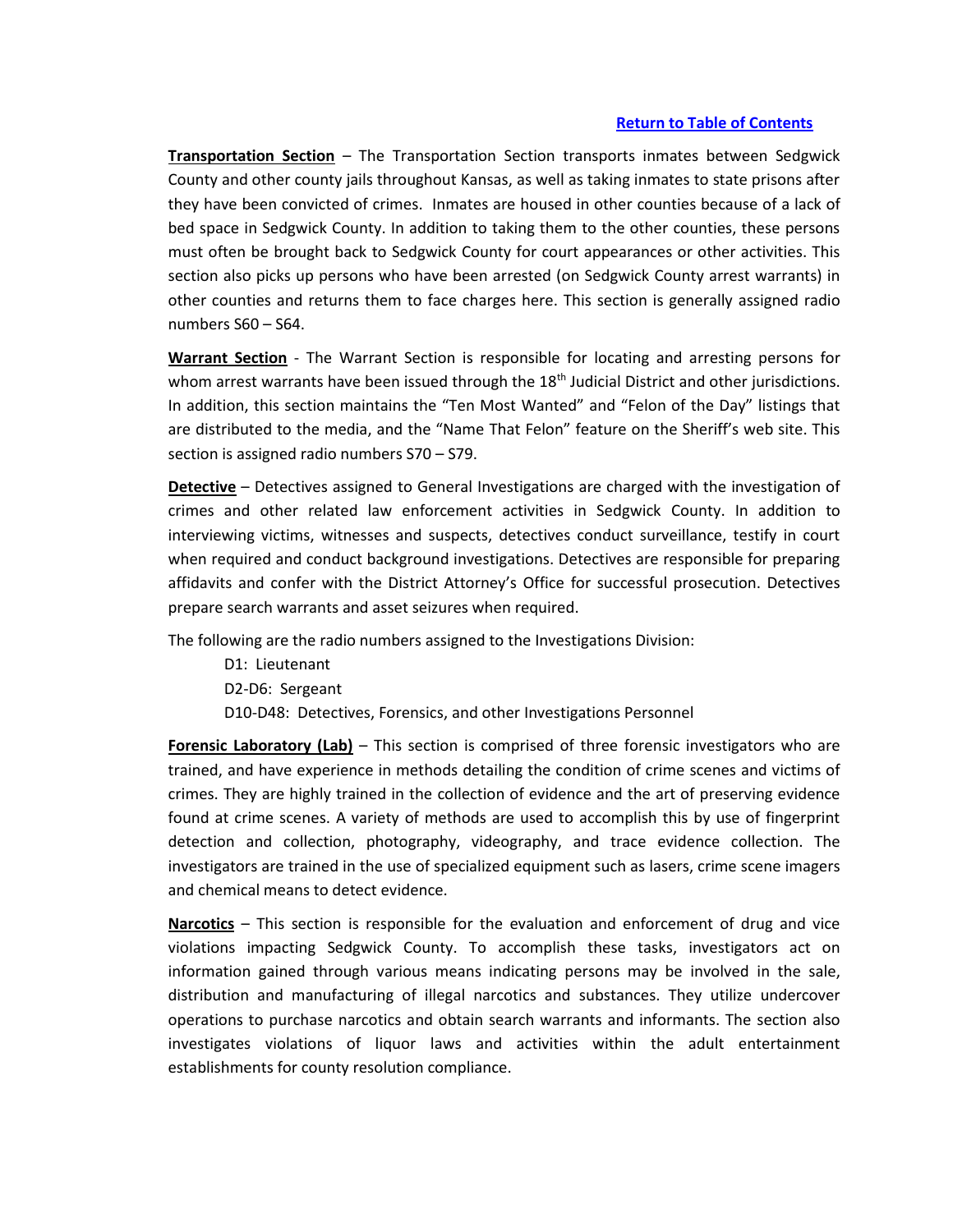**Exploited and Missing Children Unit (EMCU)** – This section is a multi-agency task force comprised of law enforcement and social workers from the Social and Rehabilitative Service Department of the State of Kansas. The task force investigates sexual abuse and exploitation of children and runaways. They also investigate Internet crimes against children (ICAC), which is an extremely pro-active enforcement targeting individuals who prey on children through the Internet. Along with these duties the section has a computer forensics unit which can gain evidence from suspect computers which will facilitate criminal prosecution in not only internet crimes against children, but can also aid in the investigation of other crimes committed by suspects. These detectives are highly trained in the examination of computer hard drives for evidence.

**Supervisors** – First line supervisors (Sgt) are assigned the radio numbers S20 through S28. Watch Commanders (Lt) are assigned radio numbers S11 through S13. Administrative lieutenants is assigned unit number S14

**Intelligence** – This section is the central repository of information gained from other agencies regarding criminal activities in Sedgwick County. The detective evaluates and disseminates the information to personnel within the department and other agencies, which would benefit from the knowledge. Constant contact is maintained with other law enforcement agencies in surrounding areas for the flow of information. Homeland security has become a very constant issue within the intelligence section and is a continuous evolving endeavor monitoring the terrorist activities, alerts and trends, which could impact our area.

**DEA Task Force** – This task force is made of local and state agencies within Sedgwick County and the State of Kansas and investigates intrastate, interstate and foreign drug activity. The task force is under operational control of the DEA, and targets suspects for federal prosecution, large narcotic distribution operations, and high intensity drug trafficking organizations, which are outside of the Sedgwick County area, but impact our community or have ties to our community.

**Training Section** – This section is assigned at the Wichita Sedgwick County Law Enforcement Training Center. The Training Section is responsible for several functions, including recruiting job applicants, processing the applicants through the entire hiring process, and background investigations. The Training Section presents several basic training academies a year, training newly hired deputy applicants and detention applicants in the essential job skills they will need to perform their jobs.

**Special Assignment Units** – In the event of special assignments or disasters requiring the callout of additional deputies, these deputies will be assigned a radio number in the S700 series.

**Offender Registration Unit** – This section's primary functions are to monitor, track and enforce sex, drug, and violent offender compliancy in accordance to the state and federal statutes. The unit is responsible for maintaining the internet based "Offender Watch" program accessed by the public through the Sheriff's Internet site. The unit is proactive and a necessary function that enhances offender management, community awareness, and public safety. ORU also processes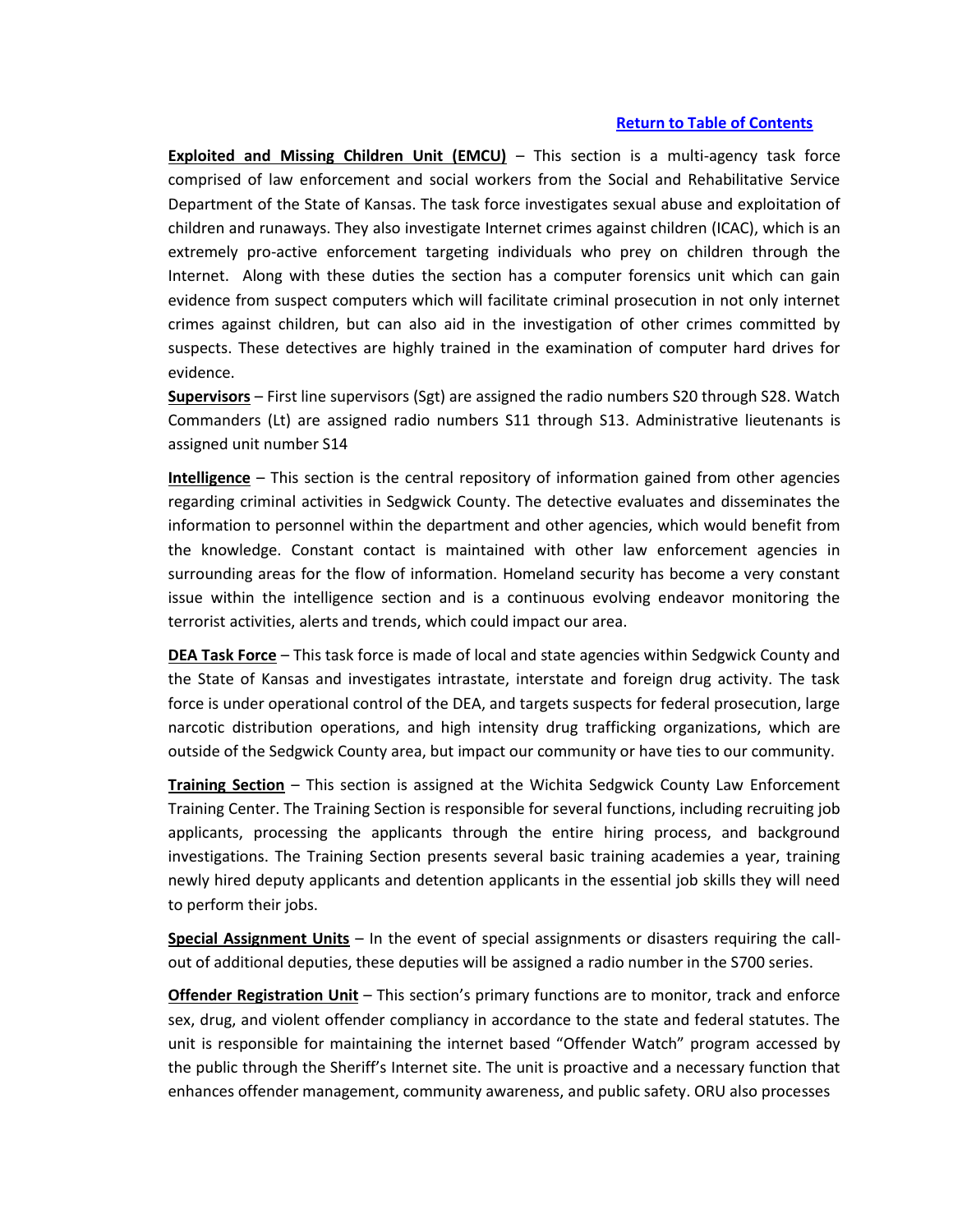Carry Concealed Handgun applications and fingerprints individuals for background and licensing requirements. ORU is assigned unit numbers D50 - D59.

**Reserve Unit** – The Sedgwick County Sheriff's Reserve is a volunteer organization whose members serve the public without direct monetary compensation. Reserve deputies complete the training academy and field training required to become a fully commissioned member of the Office. The Reserve provides and/or assists with a variety of law enforcement functions and duties including: road patrol, detention, warrants, investigations and special assignments such as sporting events, parades, fund raising events and many, many others. The Reserve also assists during local emergencies and disasters. Each Reserve Deputy is expected to work a minimum 24 hours per month.

**Civil Section** – The responsibility of the Civil Section is to serve civil process within Sedgwick County. This consists of delivering garnishments, divorce papers, subpoenas, notices of lawsuits, tax warrants, and other legal papers by non-commissioned deputies. These non-commissioned deputies are assigned radio numbers S190 – S199. Commissioned deputies perform certain actions pursuant to court orders, such as evictions and executions, serving Protection from Abuse orders; as well as picking up persons named in mental and alcohol petitions and delivering them to treatment facilities. These commissioned deputies' radio numbers vary; there is no set pattern to them.

#### **Non-Commissioned Units:**

**Records Section** – The Records Section, operated 24 hours a day, seven days a week, is the central repository for the majority of official documents and records generated during the normal course of business. These records include the criminal history of individuals, reports of criminal offenses, reports of traffic accidents, Protection from Abuse (PFA) orders that have been served, and many others. The Records Section provides various copies of reports, mug shots, and other information to the public, insurance companies, lawyers, news media and others in compliance with the Kansas Open Records Act.

**Property Section** – The Property Section's main responsibility is the storage, inventory, safekeeping and proper disposal of all evidence, found property and personal property that is collected in the normal activities of the Sheriff's Office. This section also transports evidence for forensic examination, schedules the sales of seized and abandoned property, and periodically arranges for the special storage of property or evidence for other agencies.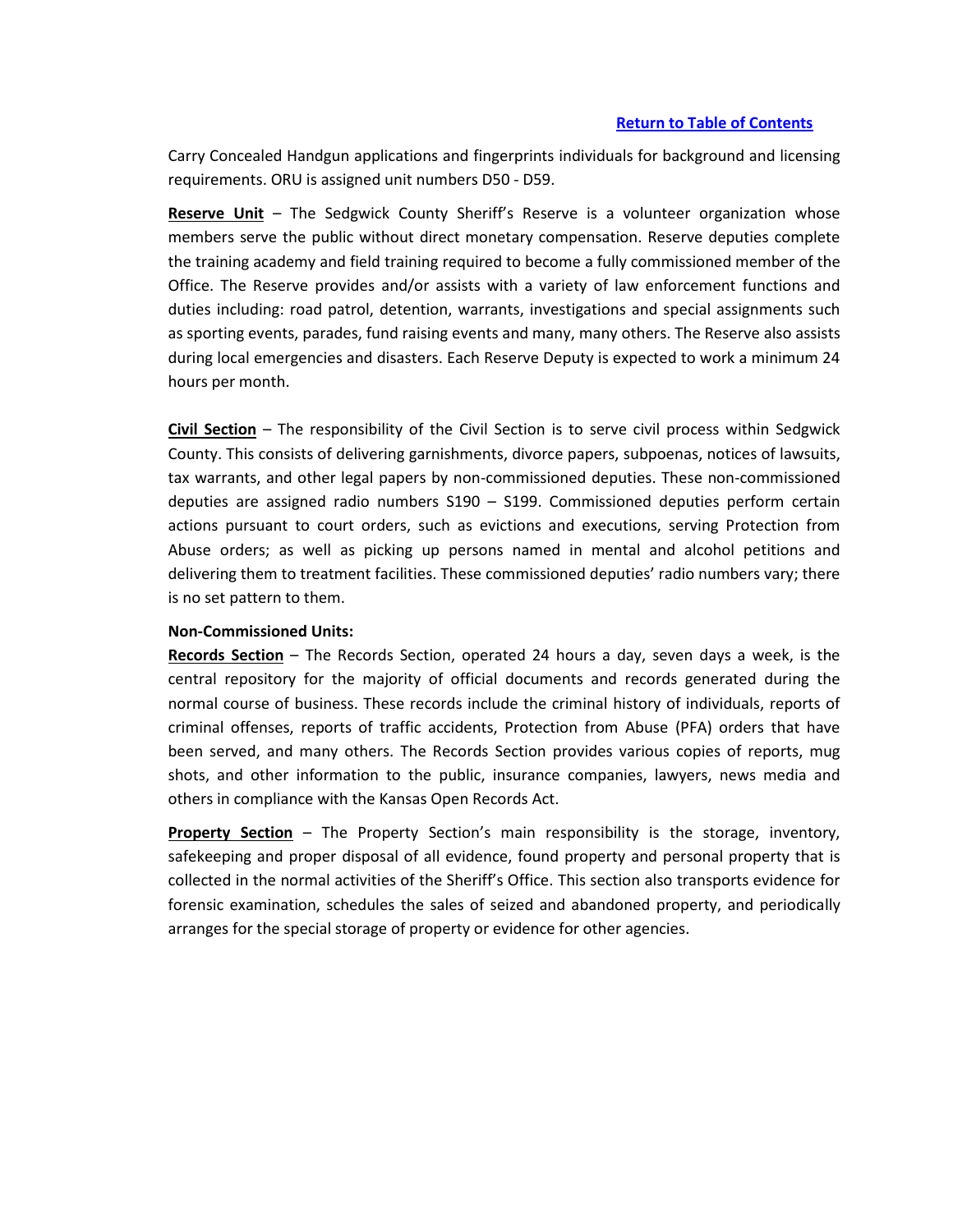Sedgwick County Emergency Communications **Revised: April 2018** Revised: April 2018 Standard Operating Guideline **LE Dispatch Policy 9.0** LE Dispatch Policy 9.0 **Amber Alerts**

## **I. Objective**

The purpose of this Standard Operating Guideline (SOG) is to provide Emergency Communications personnel with procedures for situations that warrant the issuance of an Amber Alert.

#### **II. Authority**

If the incident is under the jurisdiction of the Wichita Police Department, the responding field supervisor will determine if an incident warrants activating an Amber Alert through the Kansas Bureau of Investigation (KBI). If the incident is under the jurisdiction of the Sheriff's Office, the Sheriff, Undersheriff, Chief Deputy or the Acting Duty Staff will make the decision to activate the Amber Alert through the KBI. Law enforcement will contact the KBI directly to ensure that the incident meets the criteria for Amber Alert activation.

#### **III. Dispatch Procedures**

A field supervisor will notify the Dispatch supervisor to advise that there is an Amber Alert being issued and will specify what information is being released at that time. The Dispatch supervisor will take the following actions:

- a) Assign a TAC channel for the incident and a dispatcher to monitor it
- b) Notify the on-call for Emergency Management
- c) If under WPD jurisdiction, Notify the WPD Crimes Against Person's Captain
- d) If under WPD jurisdiction, instruct the dispatcher to send (6) officers to the EOC to answer the tip lines. WPD patrol personnel will monitor these lines.
- e) If the incident is under SCSD jurisdiction, contact the Patrol Watch Commander who will assign personnel to respond to the EOC to answer the tip lines
- f) Contact the FBI and notify them that an Amber Alert has been issued out of the Wichita/Sedgwick County area. During daytime hours call the local office at 316- 262-0031. After hours, contact the Kansas City Office at 816-512-8200
- g) If under WPD jurisdiction, notify the WPD Records supervisor, who will send one clerk to the EOC for data input
- h) Perform System-Wide broadcast, proceeded by a single tone using the following verbiage, including any additional information ready for release:

*"Attention all media and listening stations: The Wichita/Sedgwick County Exploited and Missing Child Unit is activating the Amber Alert plan. Be prepared to receive an Emergency Alert System message and broadcast the message as soon as possible. Repeat. The Amber Alert plan is being activated, prepare to receive an E.A.S message."*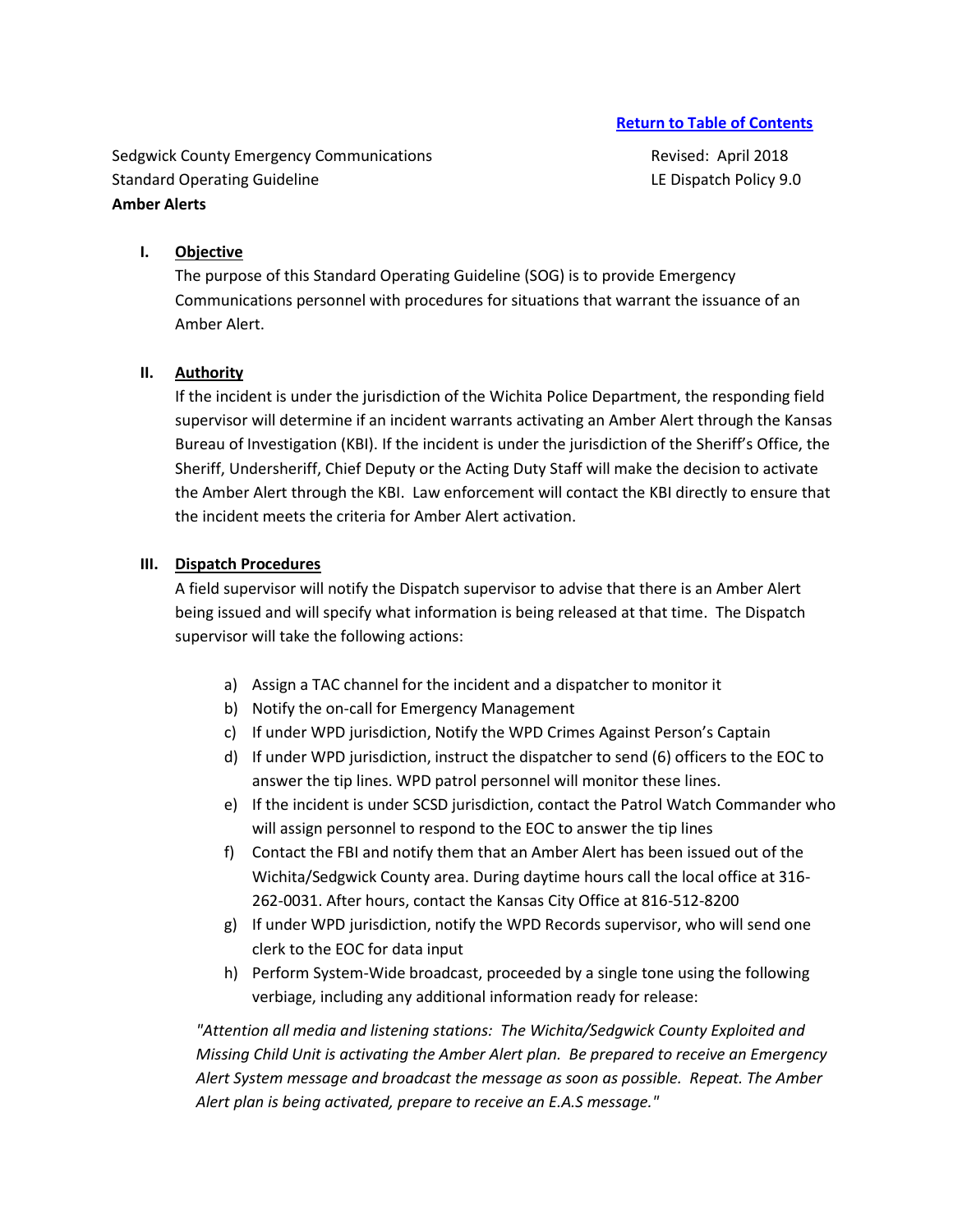- i) Post Amber Alert information on the KDOT DMS signage within the county using the following parameters:
	- a. Generally, the generic Amber Alert messages saved in the libraries of the MIST system will be used. However, if circumstances dictate then alternate operator-authored messages may be used with the approval of the KDOT manager (Tom Hein) or the KDOT engineering consultants.
	- b. If an Amber Alert is issued out of the "SC" region indicated on the map below **plus Saline and Lyon Counties**, post the an Amber Alert message on all blank DMS signs and any other signage the operator deems necessary. If a sign already has an incident or critical construction information posted then the operator should consider their impact. Typically, an active incident affecting traffic should not be replaced, but long-running construction messages can be temporarily removed for the duration of the Amber Alert
	- c. For amber Alerts from the outlier areas of Kansas (any region not labeled "SC"), post the following sings plus any signs the operator deems necessary:
		- i. K-96 @ Hoover (both directions)
		- ii.  $1-135$  NB South of  $61<sup>st</sup>$
		- iii. I-135 at Hydraulic (both directions)
		- iv. I-235 East of Meridian (both directions)
		- v. US-54 EB at Armour
		- vi. I-35 NB at  $71^{st}$  (if Turnpike is relevant)

| CHEYENNE        | <b>RAWLINS</b>             |                    | <b>DECATUR</b>  | <b>NORTON</b>  | PHILLIPS            | <b>SMITH</b>   | <b>JEWELL</b>         | <b>REPUBLIC</b> | <b>WASH.</b><br><b>INGTON</b> |                                                | MAR.<br>SHALL           | NE-<br><b>MAHA</b> | <b>BROWN</b>               | <b>DONI-</b><br>PHAN       |                                    |
|-----------------|----------------------------|--------------------|-----------------|----------------|---------------------|----------------|-----------------------|-----------------|-------------------------------|------------------------------------------------|-------------------------|--------------------|----------------------------|----------------------------|------------------------------------|
| SHERMAN         |                            | <b>THOMAS</b>      | SHERIDAN GRAHAM |                | <b>ROOKS</b>        | <b>SBORNE</b>  | <b>MITCHELL</b>       | CLOUD           | <b>CLAY</b>                   |                                                | <b>POTTAWA</b><br>TOMIE |                    | <b>JACKSON</b>             | ATCH-<br>SON<br>EFER-      | <b>LEAVEN</b>                      |
| <b>WALLACE</b>  |                            | LOGAN              | <b>GOVE</b>     | TREGO          | <b>ELLIS</b>        | <b>RUSSELL</b> | LINCOLN               | OTTAWA          | <b>DICKIN</b>                 | RE <sup>2</sup><br><b>ILEY</b><br><b>GEARY</b> | WA.                     |                    | <b>SHAW</b>                | SON                        | <b>WORTH</b><br><b>WYAN</b><br>DOT |
|                 |                            |                    |                 |                |                     |                | ELLS-<br><b>WORTH</b> | SALINE          | SON                           | <b>MORRIS</b>                                  |                         | <b>BALINSE</b>     | <b>NEE</b><br><b>OSAGE</b> | <b>DOUG-</b><br><b>LAS</b> | JOHN-<br>SON                       |
| <b>GREELEY</b>  | <b>WICH-</b><br><b>ITA</b> | <b>SCOTT</b>       | LANE            | <b>NESS</b>    | <b>RUSH</b>         | <b>BARTON</b>  | <b>RICE</b>           | MCPHER-<br>SON  | <b>MARION</b>                 | CHASE                                          |                         | <b>LYON</b>        |                            | <b>FRANK</b><br>LIN        | <b>MLAMI</b>                       |
| <b>HAMILTON</b> | <b>KEAR</b>                |                    |                 | <b>HODGEMA</b> | <b>PAWNEE</b>       | STAF-          |                       | <b>HARVEY</b>   |                               |                                                |                         |                    | <b>COF-</b>                | <b>ANDER</b><br>SON        | LINN                               |
|                 | <b>NEY</b>                 | <b>FINNEY</b>      | <b>GRAY</b>     | FORD           | ED-<br><b>WARDS</b> | FORD           | RENO                  | SEDGWICK        |                               | <b>BUTLER</b>                                  | <b>WOOD</b>             | <b>GREEN-</b>      | WOOD-<br>SON               | <b>ALLEN</b>               | BOUR-<br><b>BON</b>                |
| <b>STANTON</b>  | <b>GRANT</b>               | <b>HAS</b><br>KELL |                 |                | <b>KIOWA</b>        | PRATT          | KINGMAN               |                 |                               |                                                |                         |                    | <b>WILSON</b><br>SE        | NEO-<br><b>SHO</b>         | <b>CRAW-</b><br>FORD               |
| <b>MORTON</b>   | <b>STEVENS</b>             | SEW-<br><b>ARD</b> | <b>MEAD</b>     | <b>CLARK</b>   | <b>COMAN-</b>       | <b>BARBER</b>  | <b>HARPER</b>         | <b>SUMNER</b>   |                               | <b>COWLEY</b>                                  |                         | ELK                |                            |                            |                                    |
|                 |                            |                    |                 |                | CHE                 |                |                       |                 |                               |                                                | <b>CHALL</b>            | <b>TAUQUA</b>      | MONT-<br><b>GCMERY</b>     | <b>LABETTE</b>             | <b>CHERO-</b><br>KEE               |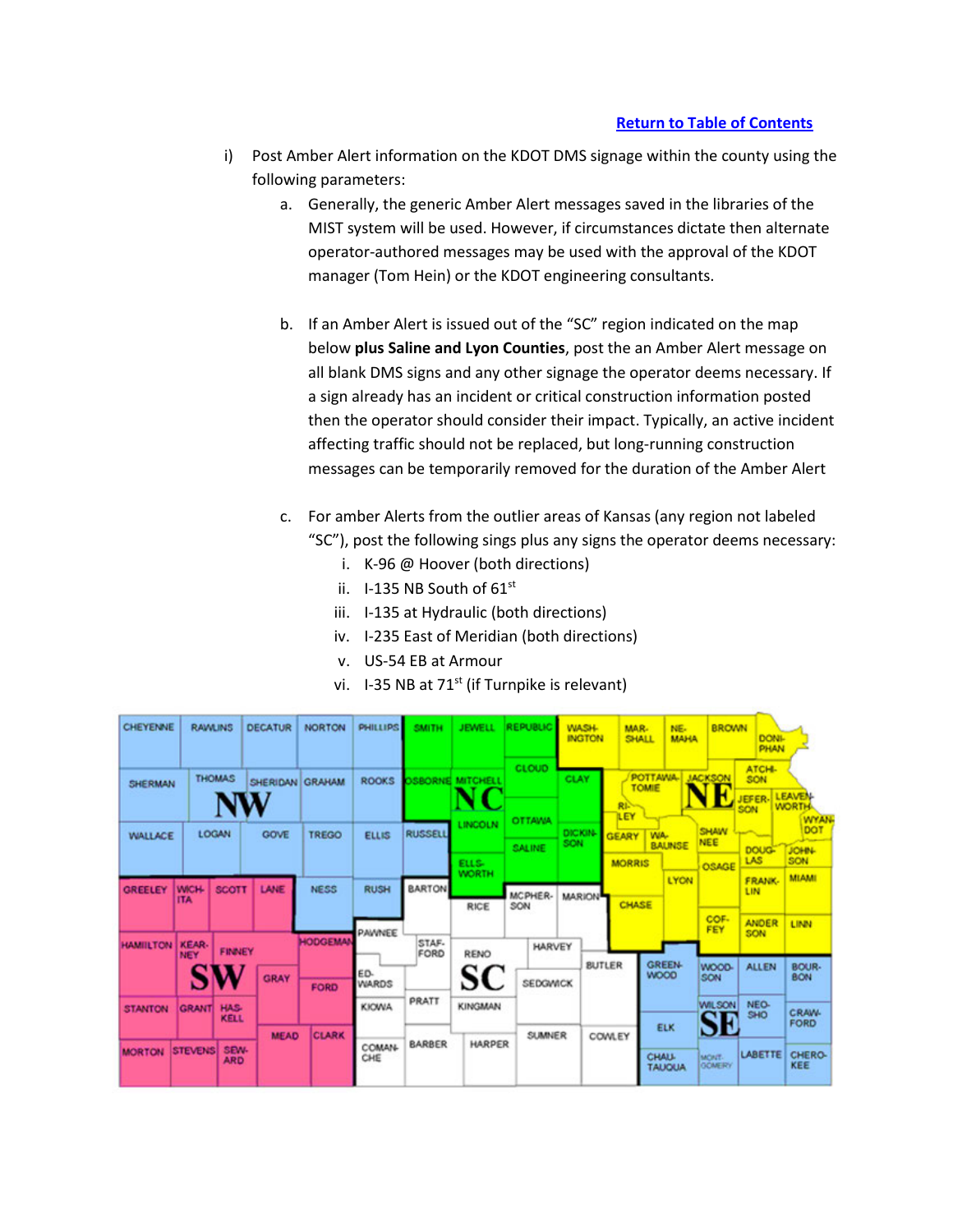Sedgwick County Emergency Communications **Revised: February 2017** Revised: February 2017 Standard Operating Guideline Letter Letter and LE Dispatch Policy 10.0 **Emergency Button Activation**

#### **I. Objective**

The purpose of this Standard Operating Guideline (SOG) is to provide Emergency Communications personnel with procedures for emergency button activations.

#### **II. Emergency Button Activation Procedures**

Upon emergency button activation, and unless the dispatcher has additional indicators that the field unit is in trouble, the dispatcher will proceed through the following steps.

- a) Check on the field unit who has depressed their emergency button, using the verbiage "checking your welfare" to indicate to them that they have depressed their emergency button.
- b) If there is not a timely response from the field unit after checking on them **once**, tone them out as an officer/firefighter/paramedic in trouble with an Alert 2 tone. Maintain emergency traffic to allow the field unit a clear path to key up and provide further information.
- c) If a field unit responds in any other way than when they have depressed their emergency button they should immediately be put out in trouble. The dispatcher will not prompt them again for the proper code.
- d) If the field unit responds with indicating they are not in trouble, the dispatcher will disregard the emergency button activation and, if the field unit has been toned out in trouble, shut down the emergency response with an Alert 1 tone.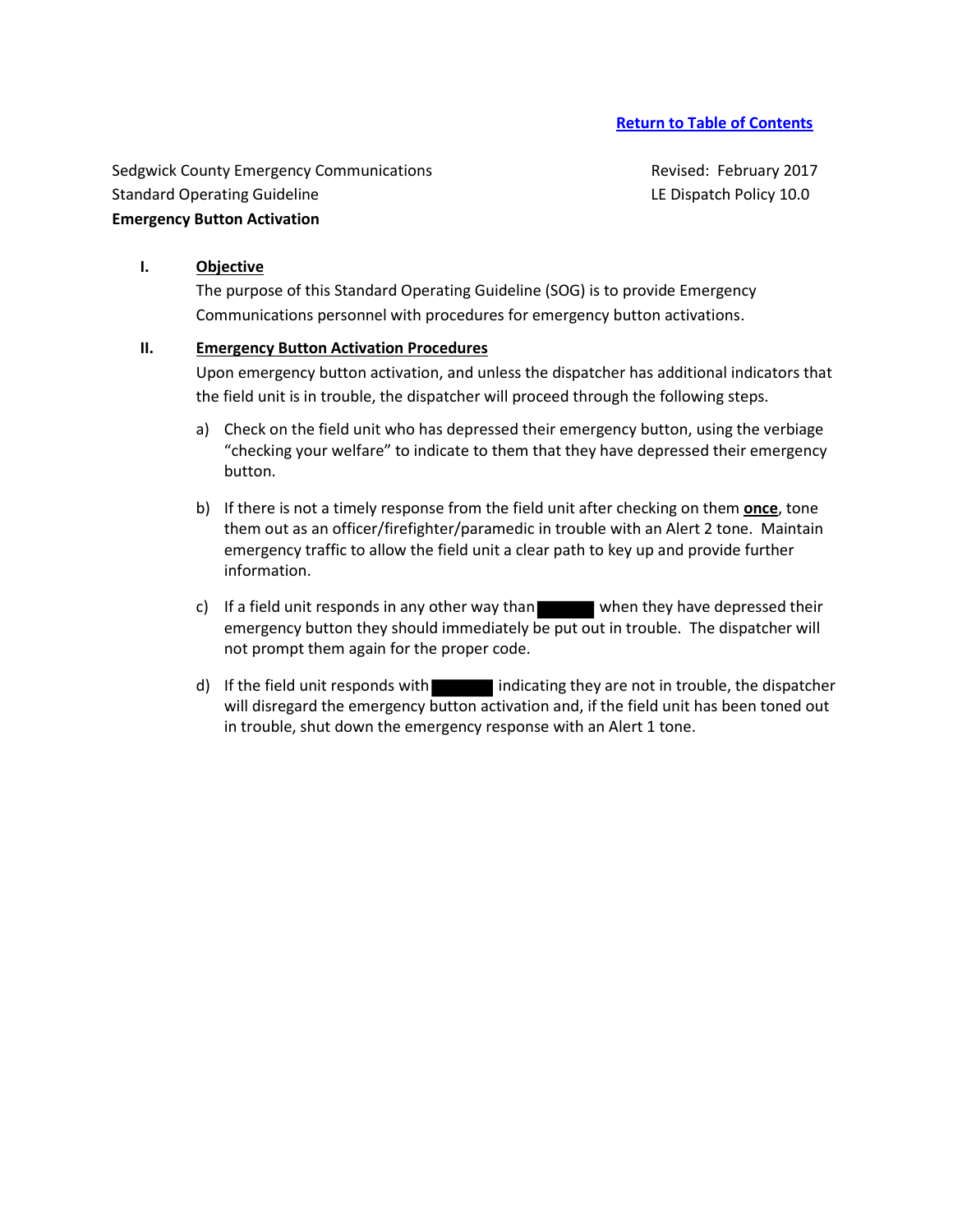Sedgwick County Emergency Communications and a settlement of Revised: May 2014 Standard Operating Guideline Letter Letter and LE Dispatch Policy 11.0 **No Response from Field Unit**

# **I. Objective**

The purpose of this Standard Operating Guideline (SOG) is to provide Emergency Communications personnel with procedures for when a field unit is not responding to their radio.

## **II. Procedures**

When checking on an officer, the dispatcher will:

- a. Attempt to verbally raise the officer on the radio two times.
- b. If there is no response, the closest available officer will be dispatched (the officer will not respond emergency traffic).
- c. Dispatch will check SPIDER1 channel for the officer.
- d. The dispatcher will tone the officer with a long, single tone (Alert 1) and try to verbally raise the officer.
- e. If there is still no response, the call is to be dispatched as a "possible officer in trouble, unable to contact" preceded by a warble tone (Alert 2).

A law enforcement or dispatch supervisor may override this procedure at any time. This procedure will not alter the policy of immediately dispatching officer in trouble calls resulting from officer requests or emergency button activations.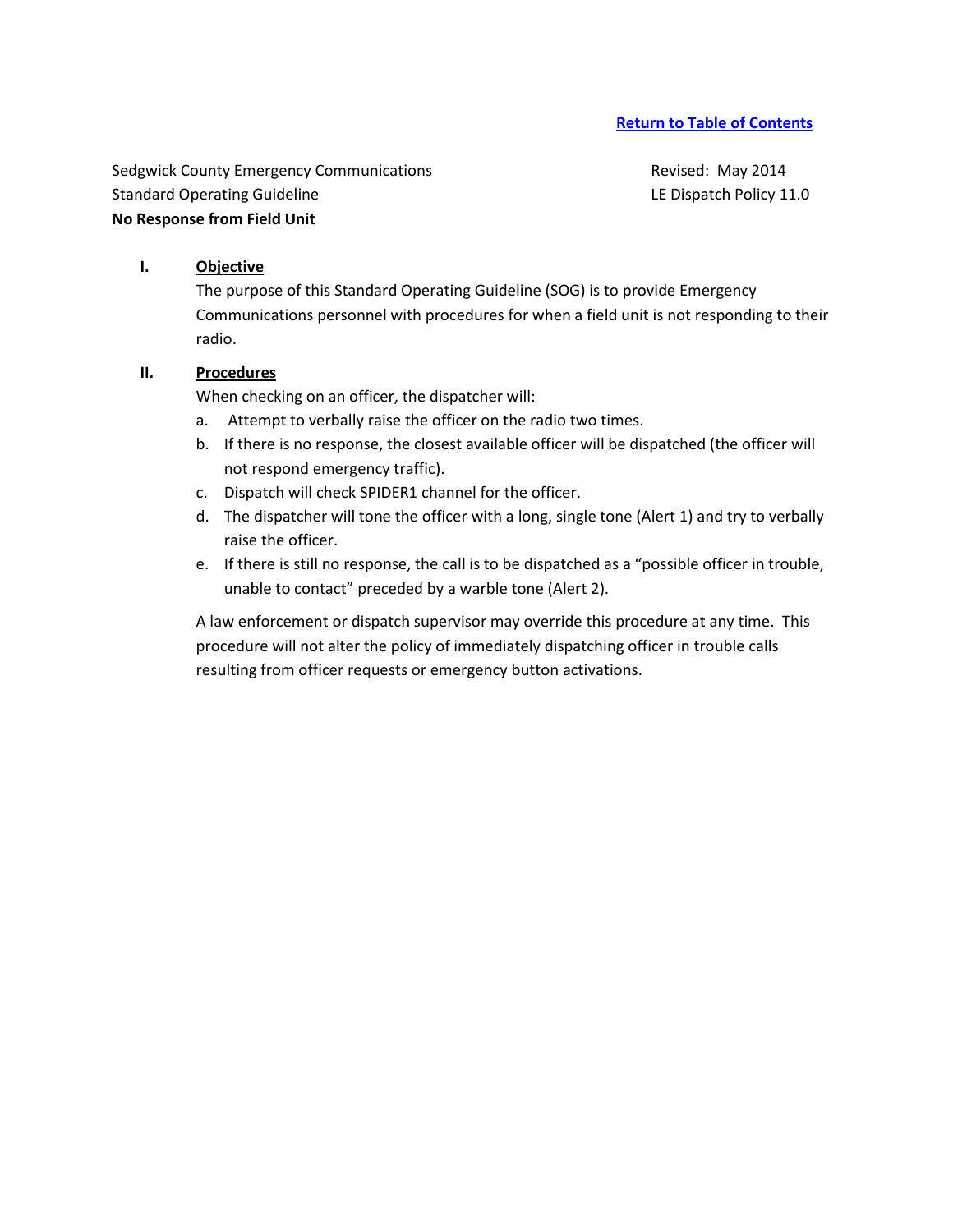Sedgwick County Emergency Communications **Revised: March 2022** Standard Operating Guideline Letter Letter and LE Dispatch Policy 12.0 **Traffic Accident / Emergency Accident Reporting Plan (EARP)**

#### **I. Objective**

The purpose of this Standard Operating Guideline (SOG) is to provide Emergency Communications personnel with procedures when the Emergency Accident Reporting Plan is implemented.

#### **II. Wichita Police Department Traffic Accidents / EARP Procedures**

The Wichita Police Department has implemented a modified Accident Response Plan to allow Patrol Officers to respond to priority calls, and minimize waiting time for citizens requiring an accident report due to a minor collision.

If collision does not involve:

**Injury to person Hit and Run Alcohol involved Disabling damage Vehicles can safely be moved to a parking lot or removed from the street**

Citizens are asked to exchange information to include:

**Driver's License information Insurance information Vehicle information (year, make, model and tag number)**

The Motor Vehicle Accident Report can be accessed online at **wichitapolice.com**. Reports can also be made by downloading the WPD App from the appropriate app store.

The following locations will have forms for citizens to complete.

#### **Central Bureau – 332 N. Riverview**

Enter through the west doors between the hours of 8 a.m. and 5 p.m., Monday through Friday.

#### **Patrol North – 3015 E. 21st St. N. (316)350-3400**

Enter through the north doors between the hours of 8 a.m. to 5 p.m., Monday through Friday.

#### **Patrol South – 211 E. Pawnee St. (316)350-3440**

Enter through the west doors between the hours of 8 a.m. to 5 p.m., Monday through Friday.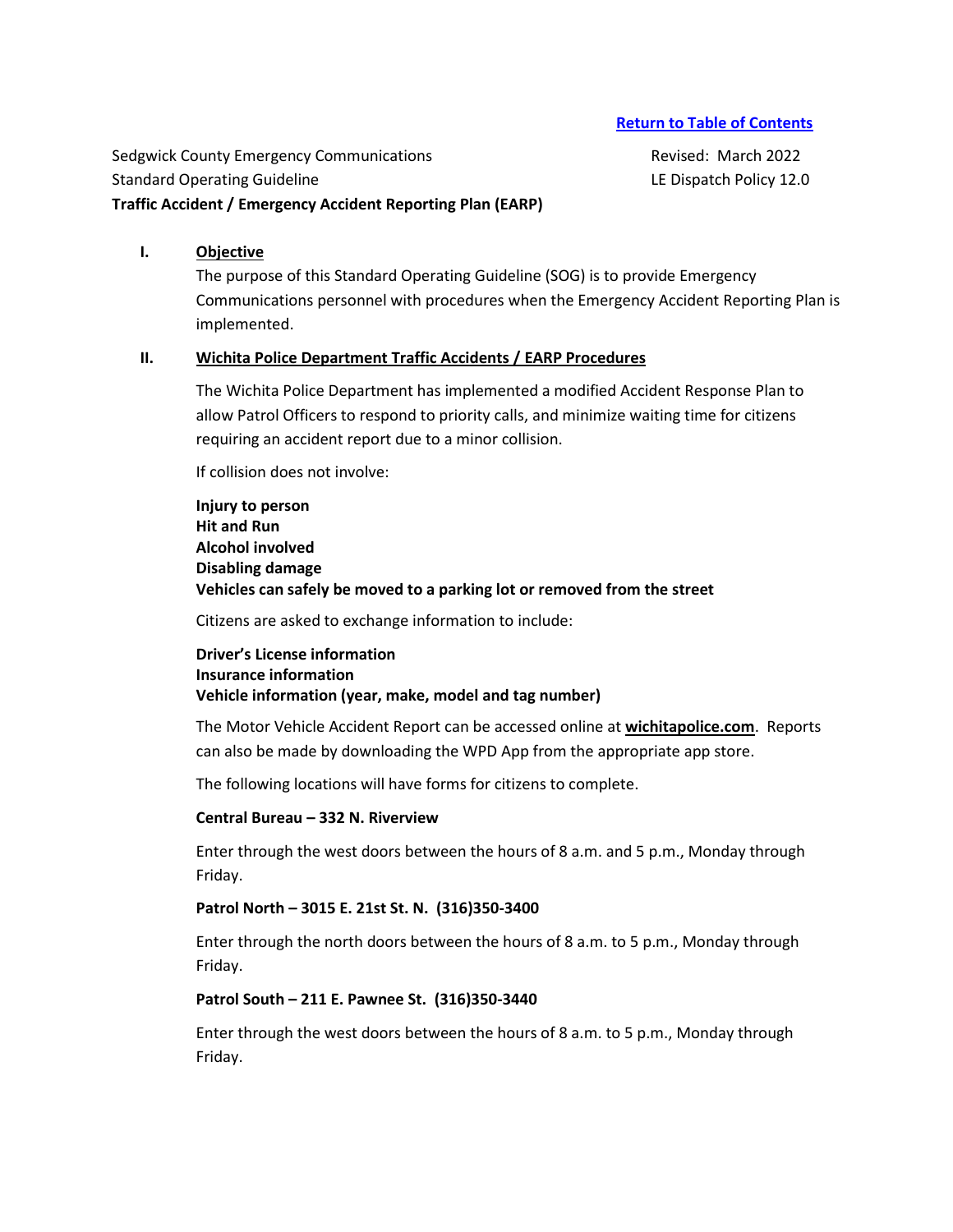### **Patrol West-661 N. Elder (316)350-3420**

Enter through the east doors between the hours of 8 a.m. to 5 p.m., Monday through Friday.

## **Patrol East- 300 N. Edgemoor (316)350-3460**

Enter through the east doors between the hours of 8 a.m. to 5 p.m., Monday through Friday.

## **III. Sedgwick County Sheriff's Office EARP Procedures**

A Patrol Division Commander or his/her designee or a higher authority may implement the Emergency Accident Reporting Plan (EARP) in extremely inclement weather. When this plan is in effect, only assign officers to traffic accidents that involve:

- a) Injury;
- b) Suspected drug or alcohol use;
- c) Hit and run with solvability factors or
- d) Inoperable vehicles.

The caller will be instructed to advise those involved in the accident to exchange driver, vehicle and insurance information with all involved. The drivers must then file a report within seventy-two (72) hours at the Sedgwick Sheriff Road Patrol Office, located at 830 W. Stillwell, between the hours of 0630-2300 or they may call 316-660-3770. The Sheriff's Office does not automatically establish EARP when the City of Wichita does.

## **IV. Derby Police Department's Procedures**

A Duty Commander may implement the Emergency Accident Reporting Plan (EARP) in extremely inclement weather. When this plan is in effect, only assign officers to traffic accidents that involve:

- a) Injury or
- b) Suspected drug or alcohol use

The caller will be instructed to advise those involved in the accident to exchange driver, vehicle and insurance information with all involved. The drivers must then file a report within twenty-four (24) hours at the Derby Police Department.

## **V. Goddard Police Department's Procedures**

An on duty Patrol Supervisor or On Call Duty Supervisor, or his/her designee, or higher competent authority may implement the Emergency Accident Reporting Plan (EARP) in extremely inclement weather. Dispatch will do a broadcast for the media notifying them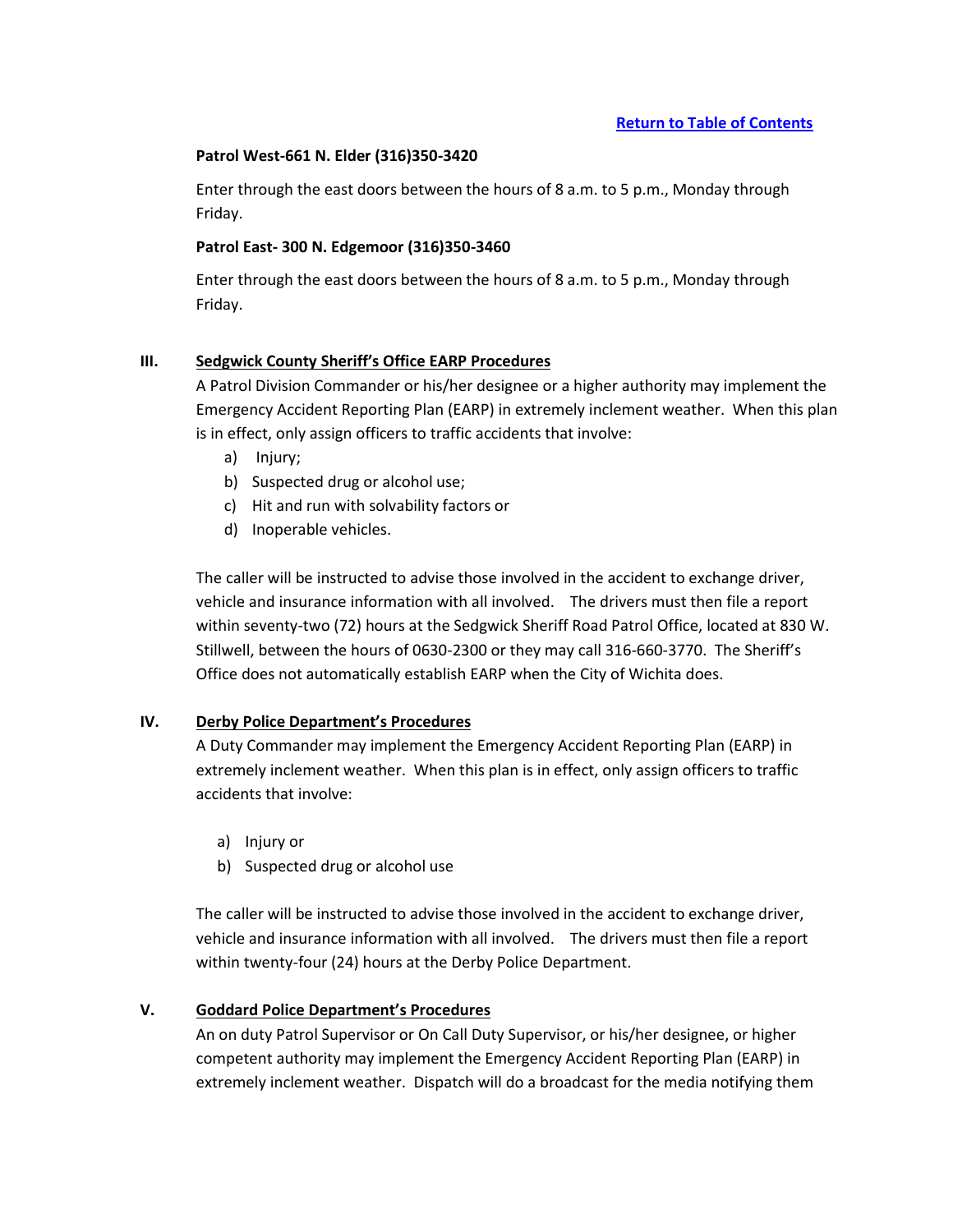that the EARP is in effect for the City of Goddard. When this plan is in effect, only assign officers to traffic accidents that involve:

- a) Injury;
- b) Suspected drug or alcohol use or
- c) Vehicles that are unable to be driven.

The caller will be instructed to advise those involved in the accident to exchange driver, vehicle and insurance information with all involved. The drivers must then file a report within seventy-two (72) hours at the Goddard Police Department.

# **VI. Bel Aire Police Department's Procedures**

A Supervisor, his/her designee, or higher competent authority may implement the Emergency Accident Reporting Plan (EARP) in extremely inclement weather. Dispatch will do a broadcast for the media notifying them that the EARP is in effect for the City of Bel Aire. When this plan is in effect, only assign officers to traffic accidents that involve:

- a) Injury;
- b) Suspected drug or alcohol use or
- c) Vehicles that are unable to be driven.

The caller will be instructed to advise those involved in the accident to exchange driver, vehicle and insurance information with all involved. The drivers must then file a report within seventy-two (72) hours at the Bel Aire Police Department.

# **VII. EARP Exclusions**

EARP guidelines do not apply to accidents occurring on state highways. In those instances, the Kansas Highway Patrol must respond. EARP guidelines also do not apply to accidents occurring in any suburban community not listed above that has their own law enforcement agency.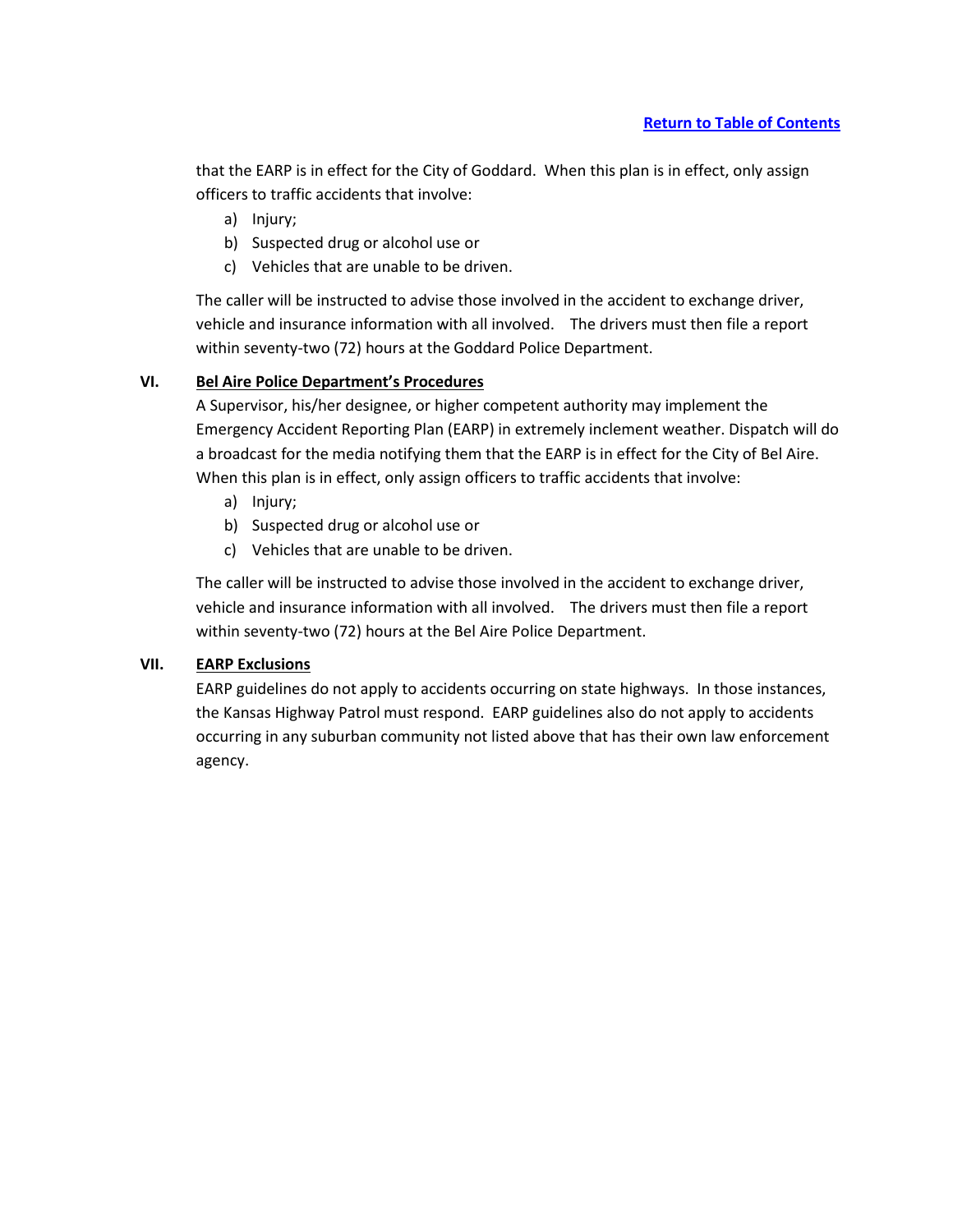Sedgwick County Emergency Communications **Revised: May 2014** Revised: May 2014 Standard Operating Guideline Letter League and LE Dispatch Policy 13.0 **Officer Initiated Calls** 

# **I. Objective**

The purpose of this Standard Operating Guideline (SOG) is to provide Emergency Communications personnel with procedures for calls that are officer initiated.

# **II. Pedestrian/Subject Stops**

When officers are stopping a pedestrian for any reason, the officer is to notify the dispatcher of their location and a description of the pedestrian. If the officer initiating the stop is a one-officer unit, a second officer will be assigned as a back on all pedestrian stops regardless of time of day unless otherwise advised by the initiating officer.

# **III. Vehicle/Traffic Stops**

When officers are stopping a vehicle for any reason, the officer is to notify the dispatcher of their location, the tag number for the vehicle and the description of the vehicle. The dispatcher should run the tag on every stop to check that the vehicle description matches, that the vehicle and tag are not stolen and for any other inconsistencies. After dark, a oneofficer WPD unit will be assigned a second officer as a back on all traffic stops unless otherwise advised by the initiating officer. Derby and Haysville units that are one officer will be assigned a second officer on all traffic stops unless otherwise advised by the initiating officers. Sherriff deputies only need an additional officer when requested by the initiation officer.

## **IV. Check Club/Check Park/Check Building**

Officers checking a club, park or building will be assigned a back unless the initiating officer is a two-officer unit.

# **V. Special Assignments**

When officers call in to advise they are on Special Assignment, the dispatcher taking the call is responsible for obtaining and entering the following information:

- a) Officer(s) on the call using unit number or identification number
- b) Location of the assignment
- c) Duration of the assignment
- d) Contact radio and/or phone numbers
- e) If they want checked on
- f) If they want automatically cleared at the end of the assignment or if they will advise when they are finished.
- g) Which channel they will be monitoring. The dispatcher is also responsible for making sure the SA is controlled by that operating channel.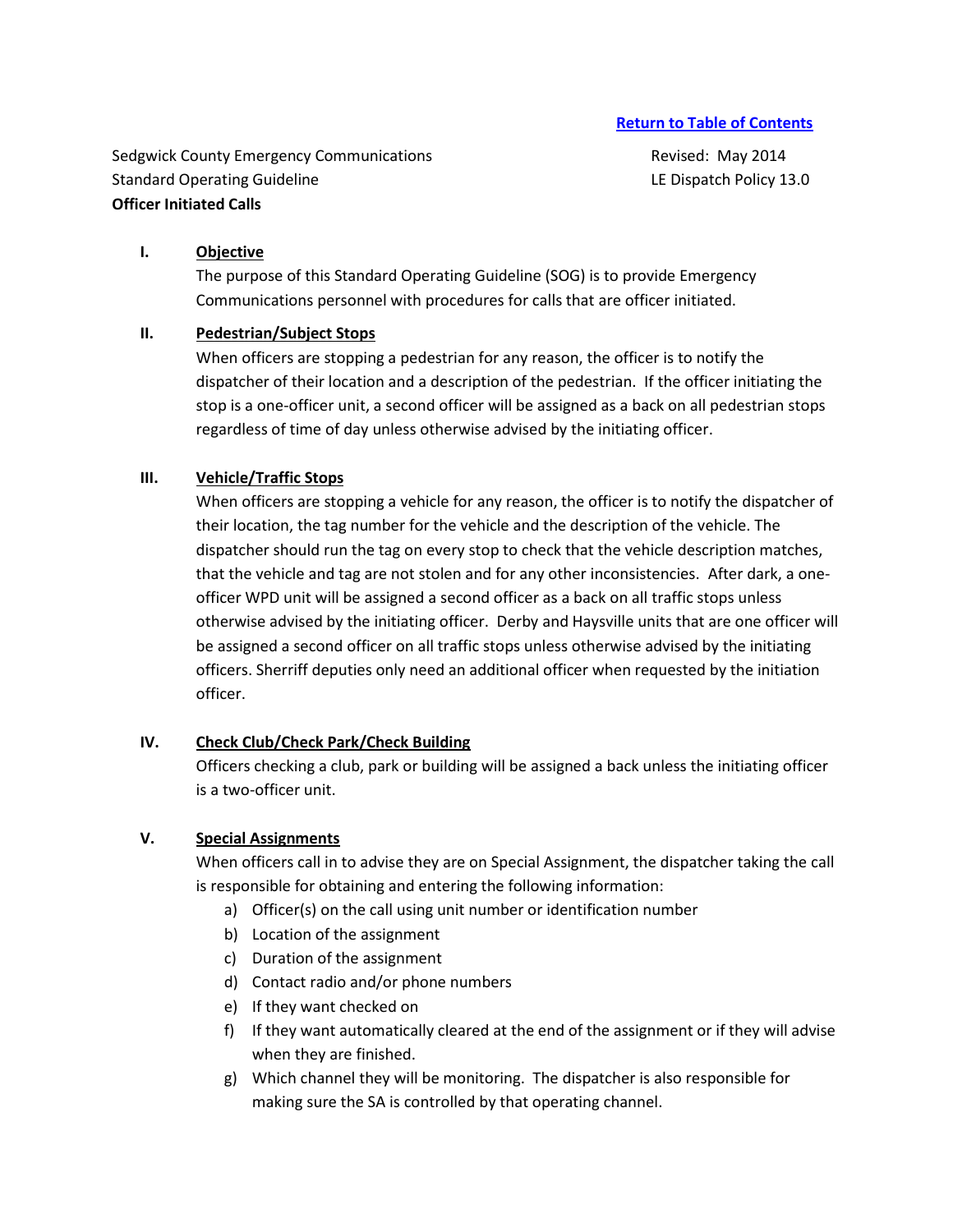This also includes officers who are working a part-time assignment off-duty. If they are offduty, the officer will use his/her identification number as their unit number.

# **VI. Case Specific Call Types**

There are several call types that will be used primarily by officers to classify case numbers that are being requested. These call types include but are not limited to:

CURFEW TOW RESIST VICE

These call types will generally not be used as the initial call classification by a call taker.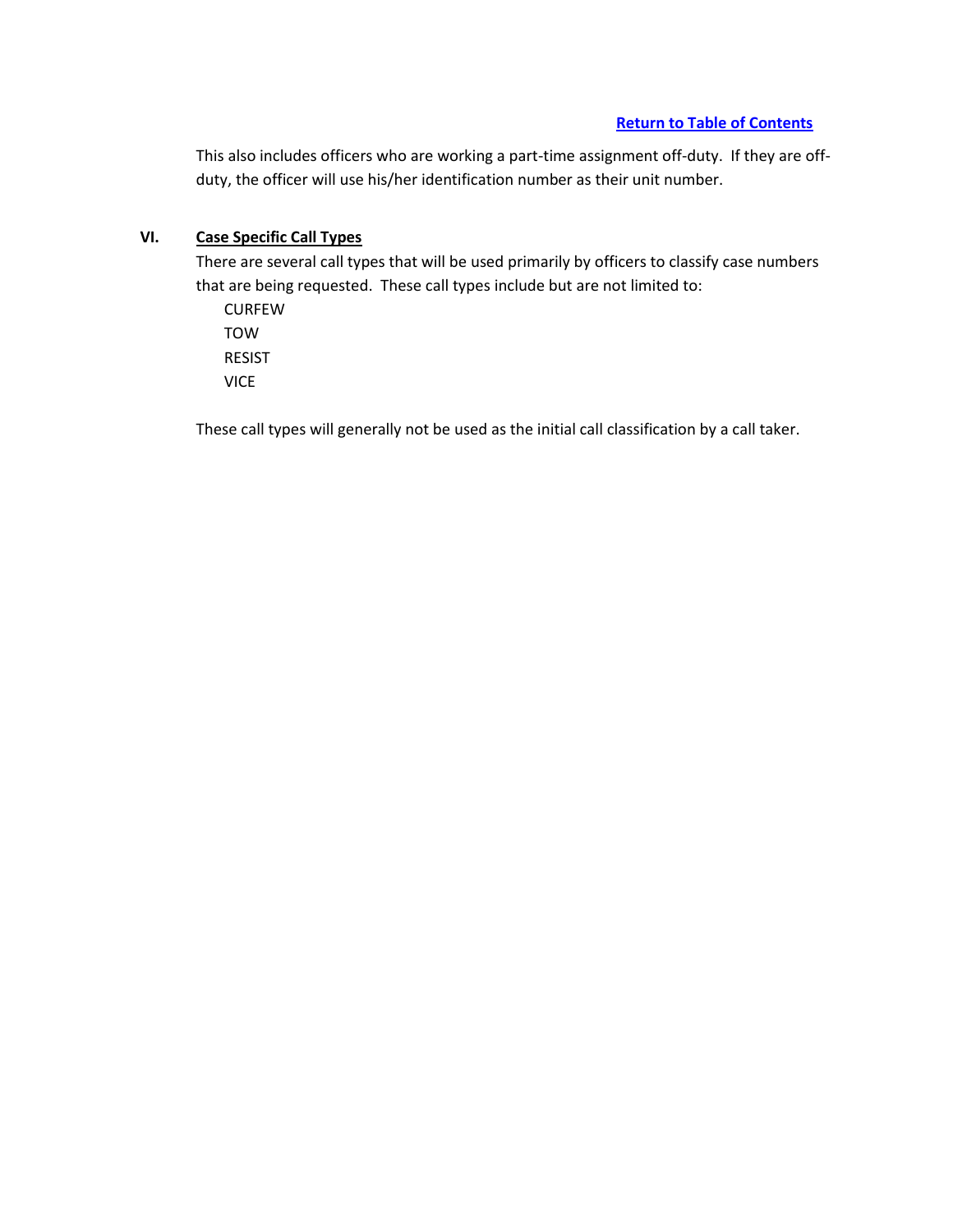Sedgwick County Emergency Communications **Revised: May 2014** Revised: May 2014 Standard Operating Guideline Letter League and LE Dispatch Policy 14.0 **Traffic Pursuits**

# **I. Objective**

The purpose of this Standard Operating Guideline (SOG) is to provide Emergency Communications personnel with procedures for traffic pursuits.

# **II. Procedures**

Any officer that initiates a pursuit should immediately notify the dispatcher of the following information:

- a) Unit number
- b) Location, direction of travel, speed
- c) Reason for the pursuit (charges)
- d) Description of the vehicle and occupant(s), tag information and suspect's identity if known.
- e) Other information necessary to justify the pursuit (i.e. road conditions, traffic density, weather conditions)

# **III. Radio Protocol**

When first notified over the radio of the Traffic or Subject pursuit the dispatcher should request another dispatcher broadcast the pursuit on all other channels except for the channel on which the pursuit is operating. The unit "CHASE" can be placed on the call to make it easier to find the correct call for broadcast. The broadcast should include but is not limited to the unit that is involved, a description of the vehicle or subject, direction of travel, on which channel the pursuit is to operate, and any pertinent safety information. This will generally be carried out by the pursuit channel's common channel partner. These pairings are as follows:

South/West

North/East

Shrf/Law

If the common partner is busy, then any other LE dispatcher can broadcast the pursuit on all channels.

If a pursuit crosses into another bureau, the originating dispatcher will ensure the appropriate dispatcher and officers are aware of the chase moving into their sector. The information then will be simulcast on both channels. Officers involved in the chase will remain on the channel the chase originated on.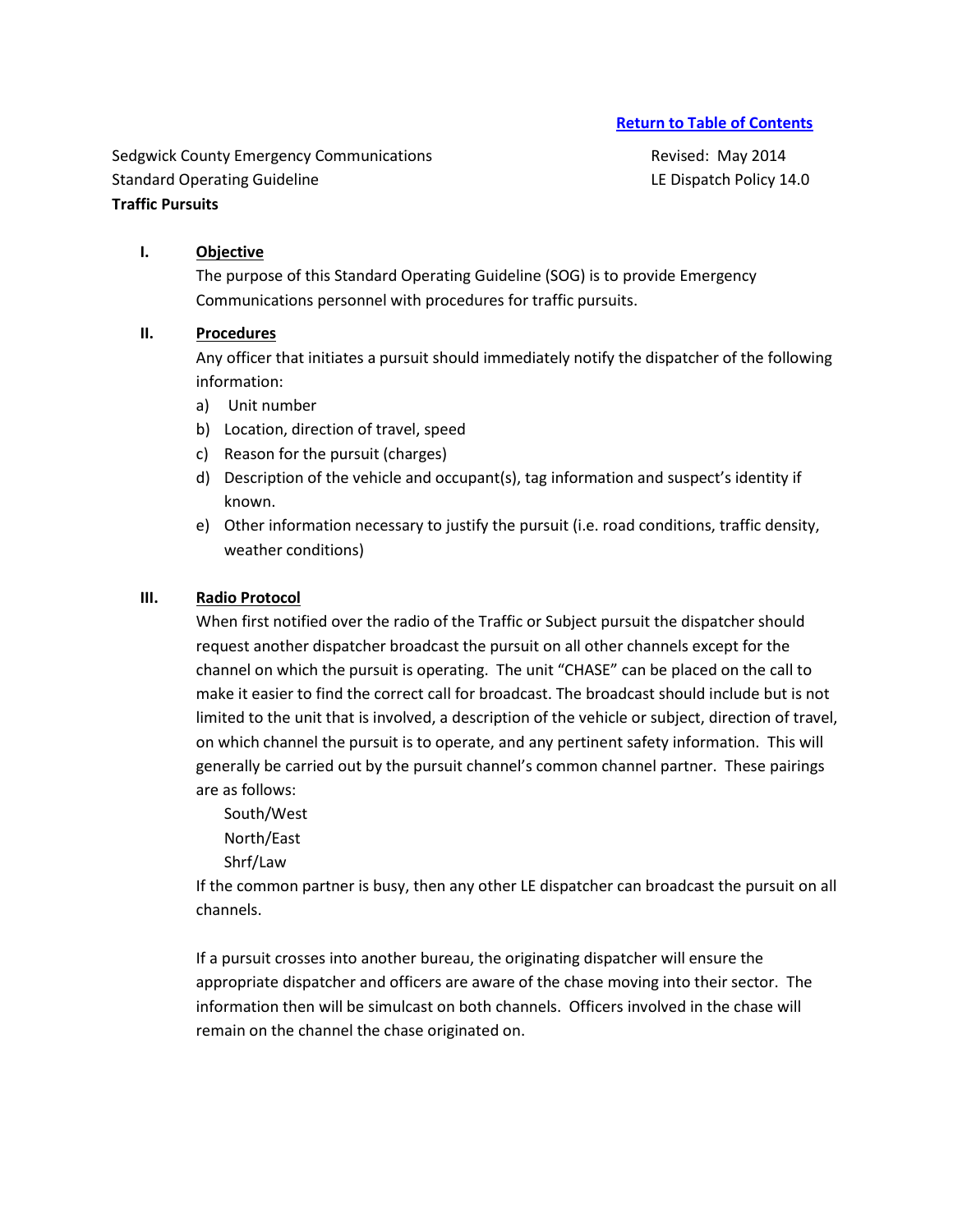Sedgwick County Emergency Communications **Revised: March 2022** Revised: March 2022 Standard Operating Guideline Letter Letter and LE Dispatch Policy 15.0 **Emergency Radio Traffic** 

## **I. Objective**

The purpose of this Standard Operating Guideline (SOG) is to provide Emergency Communications personnel with procedures in regards to emergency radio traffic.

#### **II. Procedures**

Emergency radio traffic may be requested by any authorized radio user or shall be declared, or offered, by a dispatcher when any of the following circumstances exist:

- a) When necessary for the safety of any department member; or
- b) When an officer depresses their emergency button; or
- c) When officers arrive on scene at any Priority E call; or
- d) When officers arrive on the scene of a silent entry alarm or hold up alarm on a residence;
- e) When officers arrive onto the scene of certain Priority 1 or 2 calls, as defined within this law enforcement SOG; or
- f) When any officer is involved in a pursuit.

## **III. Radio Protocol**

The dispatcher shall be responsible for declaring the beginning and ending of emergency radio traffic and on which radio channel(s) it is to be observed. The single alert tone will be used to alert others that there is emergency radio traffic. This isn't simulcast, just on the operational channel. No tone to clear traffic, just a short tone at the beginning. When emergency radio traffic is in effect, radio transmissions shall be restricted to essential messages only. Keep transmissions brief and utilize signals and codes as much as possible. Delay non-essential communications between officers and dispatch until radio traffic is rescinded. Personnel whose transmissions do not fall within emergency radio traffic guidelines shall be quickly and concisely reminded of the existence of emergency traffic by a field supervisor or a dispatcher.

A field supervisor, a unit on the scene of the incident or a dispatcher with concurrence from a field supervisor may terminate emergency radio traffic.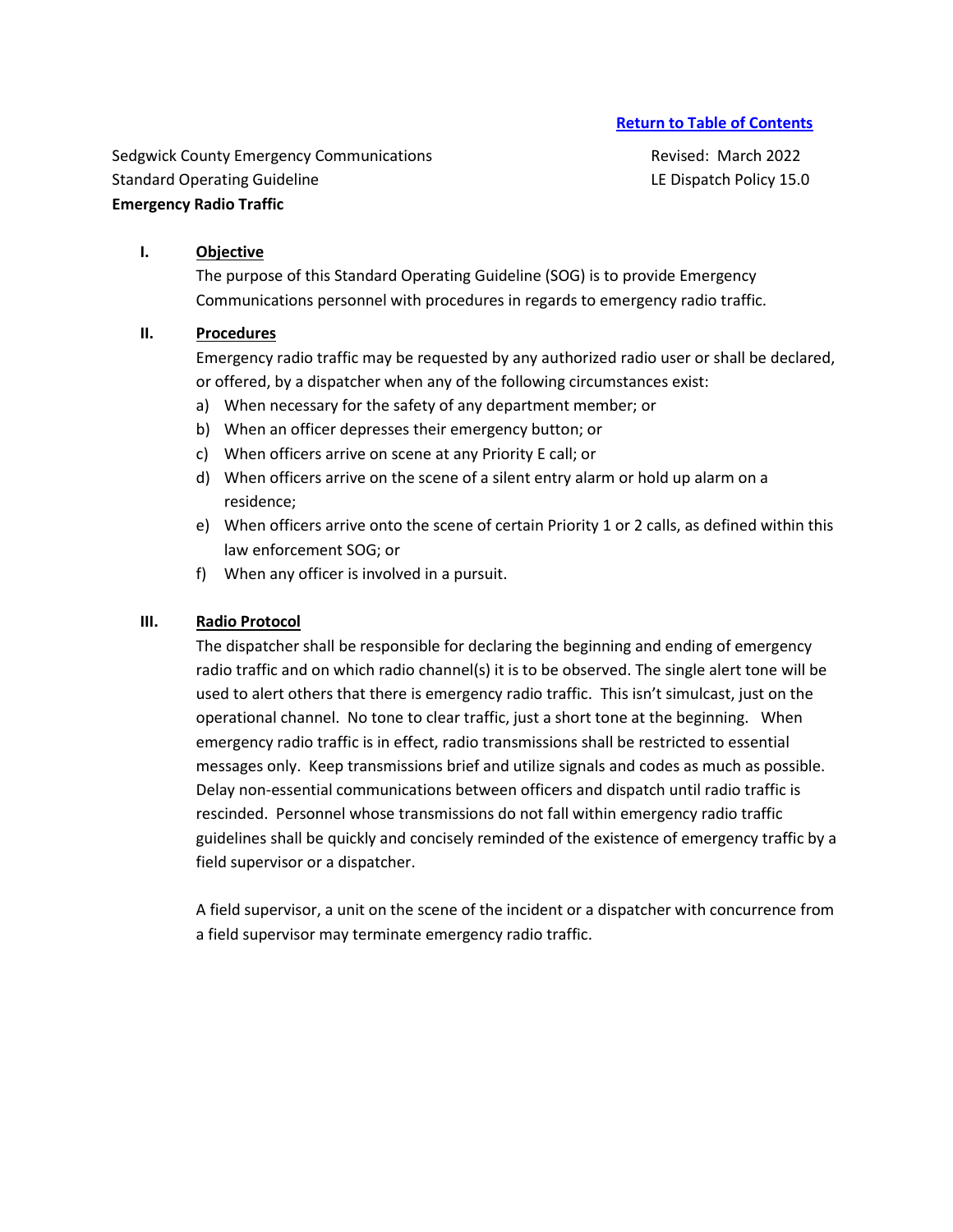Sedgwick County Emergency Communications **Revised: May 2014** Revised: May 2014 Standard Operating Guideline Letter Letter and LE Dispatch Policy 16.0 **Lunch Breaks** 

# **I. Objective**

The purpose of this Standard Operating Guideline (SOG) is to provide Emergency Communications personnel with procedures for officer's lunch breaks.

## **II. Wichita Police Department Procedures**

Officers will notify their dispatcher when wishing to take a lunch break. The dispatcher shall control the amount of police personnel allowed to be on lunch break at any point in time. Two officers, either one two-officer car or two separate one-officer cars, are to be available per Bureau before granting lunch breaks.

Officers are allowed a thirty (30) minute lunch break and will be available for calls at the termination of their thirty minute period. Officers will not be dispatched to calls during their lunch break or given any messages unless the message is of an extreme emergency or the contingency steps for Priority E, Priority 1 or Priority 2 calls reaches the necessary level.

#### **III. Sedgwick County Sheriff's Office Procedures**

Deputies will notify their dispatcher when wishing to take a lunch break. Deputies will not be dispatched to calls during their lunch break or given any messages unless the message is of an extreme emergency or the contingency steps for Priority E, Priority 1 or Priority 2 calls reaches the necessary level.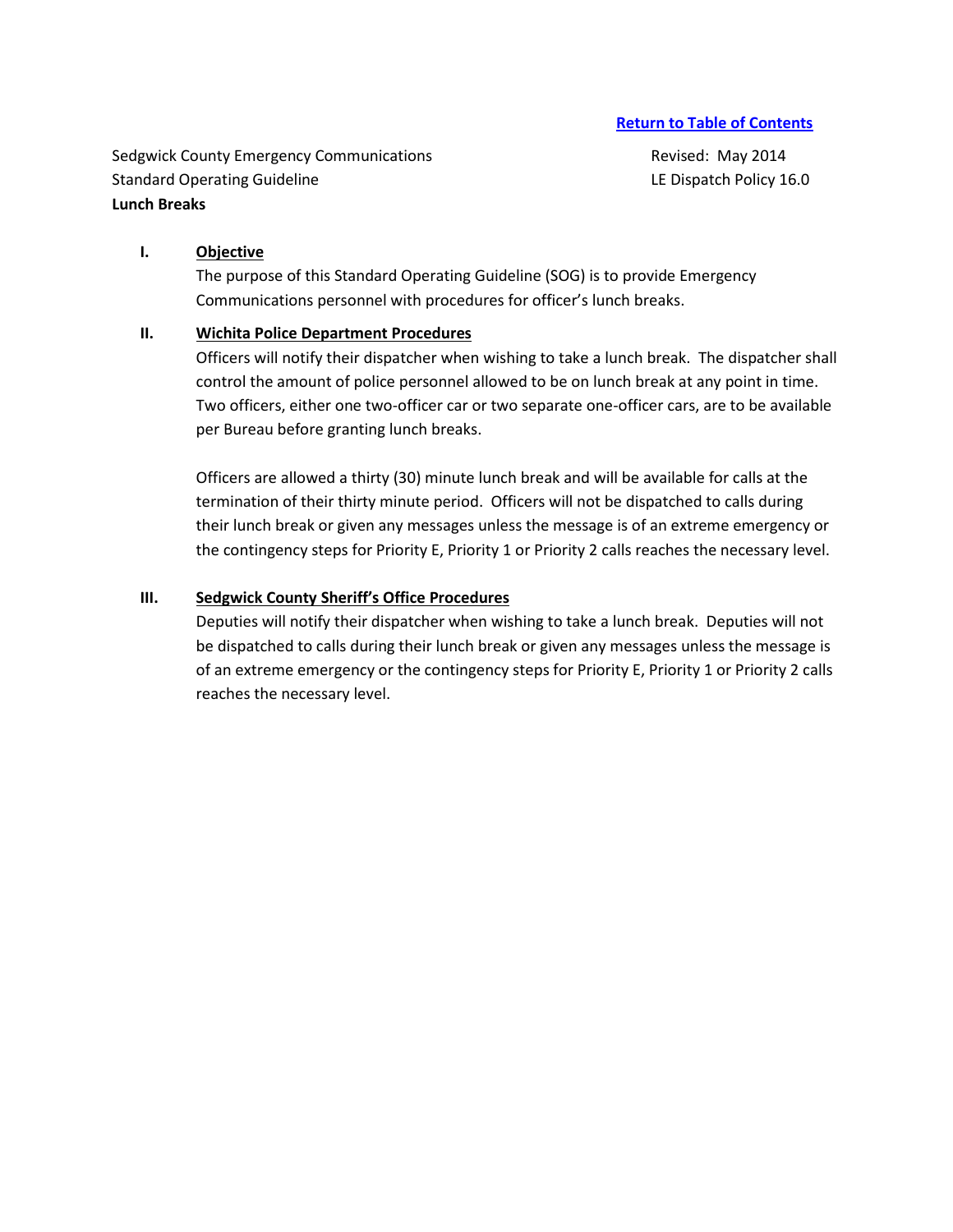Sedgwick County Emergency Communications **Revised: May 2014** Revised: May 2014 Standard Operating Guideline Letter Letter and LE Dispatch Policy 17.0 **Phone Messages** 

# **I. Objective**

The purpose of this Standard Operating Guideline (SOG) is to provide Emergency Communications personnel with procedures for delivering phone messages to field personnel.

#### **II. Wichita Police Department Procedures**

Emergency Communications will not relay personal messages for on-duty officers except in the case of an emergency. Refer citizens with these requests (including off-duty officers) to the appropriate sub-station.

Relay all emergency messages as soon as time and call load permit. Emergency messages that have a phone number with no name will be accepted but the preferable information is a phone number and a name.

### **III. Sedgwick County Sheriff's Office Procedures**

Relay all emergency messages as soon as time and call load permit. Emergency messages that have a phone number with no name will be accepted but the preferable information is a phone number and a name.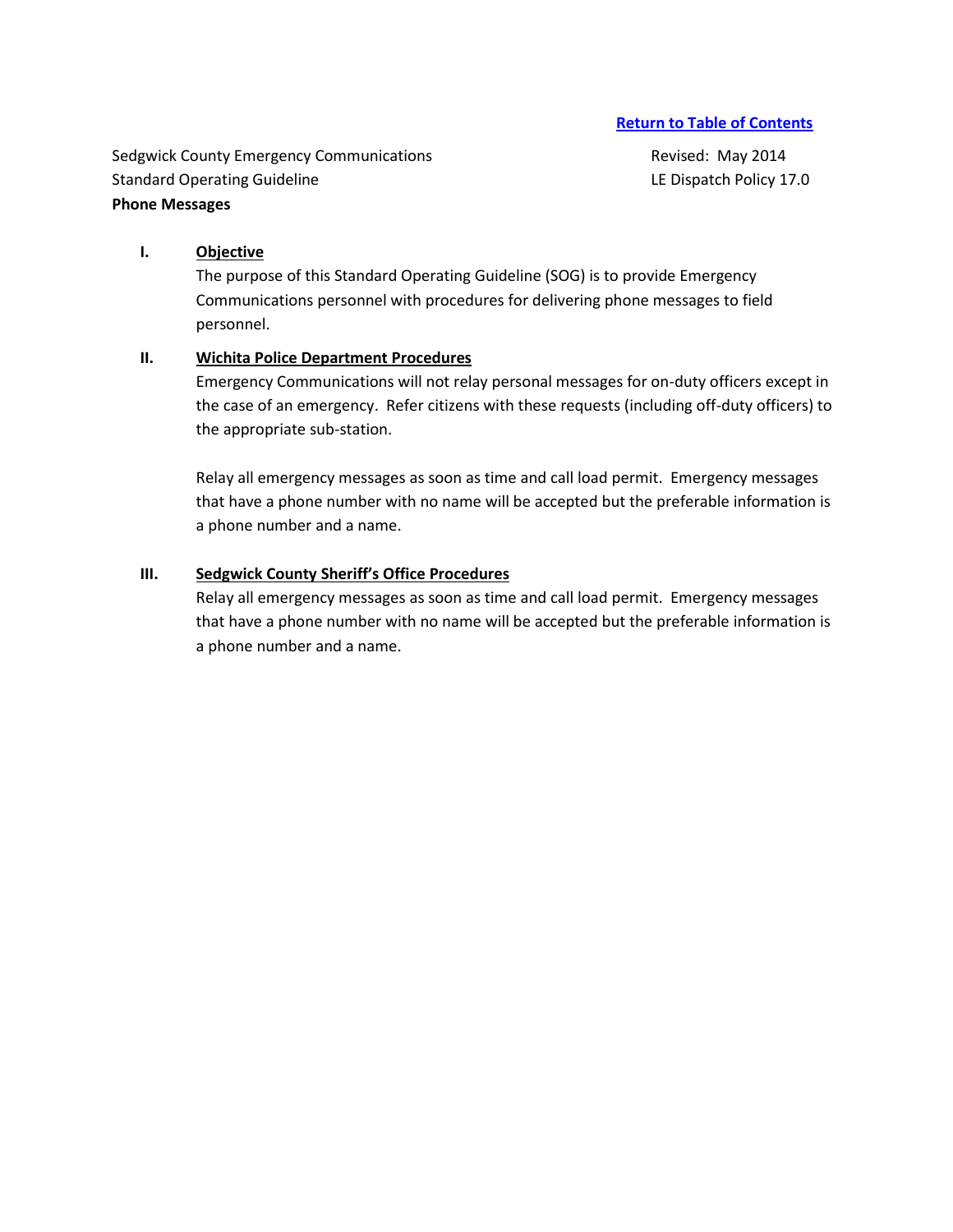Sedgwick County Emergency Communications **Revised: May 2014** Revised: May 2014 Standard Operating Guideline Letter League and LE Dispatch Policy 18.0 **Wichita Police Department Disposition Codes (Nora Codes)**

## **I. Objective**

The purpose of this Standard Operating Guideline (SOG) is to provide Emergency Communications personnel with procedures for documenting disposition codes.

### **II. Procedures**

Every dispatched call for WPD must be cleared by one of two methods; either the field unit assigned must obtain a case number or the unit must give the dispatcher a disposition code indicating that no report will be made. The dispatcher shall enter this code as the disposition for the call.

It is the responsibility of the field unit to select the appropriate Nora Code and advise the dispatcher. If the dispatcher is aware the call needs a Nora Code and one is not provided, they are to request one.

# **III. Disposition Codes**

N1 Cancelled prior to arrival

- N2 Duplicate call
- N3 No contact
- N4 False alarm
- N5 Non-police incident
- N6 Prisoner transport
- N7 Assisting an outside agency
- N8 Transferred to an expediter unit
- N9 Weather related incident
- N10 False Gunshot Detection Alarm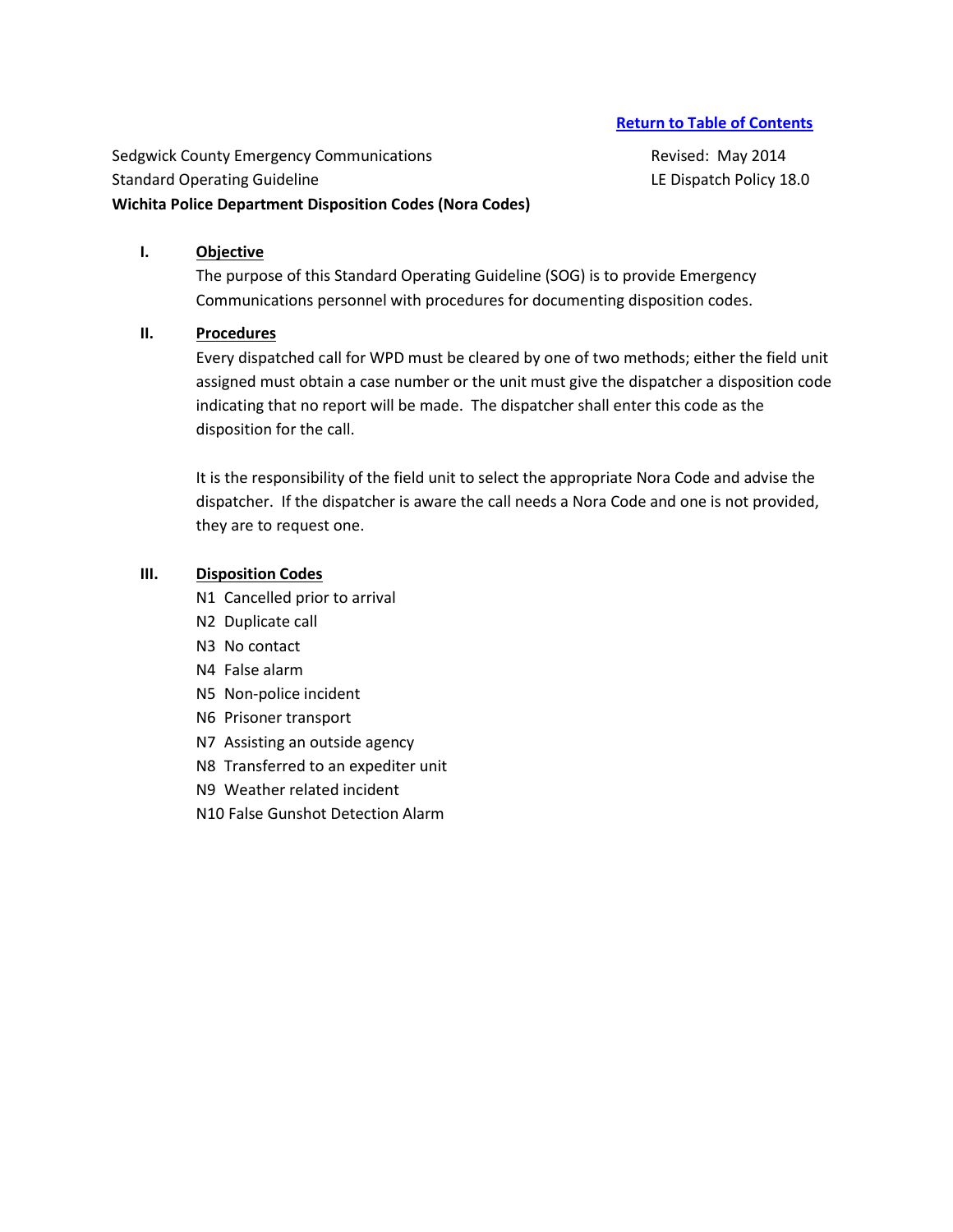Sedgwick County Emergency Communications **Revised: May 2014** Revised: May 2014 Standard Operating Guideline Letter Letter and LE Dispatch Policy 19.0 **County Facilities in the City of Wichita**

## **I. Objective**

The purpose of this Standard Operating Guideline (SOG) is to provide Emergency Communications personnel with procedures for dispatching emergency calls at county facilities inside the City of Wichita.

# **II. In-Progress or Just-Occurred**

On all in-progress or just-occurred calls at a county facility that is located in the City of Wichita, Wichita Police Department will be dispatched as well as Sedgwick County Sheriff's Deputies. The call will be entered and the WPD Dispatcher will start officers and ensure that Sheriff's Deputies are being dispatched as well.

# **III. Report Calls**

Sheriff's Deputies will handle all report calls at county facilities in the City of Wichita. The call will be entered and "forced" to dispatch group "SS" or "SW". The dispatcher will consult a Lieutenant or Sergeant to determine which deputy should be dispatched.

# **IV.** Work Release – Fail to Return

All report calls from Community Corrections Detention Facility of a subject failing to return from a work detail will be handled by entering a call and "forcing" the call to the "SS" dispatch group. The dispatcher will consult a Lieutenant or Sergeant to determine which deputy should be dispatched.

# **V. Courthouse Alarms**

Courthouse security is to be sent on all Courthouse alarms. During normal business hours, contact security on the Sheriff Warrant talk-group. After hours, contact security on the Sheriff Patrol channel to advise them of an alarm. For disturbance alarms during business hours in the Courthouse, also call Court Guards at 660-3960.

## **VI. Adult Probation**

Additional information needed on these calls include asking if the prisoner knows law enforcement is being called, how many prisoners are being picked up and where the caller needs to be contacted. When a request is made during business hours of 0800 to 1630 hours, Monday through Friday, a Sheriff's Deputy assigned to Judicial Division will respond if available to arrest and assist the probation officer in the booking process. Judicial operates on the Warrant channel and can be contacted by broadcasting the information on that channel. After 1630 hours, the second watch warrant deputy will be called to assist. If the Judicial Services deputy is unavailable, contact the on-duty Patrol Division Supervisor.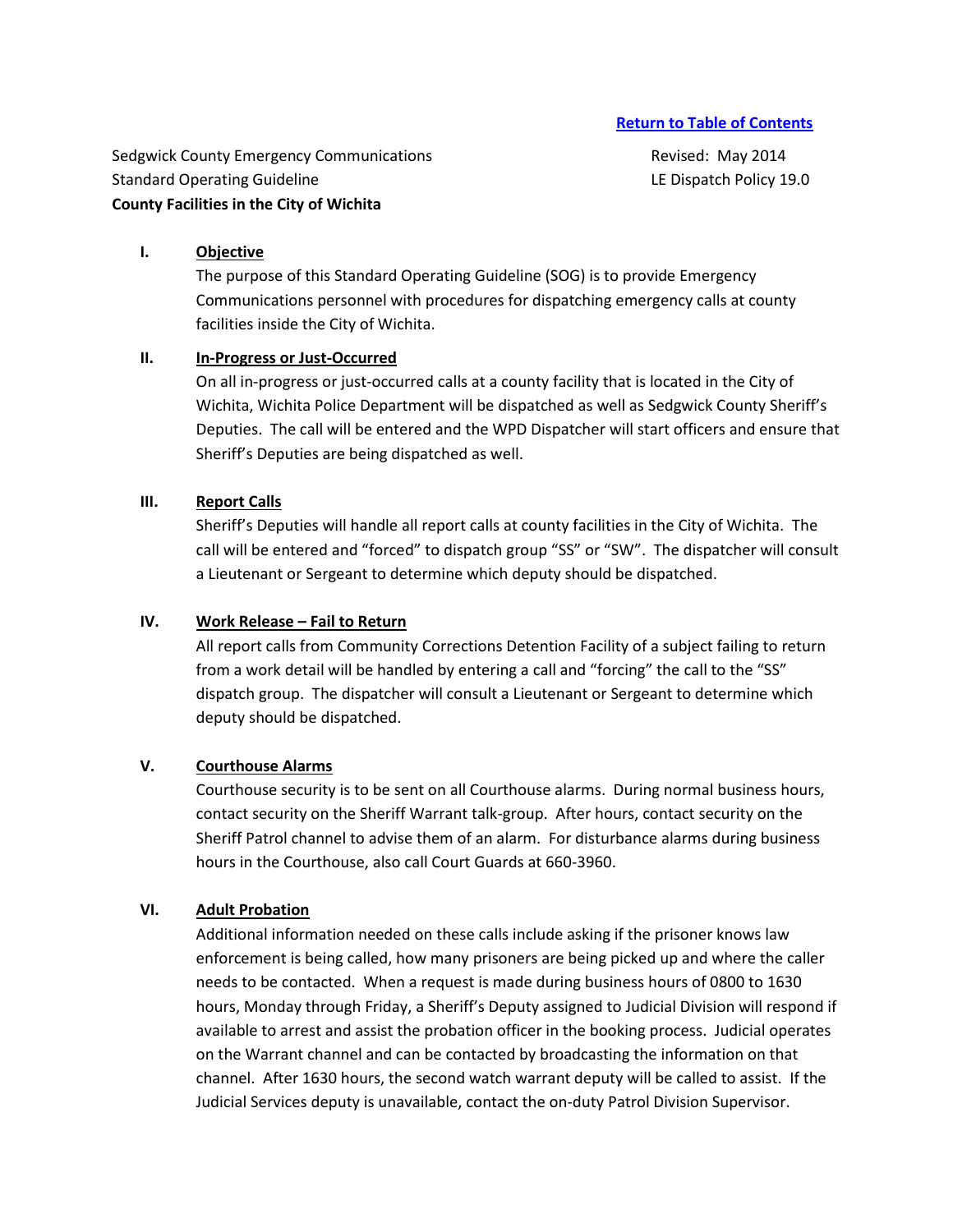# **VII. COMCARE**

Because of proximity, WPD will be dispatched to all calls requiring immediate police presence. In addition to their response, Sheriff Deputies will be dispatched for any followup or reports needed. If they know in advance that they are going to have problems with a patient, they will call in advance to have a Deputy respond to assist them.

# **VIII. Transports from County Facilities**

WPD will be dispatched for prisoner transports at county facilities when no report is to be made.

# **IX. Prisoner Transport to Hospital from Jail**

During normal business hours when the detention facility needs assistance in transporting prisoners to a local hospital for emergency or scheduled routine medical treatment, the Judicial Division will provide assistance. After hours, on weekends, and on holidays the Patrol Division will provide assistance in transportation of inmates for emergency medical treatment as follows:

- a) EMS will transport the prisoner, accompanied by a Detention Deputy.
- b) A Patrol Deputy will follow the ambulance or meet the ambulance at the hospital.
- c) The Patrol Deputy will remain at the hospital until either the prisoner is admitted or the prisoner is treated and released to return to the detention facility.
- d) If the prisoner is admitted to the hospital, the Deputy is released to return to his/her response area once the prisoner has been moved from the emergency room and secured in his/her assigned room. The Detention Deputy will remain to guard the prisoner.
- e) If the prisoner is not admitted, the Patrol Deputy will transport the prisoner and the Detention Deputy back to the detention facility.

For non-emergency transports to a hospital, the jail will call 911 and request a Deputy to be sent to transport. We will enter an XPORT call, listing the name and call back number to the person making the request. The Sheriff Dispatcher will relay that information to a road supervisor. The road supervisor will determine if a Deputy is to be sent after talking to the requesting party.

# **X. Intrust Bank Arena**

Sedgwick County owns the Intrust Bank Arena at 550 E. Waterman. Because of proximity, WPD will be dispatched to all calls requiring an immediate police presence. In addition to their response, Sheriff will be dispatched for any follow-up or reports needed.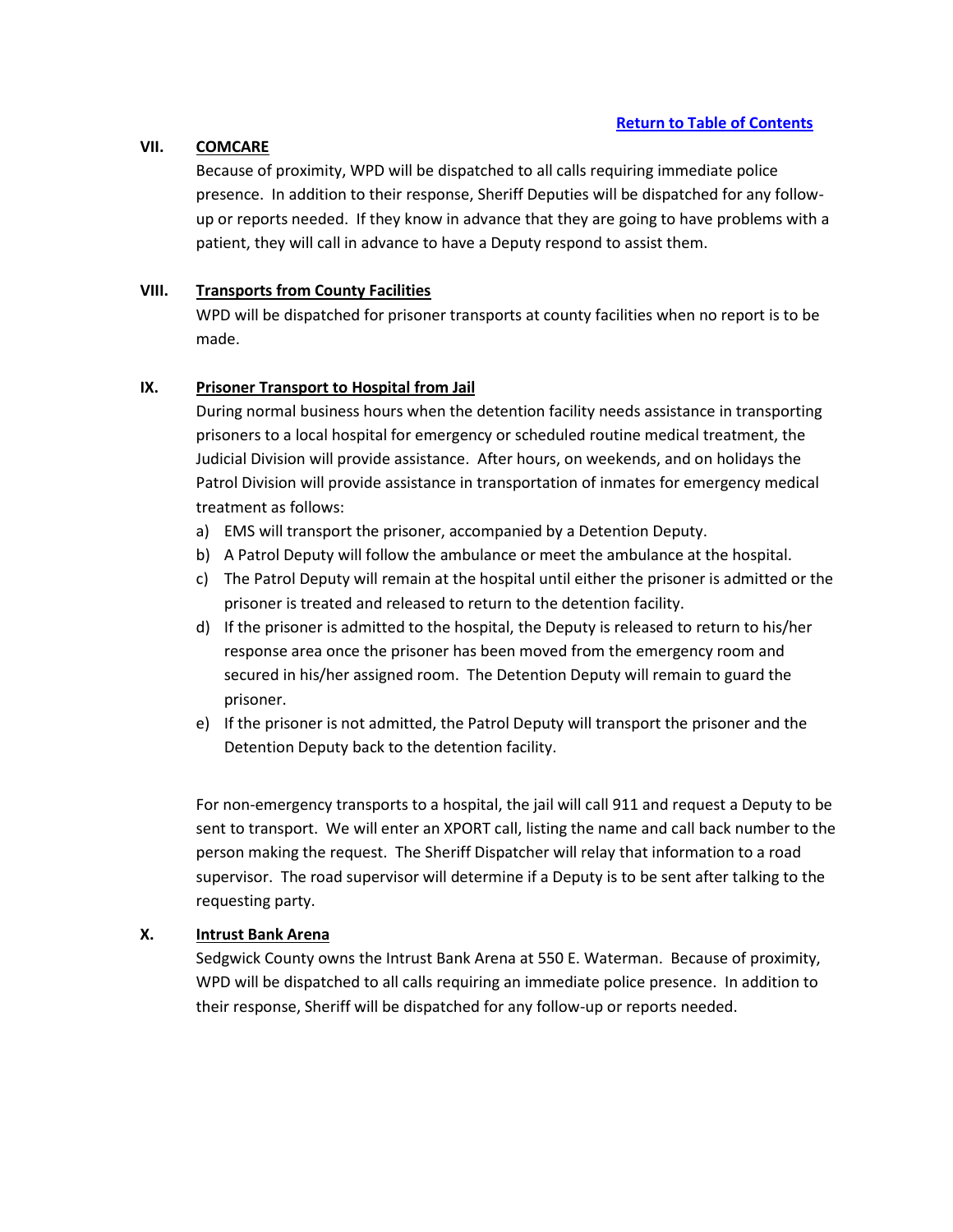Sedgwick County Emergency Communications **Revised: May 2014** Revised: May 2014 Standard Operating Guideline Letter Letter and LE Dispatch Policy 20.0 **Notifications**

# **I. Objective**

The purpose of this Standard Operating Guideline (SOG) is to provide Emergency Communications personnel with procedures for notifications for the Wichita Police Department and the Sedgwick County Sheriff's Office.

## **II. Wichita Police Department**

The 911 supervisor is responsible for notifying specific members of the Wichita Police Department on the following types of calls:

- a) Homicide
- b) Officer Discharging Firearm
- c) Officer Discharging Firearm at Animal
- d) Injury/death to citizen while in police custody
- e) Officer shot
- f) Bomb Threat with device located or when bomb squad is activated
- g) 48 involving injury to police officer
- h) Code blue or black accident with police vehicle involved
- i) Apparent death traffic accidents
- j) Bank robberies
- k) Pursuits that meet the notification criteria
- l) Code blue child-6 years or younger
- m) Other major incidents including plane crashes, bombings, and civil disorders.
- n) Death or injury to any police employee, arrest of departmental personnel, and
- o) SWAT call outs.

## **III. Sedgwick County Sheriff's Office**

The 911 supervisor is responsible for notifying specific members of the Sedgwick County Sheriff's Office on the following types of calls:

- a) Injury accidents (Fatality and Deputy involved)
- b) Homicides
- c) Deceased persons/Drowning/Suicides
- d) Plane crash and airport emergencies
- e) Injury to departmental personnel
- f) Injury to citizen by Deputy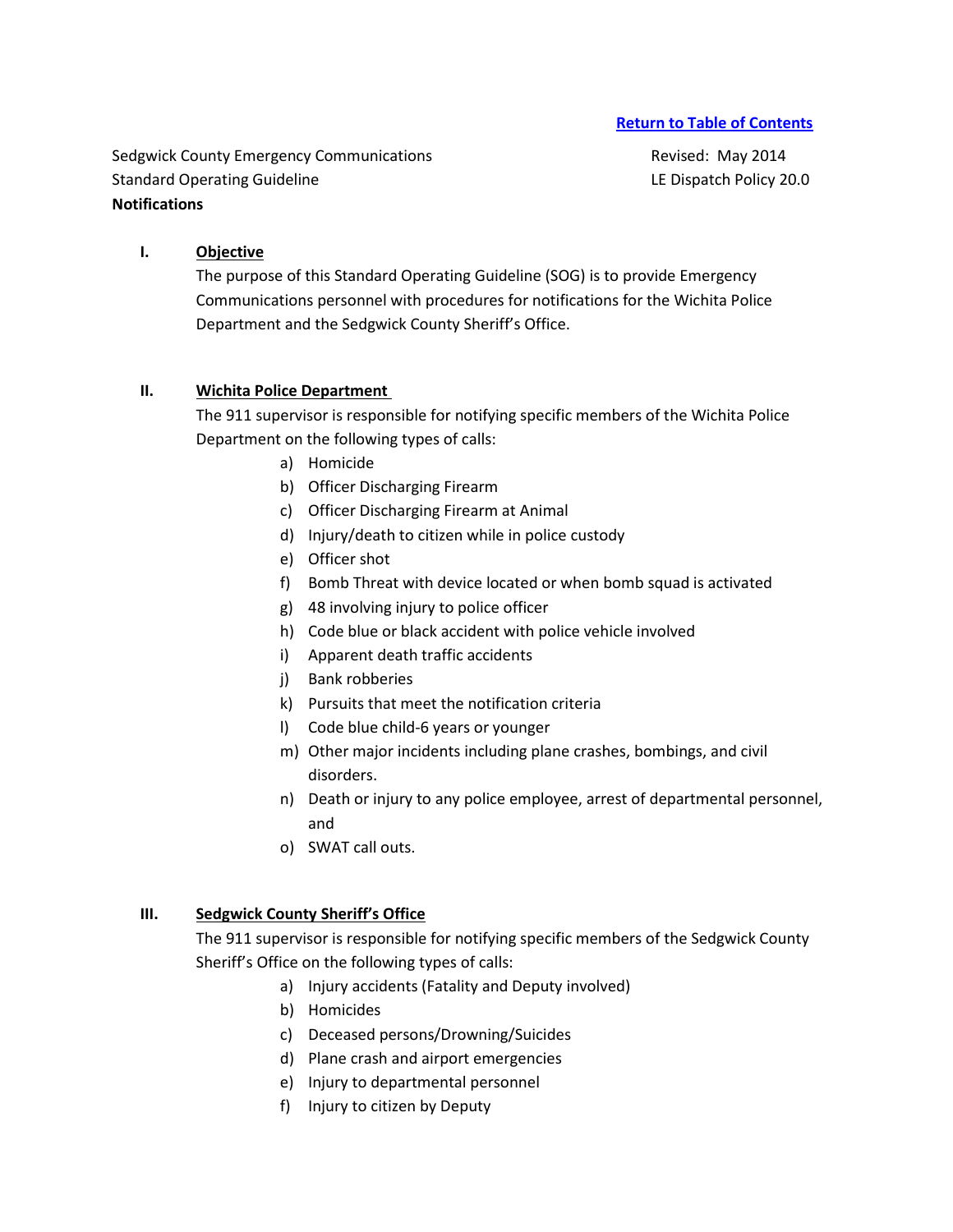- g) Bomb threat
- h) Found device
- i) Discharge of firearm by Deputy (any circumstance)
- j) Detention facility escapes (no notifications needed for failure to return to Work Release)
- k) Any major incident that affects the Sedgwick County area
- l) Any incident involving a known public, political, or business leader
- m) SWAT call outs
- n) Sheriff Entry Team When a field supervisor requests the entry team be notified of a call a page will be sent to the team. This can be done manually. (Epage G/SHRFENTRY)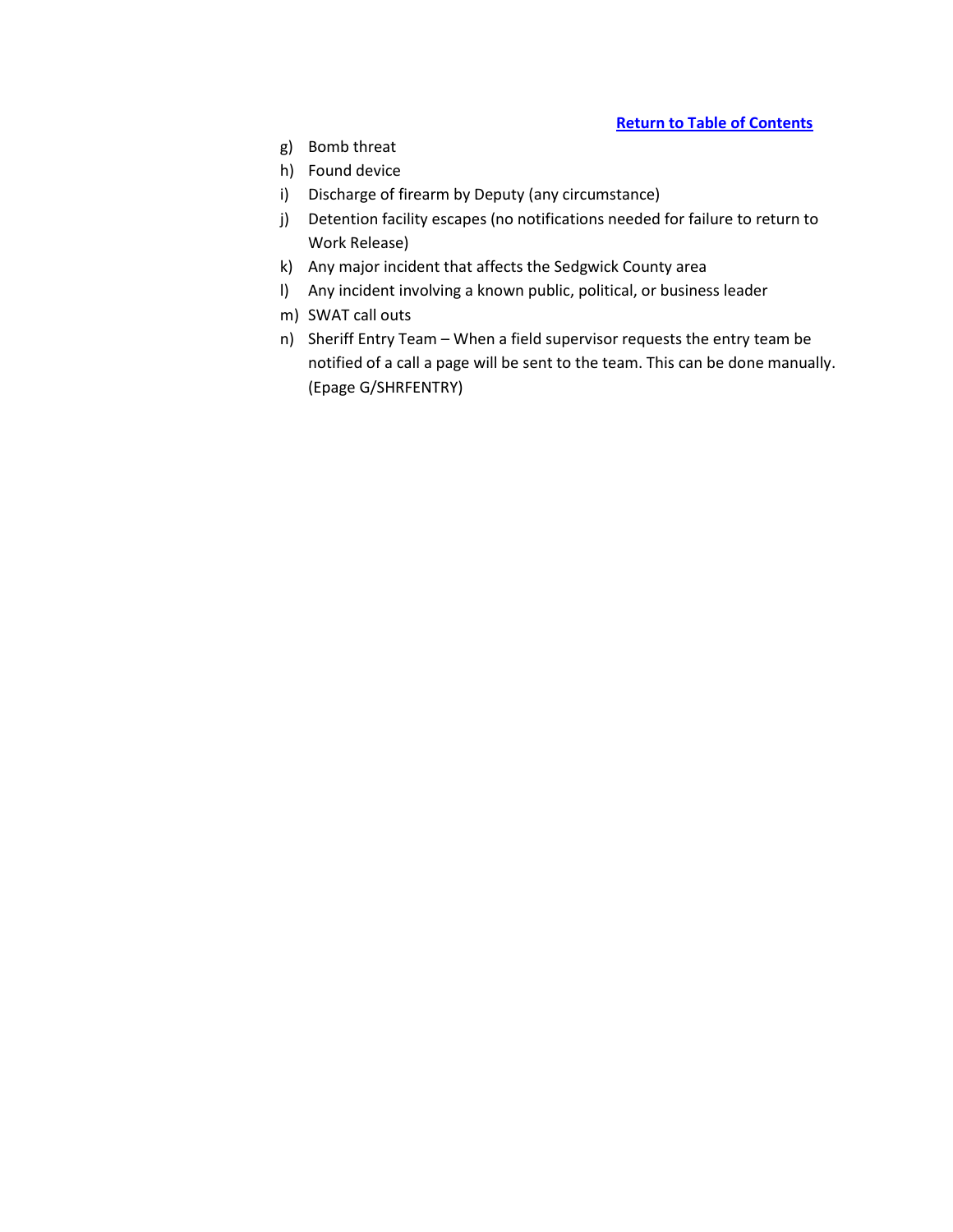**Sedgwick County Emergency Communications Revised: May 2018** Standard Operating Guidelines **LE Dispatch Policy 21.0 Animal Control**

# **I. Objective**

The purpose of this Standard Operating Guideline (SOG) is to provide Emergency Communications personnel with any specific procedures for contacting Wichita Animal Control and Sedgwick County Animal Control.

# **II. Wichita Animal Control**

Animal Control is to be contacted for reports involving injured, stray, vicious, abandoned or dead animals.

- a) Between the hours of 0700 and 1700 calls are to be transferred to the Wichita Animal Control dispatcher at 316-350-3360, who will determine if Animal Control will respond.
	- a. If 911 dispatch needs to contact Animal Control, they may use the nonpublic number 316-350-3368
- b) Between the hours of 1700 and 2100, 911 dispatch should take citizen reports and then contact the duty animal control officer at 316-641-5310 to determine if Animal Control will respond and if they do or do not need law enforcement assistance.
- c) Between the hours of 2100 and 0700, dispatch should take citizen reports and then contact the downtown badge on the floor at 316-268-4111, who will determine if animal control will respond. If so, they will contact the on-call animal control officer. 911 dispatch is to clarify if law enforcement dispatch is needed.

# **III. Sedgwick County Animal Control**

Animal Control is to be contacted for reports involving injured, stray, vicious, abandoned, or dead animals.

- a) Between the hours of 0800 and 1700, calls are to be transferred to the Sedgwick County Animal Control dispatcher at 316-660-7070, who will determine if Animal Control will respond
- b) Between the hours of 1700-0800, 911 dispatch should take citizen reports to determine if they qualify for an after-hours emergency call-out. See criteria below. If criteria are met, contact the duty animal control officer via answering service at 316-261-8036. The answering service will contact the duty officer, who will then follow-up with 911 personally.
	- a. Emergency Criteria
		- i. Citizens endangered by an aggressive animal
		- ii. Controlling loose livestock on highways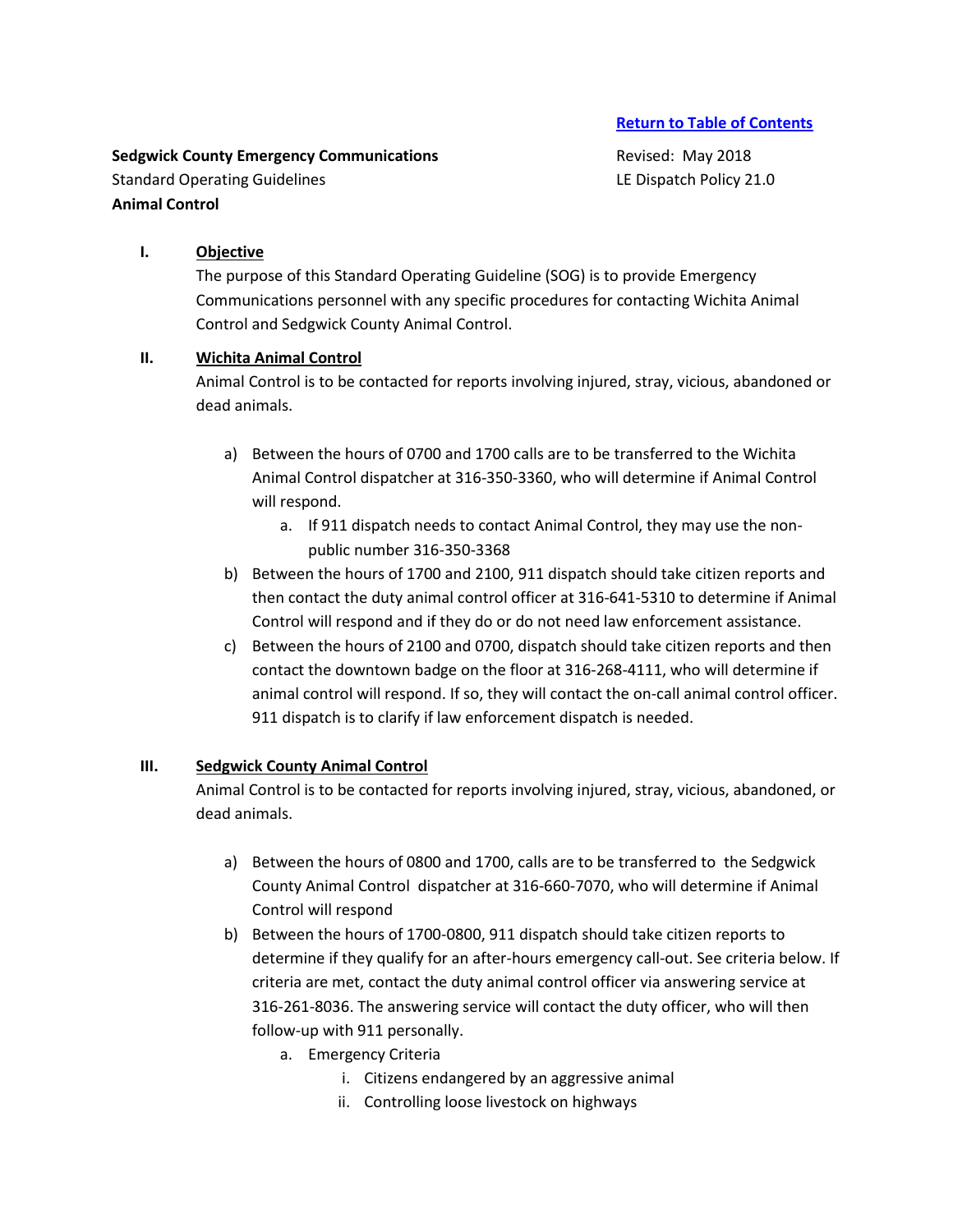- iii. Injured Animals
- iv. Animal owner being transported to jail
- v. Animals in a vehicle
- vi. Dead animal removal from roadways and interfering with traffic
- vii. Citizens exposed to skunks
- viii. Cruelty to animals if the animal is in an life and death situation
- ix. Animal bites having occurred within 12 hours
- c) After hours, Sedgwick County Animal control will not respond to calls unless there is a Sheriff's Deputy on the scene with the animal issue in question.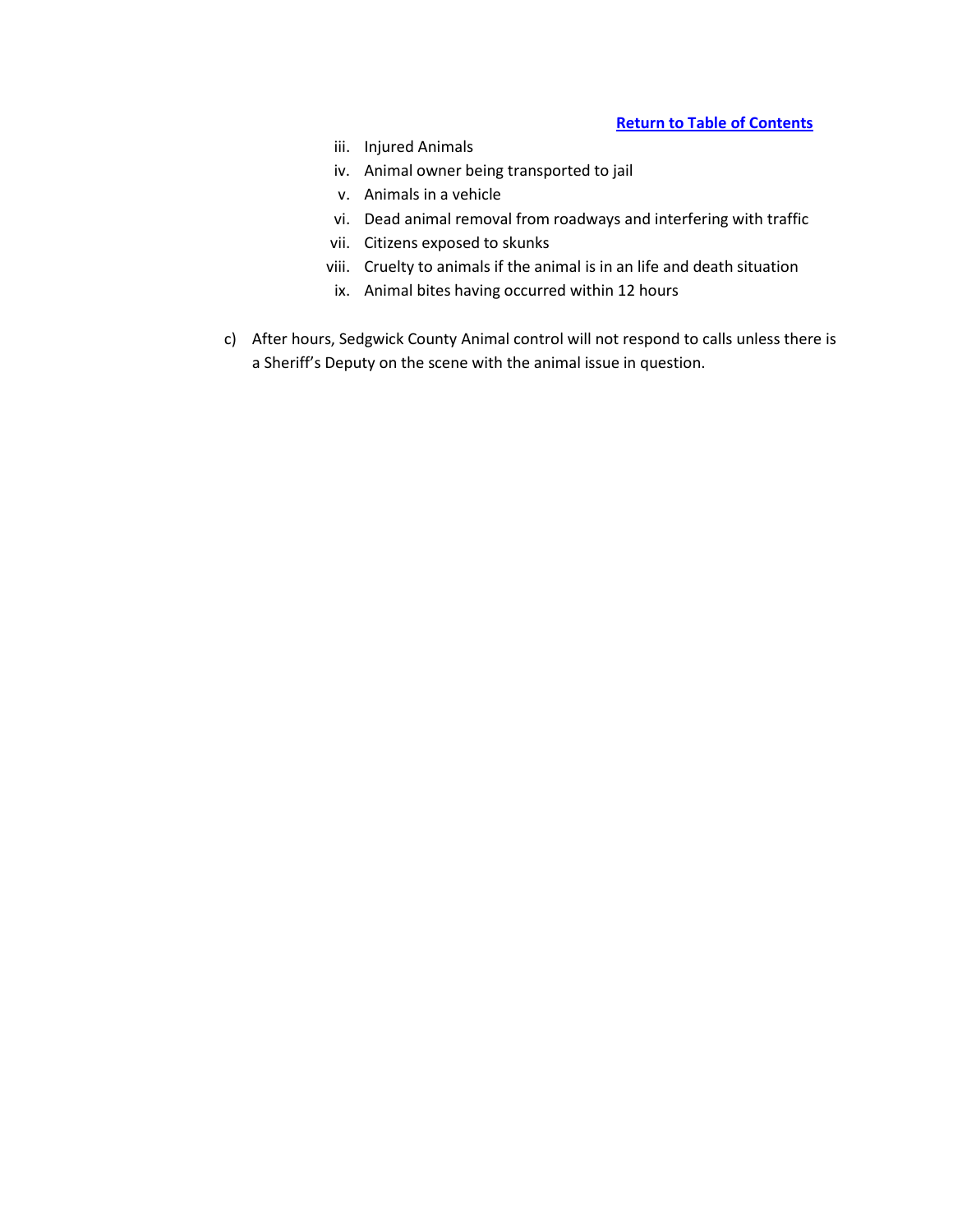#### **Sedgwick County Emergency Communications Revised: July 2020**

Standard Operating Guidelines **LE Dispatch Policy 22.0** 

#### **Suburban Communities with Special Response Plans**

#### **I. Andale Police Department**

The Andale Police Department does not respond to medical or fire calls when an officer is not on duty. The Andale Police Department responds to citizens who have locked themselves out of their vehicles.

#### **II. Bel Aire Police Department**

The Bel Aire Police Department does not respond to any medical calls in their town unless requested by EMS, Fire, or outside Law Enforcement Agencies. They will respond to fire calls.

#### **III. Bentley Police Department**

Notify BE1 of any priority E, priority 1, and priority 2 calls in the City of Bentley if he is not onduty – including both medical and law enforcement responses. BE1 does not require notification on Fire Responses. BE1 is available for report calls 24/7 whether he is on-duty or not. Contact BE1 via cell phone.

#### **IV. Cheney Police Department**

The Cheney Police Department does not respond to medical or fire calls when an officer is not on duty.

#### **V. Clearwater Police Department**

The Clearwater Police Department responds to citizens who have locked themselves out of their vehicles. Advise the officer on duty of any fire or medical calls in that city.

### **VI. Colwich Police Department**

The Colwich Police Department does not respond to medical or fire calls when an officer is not on duty. Notify CO1 of any Code Blue, Code Red, or Code Black calls in the City of Colwich.

#### **VII. Eastborough Police Department**

Advise the officer on duty of any fire/medical calls.

#### **VIII. Garden Plain Police Department**

The Garden Plain Police Department will respond to medical or fire calls 24 hours a day, even if their officer is not on duty.

The Garden Plain Police Department responds to citizens who have locked themselves out of their vehicles.

#### **IX. Goddard Police Department**

Goddard Police Department will not respond to medical and fire calls unless requested.

Goddard Police Department operates on 8 hour shifts.  $1<sup>st</sup>$  watch is 0600-1400, 2<sup>nd</sup> is 1400-2200, and 3rd from 2200-0600.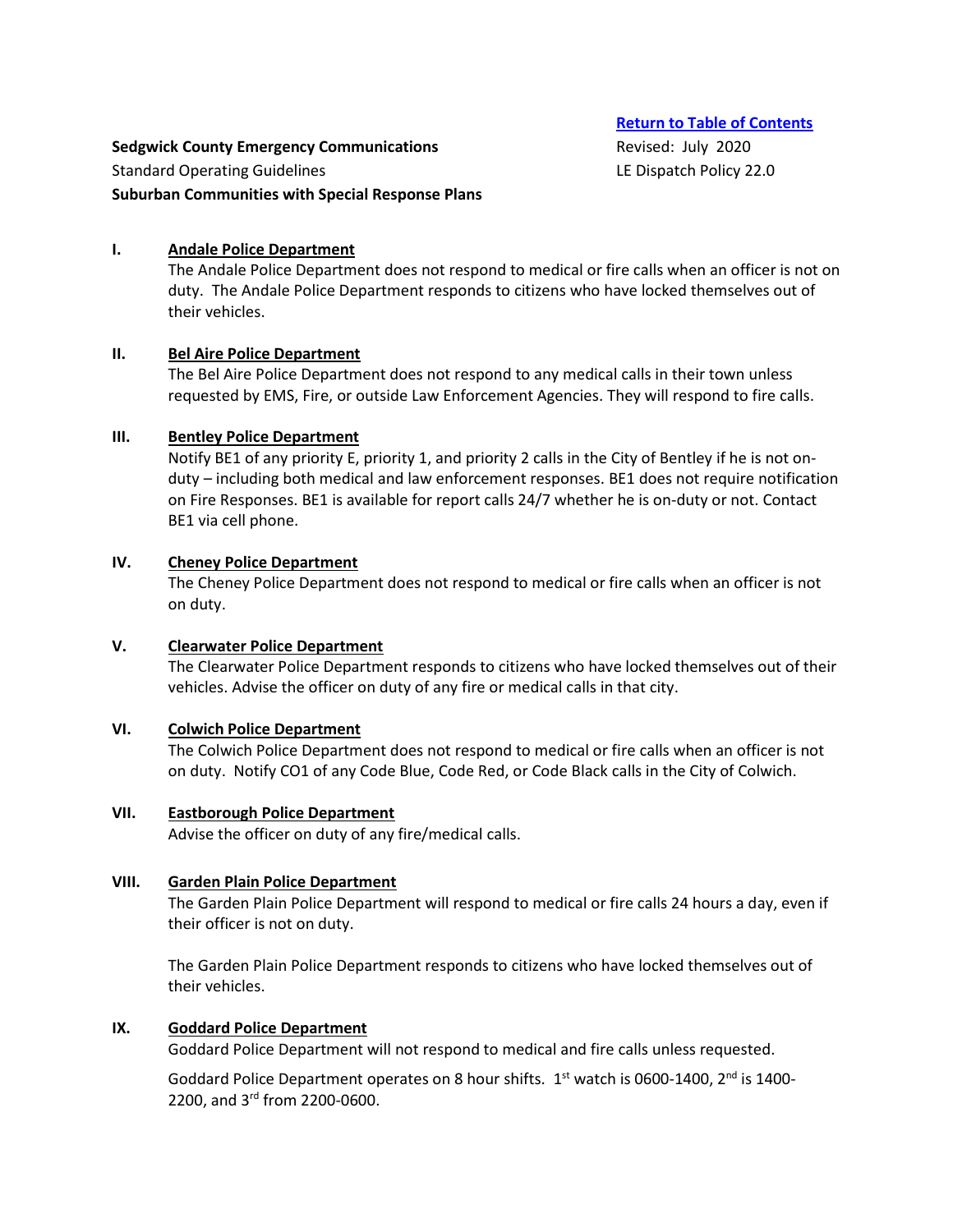Beat – **GO-N** (North) will be located North of Kellogg & will be home for 'even' numbered units GO10, GO12 (1<sup>st</sup> shift), GO20, GO22 (2<sup>nd</sup> shift), GO30, GO32 (3<sup>rd</sup> shift).

Beat – **GO-S** (South) will be located South of Kellogg & will be home for 'odd' numbered units  $G$ O11,  $G$ O13 (1<sup>st</sup> shift),  $G$ O21,  $G$ O23 ( $2<sup>nd</sup>$  shift),  $G$ O31,  $G$ O33 ( $3<sup>rd</sup>$  shift).

GO2 (1<sup>st</sup> shift), GO3 (2<sup>nd</sup> shift) and GO4 (3<sup>rd</sup> shift) will be the supervisors. They will be recommended for calls as a Supervisor. Also, if there are no other Goddard Beat Officers available, then they will be recommended on calls before CAD finds a Sheriff Unit to assist. They should be used as a 'backup' or  $2^{nd}$  officer in those cases. Not on a 1 officer report call.

**GO1** will act as Chief **GO5** will act as Detective **40's** series units will be Special Assignment Units.

The Goddard Police Department will respond to citizens who have locked themselves out of their vehicles.

#### **X. Kechi Police Department**

The Kechi Police Department does not respond to medical or fire calls when an officer is not on duty.

The Kechi Police Department will respond to citizens who have locked themselves out of their vehicles.

Notify KE1 of any Code Black calls in the City of Kechi. The Kechi Police Department has their own chaplain that will respond to calls if requested. The contact information for the Kechi chaplain is in Filemaker.

#### **XI. Maize Police Department**

The Maize Police Department does not respond on any medical or fire calls within the City unless specifically requested by Ems or fire personnel.

Maize Police Department responds to citizens who have locked themselves out of their vehicles.

Maize Police Department has 24/7/365 coverage. If a Maize officer is not showing logged into CAD, please broadcast for any Maize unit. Sheriff units will still provide assistance to Maize Police Department when necessary; however, they should be removed from Maize Police Department's call recommendations.

FCCNO calls in Maize PD jurisdiction will be broadcast and cancelled.

Holding/waiting calls in Maize should broadcast for any Maize unit in the manner they are for Wichita PD.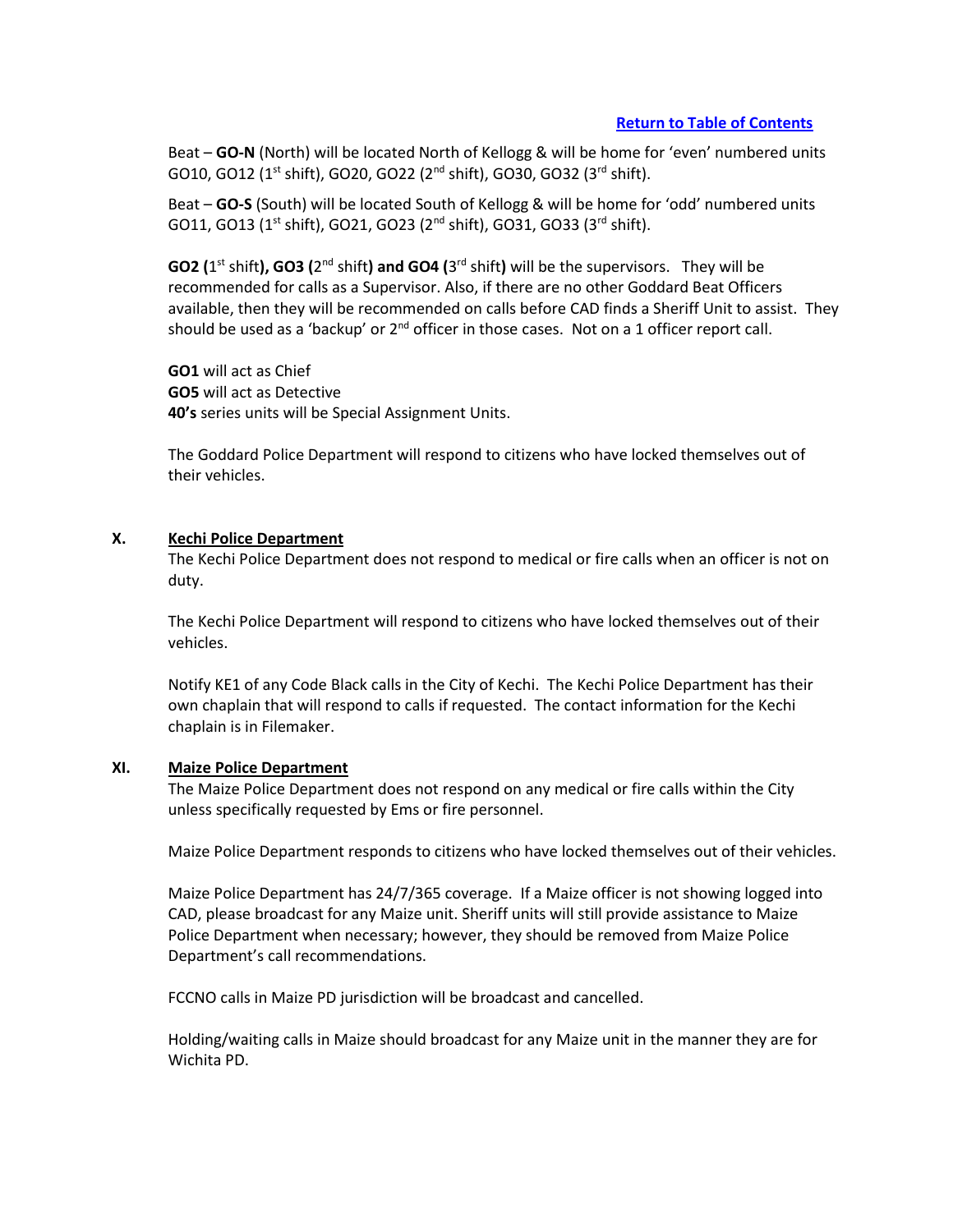#### **XII. Mount Hope Police Department**

The Mount Hope Police Department will respond to medical or fire calls 24 hours a day, even if their officer is not on duty. The Mount Hope Police Department responds to citizens who have locked themselves out of their vehicles.

# **XIII. Park City Police Department**

The Park City Police Department responds to medical and fire calls.

#### **XIV. Valley Center Police Department**

The Valley Center Police Department responds to medical and fire calls

#### **XV. Sedgwick, City of**

All calls (fire, medical, or LE) that occur in the city of Sedgwick, regardless if it is on the Sedgwick County side of the city need to be transferred to Harvey County.

#### **XVI. Emergency Responses When an Officer is on Duty**

Suburban law enforcement officers will be dispatched according to priority and protocol when on duty. If all officers are busy (on another call, in court, etc.) when an emergency is reported in their jurisdiction, the dispatcher will notify an officer from that department that the call is holding and note the notification in the text of the call. If it is a Priority E, Priority 1, or Priority 2 call, a Sheriff Deputy will be dispatched to the incident.

#### **XVII. Emergency Responses When No Officer is on Duty**

Sheriff Deputies will provide backup or respond until the on call officer can be contacted for Priority E, Priority 1 and Priority 2 calls. Unless an agreement has been made for the Sheriff's Office to provide all emergency responses during a specific time period for a suburban community, Priority 3 calls need to be held until an on call officer from the respective community can be contacted.

# **XVIII. On Call Status**

The dispatcher assigned to the Sheriff Patrol talk-group is responsible for tracking which officer is "on call". When an officer advises he/she is in service and is different from the officer shown on call, the dispatcher will automatically log off the person shown on call. The status of these officers must be kept accurate.

#### **XIX. Night Contact**

The dispatcher assigned to the Sheriff Patrol talk-group will check on suburban law enforcement officers every two hours if they have had no radio traffic of MCT activity from them during this time. This time will be noted in their history. The officers shown "on call" will not be checked on.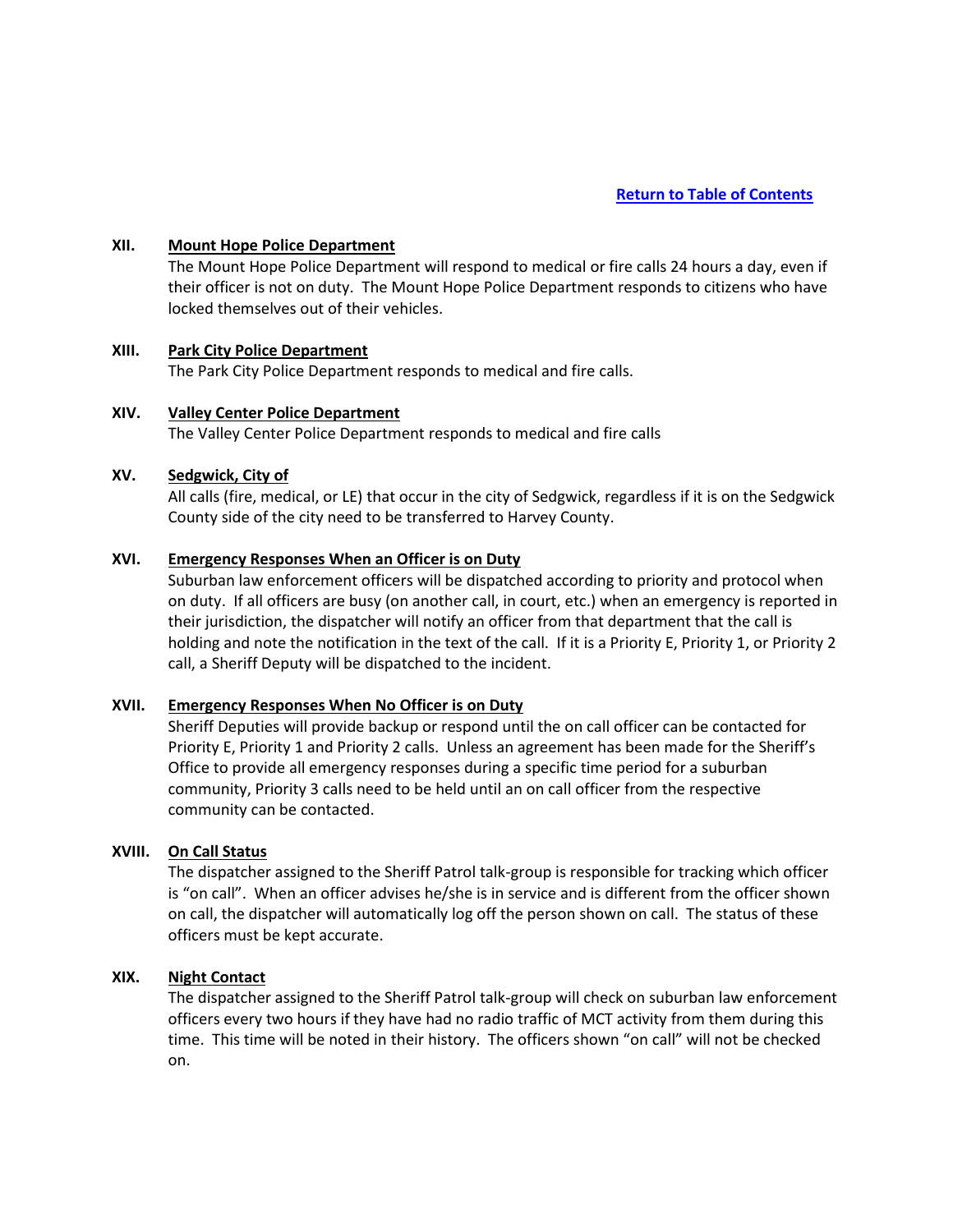**Sedgwick County Emergency Communications Revised: September 2019** Standard Operating Guidelines **LE Dispatch Policy 23.0** LE Dispatch Policy 23.0 **Derby Police Department**

## **I. Objective**

The purpose of this Standard Operating Guideline (SOG) is to provide Emergency Communications personnel with any specific procedures for dispatching Derby Police Department.

#### **II. Lunches**

Officers will receive an uninterrupted lunch for 45 minutes. They are not to be dispatched to report calls, and can be dispatched to emergency calls (Priority Level 1 or higher). They may volunteer for report calls if they choose. Derby Animal Control officers and DE83 receive 1 hour for lunch with no calls of any type assigned to them.

#### **III. Animal Control**

Derby Animal Control officers operate on the same channel as officers. They typically have coverage Monday through Friday between 0800 and 1700. At times, a part-time Animal Control officer may be operating. If no Animal Control officer is on duty, check with a patrol supervisor to see if they want to respond to any animal related calls.

### **IV. Calls at the Derby Police Station**

DE83 is the station officer, working Monday through Friday. The hours are 0900-1800 with the exception of Thursdays which is 0800-1700. If DE83 is unavailable then an officer is to respond to all calls at the station. This would generally be the beat officer. Only one officer responds to check warrants at the station.

# **V. Funeral Escorts**

Derby Police Department provides funeral escorts without supervisor approval. If notification comes through dispatch, send a CAD message to fields units with the time, starting point and end point. All available officers will check on the call using the ESCORT call type at the specified time.

# **VI. Outside Assist**

A supervisor's approval is required for any calls outside Derby's jurisdiction, even if it is in the city limits of Derby. For example, calls on K15 within the city limits of Derby that are Sheriff's jurisdiction.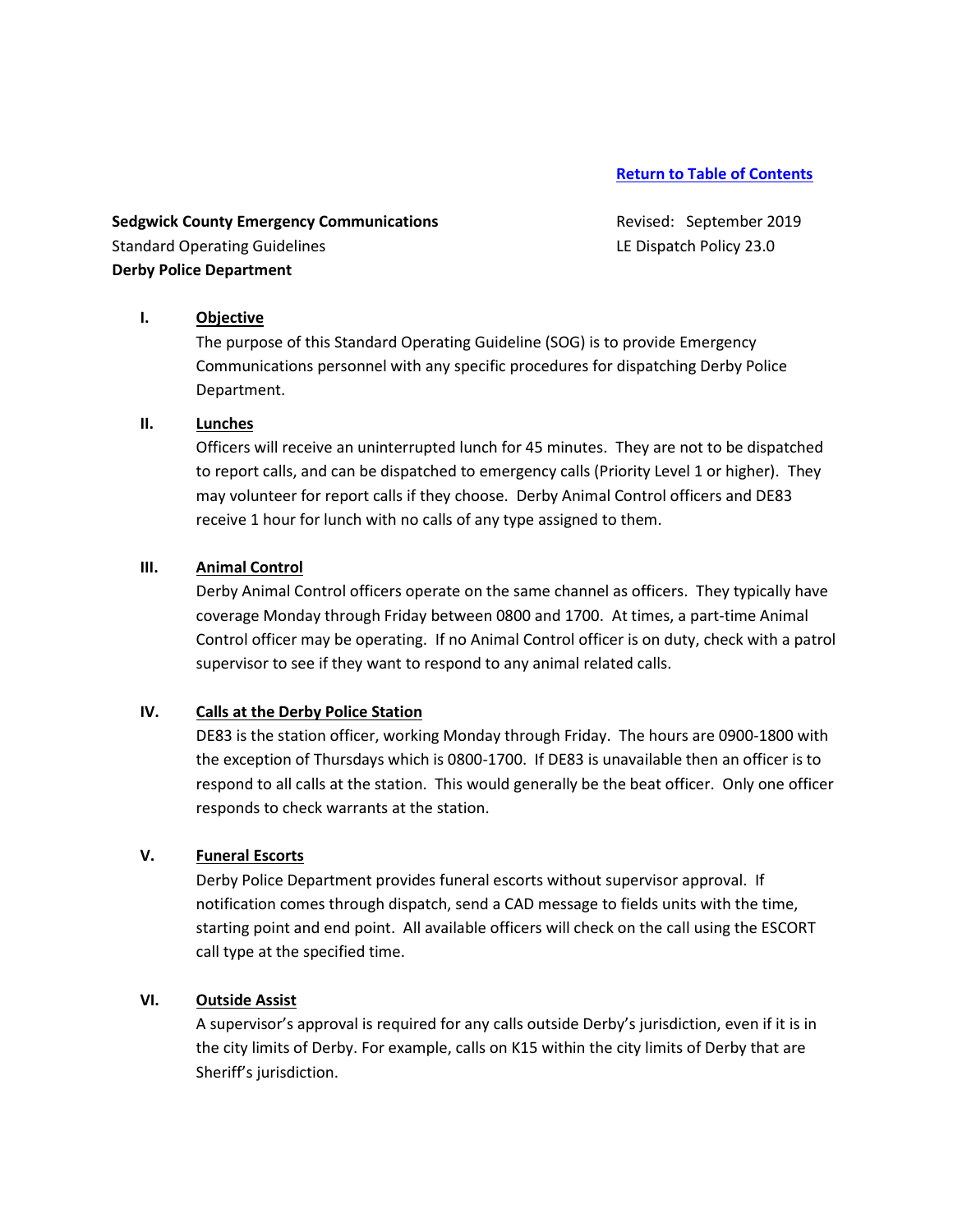# **VII.** Medical and Fire Calls

Derby does not respond to medical calls with the exception of the following:

- a) Combined responses (OD, MANDWN, etc.)
- b) Code red traumas
- c) Code red children when there are questionable circumstances
- d) Code blue calls
- e) Code black calls

Derby does not respond on fire calls unless requested.

## **VIII. Lockouts**

Derby does not respond to calls where citizens who have locked themselves out of their vehicle.

## **IX. Disposition Codes**

- AC1 False Alarm, No Specific Cause
- AC2 False Alarm, Fail to Set Alarm Properly, Animal, etc.
- AC3 False Alarm, Weather Related
- AC4 False Alarm, Triggered by Owner, Employee, etc.
- AC5 Good Alarm, Crime Occurred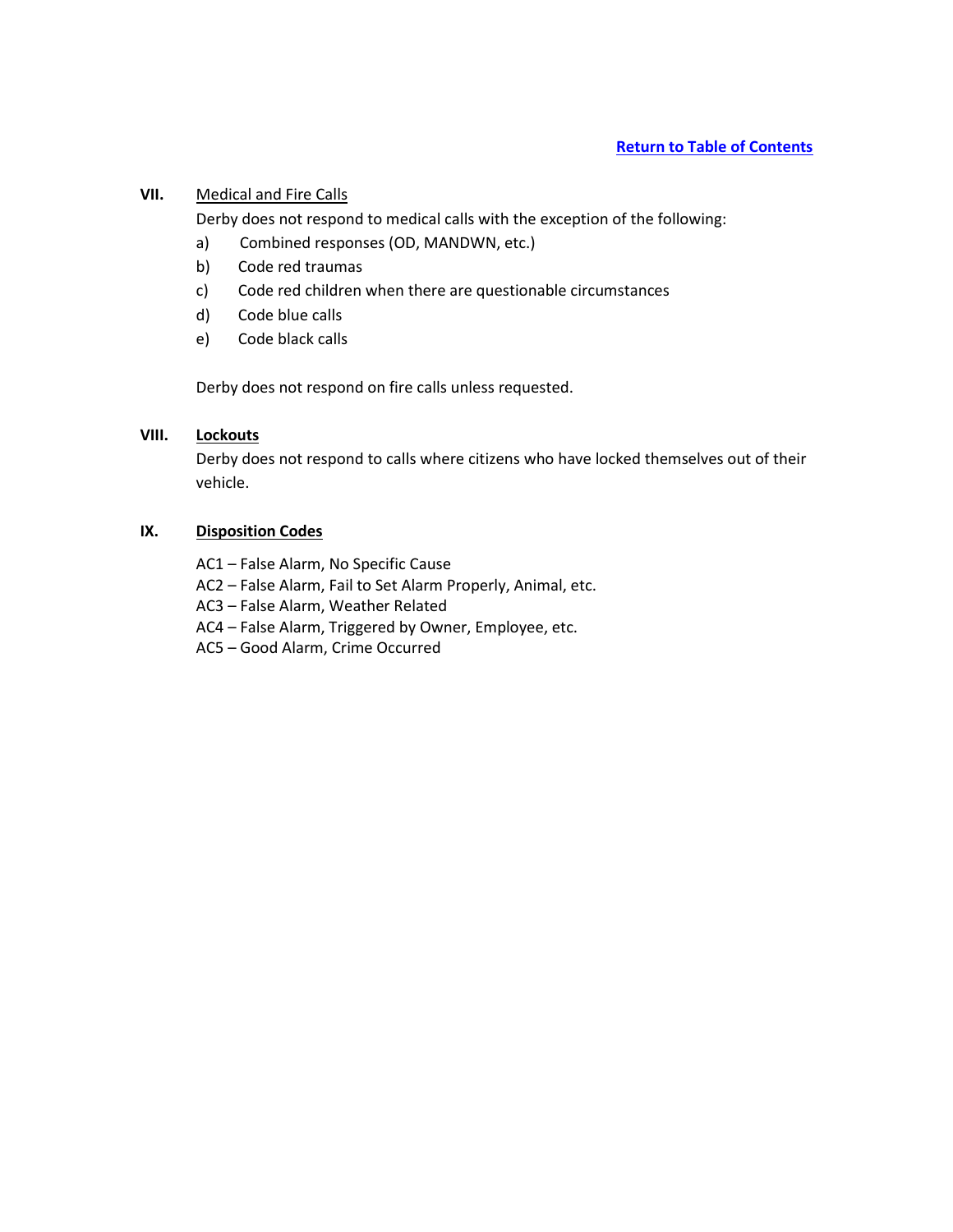**Sedgwick County Emergency Communications Revised: Sept. 2019** Standard Operating Guidelines **LE Dispatch Policy 24.0** LE Dispatch Policy 24.0 **Haysville Police Department**

# **I. Objective**

The purpose of this Standard Operating Guideline (SOG) is to provide Emergency Communications personnel with any specific procedures for dispatching Haysville Police Department.

#### **II. Outside Assist**

A supervisor's approval is required for any calls outside of Haysville's jurisdiction. The only exception will be "Officer in Trouble" calls in which officers will automatically respond if it is near Haysville.

#### **III. Medical and Fire Calls**

Haysville responds to the following EMS calls:

- a) Response to a Crime (Shooting, Stabbing, etc.)
- b) Life Threatening Trauma
- c) Man Down Calls
- d) Chest Pains / Heart Attacks
- e) Difficulty Breathing / Not Breathing
- f) Unknown EMS Calls
- g) Mental Cases (Code Orange)
- h) Drowning
- i) Electrocution
- j) Overdose / Poisoning
- k) Accident on City Property
- l) Any medical call involving a juvenile
- m) Anytime EMS Requests Police Response

Haysville responds to the following Fire calls:

- a) Response to a Crime Including Arson
- b) Cardiac Medical Emergency
- c) Unknown Fires
- d) Structure Fires
- e) Explosions
- f) Submersions
- g) Entrapments
- h) Building Collapses
- i) Car Fires
- j) Fire on City Property
- k) Anytime Fire Requests Police Response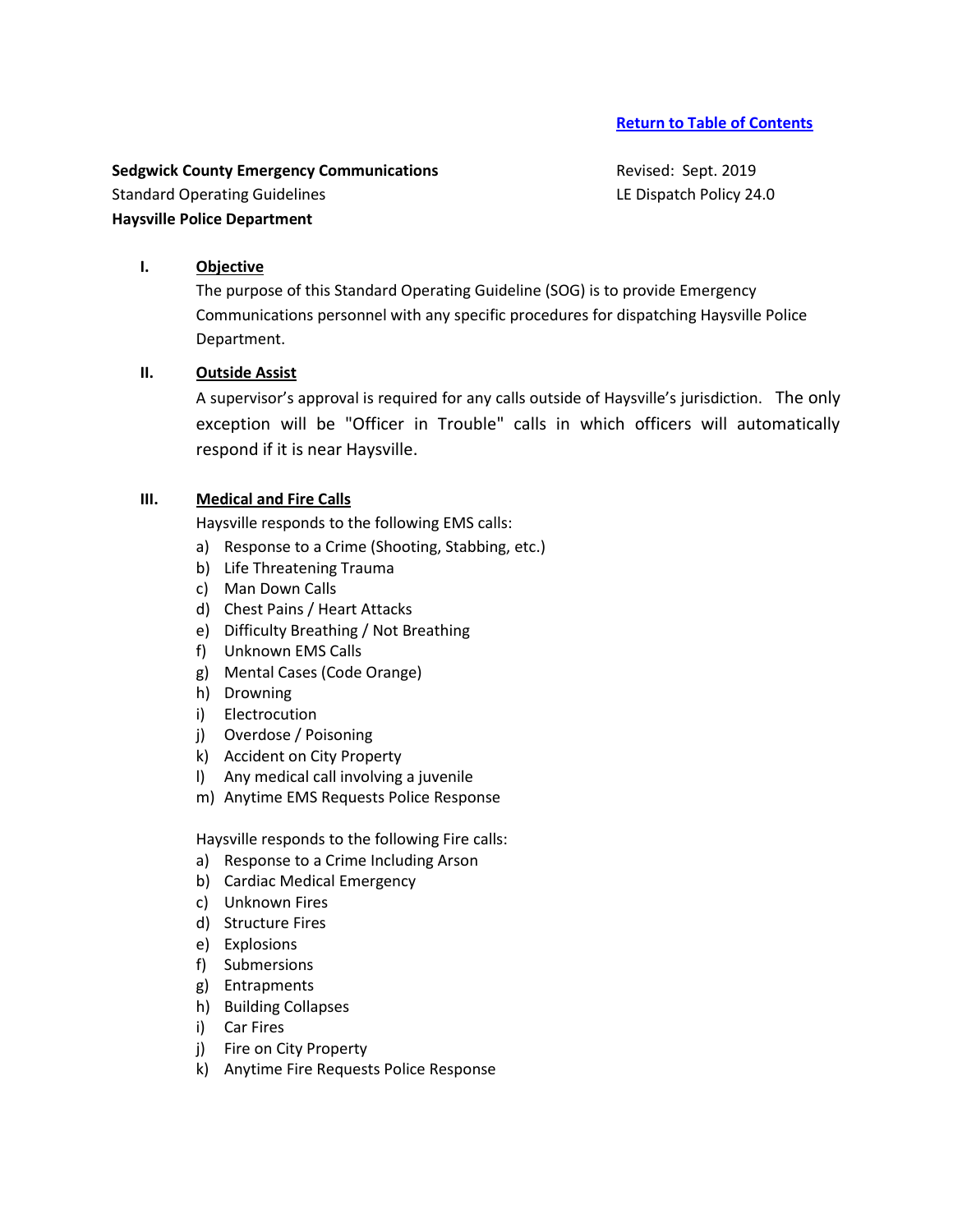## **IV. Lockouts**

Haysville does respond to calls where citizens have locked themselves out of their vehicle. HA300, the Haysville Animal Control officer, may be dispatched to vehicle unlocks as part of their daily responsibilities. If you have a 'locked' call in Haysville, please utilize this resource before tying up a beat officer for those situations.

#### **V. Walk-ins at the Station**

If a citizen is reporting an incident that can be processed by the duty Community Resource Specialist (CRS), the CRS will take the report and contact dispatch via phone to have a case number issued.

If a citizen is reporting an incident that needs to be processed by a commissioned officer, the CRS will contact dispatch via radio using the unit ID of HA5 (Haysville –Five) to request an officer to be dispatched to the station.

The determination of whether or not a commissioned officer needs to be dispatched is to be made by the CRS.

# **VI. Non-Emergency Calls**

If a citizen has a non-emergency call they can be given the non-emergency number, 529- 5912. This should be used for dog questions, citizen questions, sales representatives, etc.

#### **VII. Animal Control**

HA300 is the animal control officer for Haysville. He is a non-commissioned and unarmed police employee. If Haysville gets backed up on animal control calls send a patrol officer.

The Haysville Animal Control officer, may be dispatched to vehicle unlocks as part of their daily responsibilities. If you have a 'locked' call in Haysville, please utilize this resource before tying up a beat officer for those situations.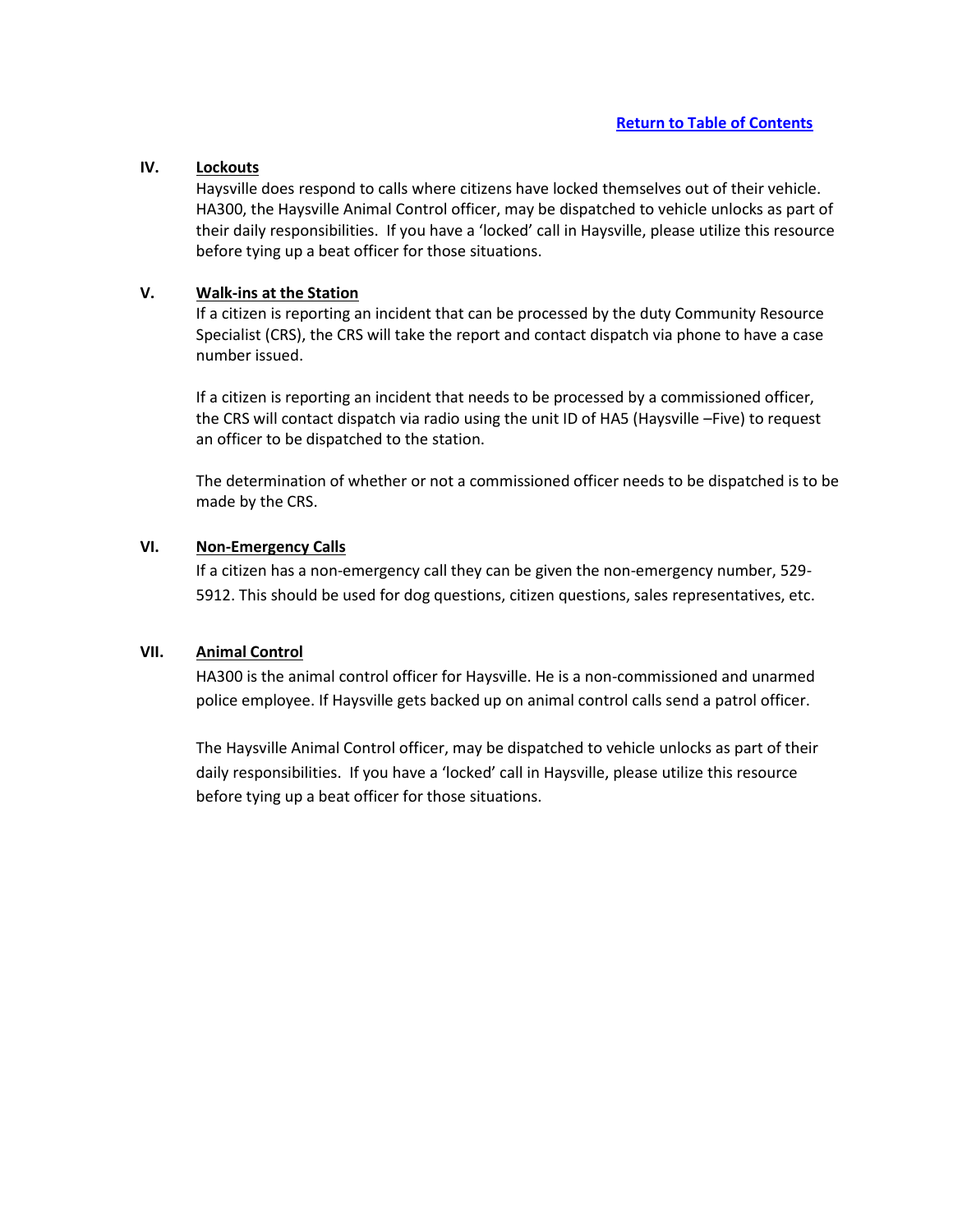**Sedgwick County Emergency Communications Revised: January 2015 Revised: January 2015** Standard Operating Guidelines **LE Dispatch Policy 25.0 Airport Police**

# **I. Objective**

The purpose of this Standard Operating Guideline (SOG) is to provide Emergency Communications personnel with any specific procedures for notifying Airport Police or requesting assistance from the Airport Police.

## **II. Procedure**

If a call is received in the area defined below, CAD will recommend AIRP (Airport Police) and AIRF (Airport Fire) in addition to our city/county responders. When this happens, the dispatcher will get on the Airport Channel and report:

NOTIFICATION ONLY Us: 911 to Airport Dispatch Airport Dispatch: Go Ahead Us: We have police/fire/EMS responding to a (call classification) at (location)

FIELD UNIT REQUESTING THEIR ASSISTANCE Us: 911 to Airport Dispatch Airport Dispatch: Go Ahead Us: Police/fire/EMS requesting your assistance for a (call classification) at (location)

## **III. Airport Notification Boundaries:**

South on Hoover at Pueblo to K-42 K-42 west to Ridge Rd. South on Ridge Rd to MacArthur West on MacArthur to Norman North on Norman to Tyler North on Tyler to Kellogg DR. East on Kellogg Dr. to Irving St. East on Irving St. to Woodchuck North on Woodchuck to Kellogg Dr. East on Kellogg Dr. to Airport Rd South on Airport Rd to Pueblo East on Pueblo to Hoover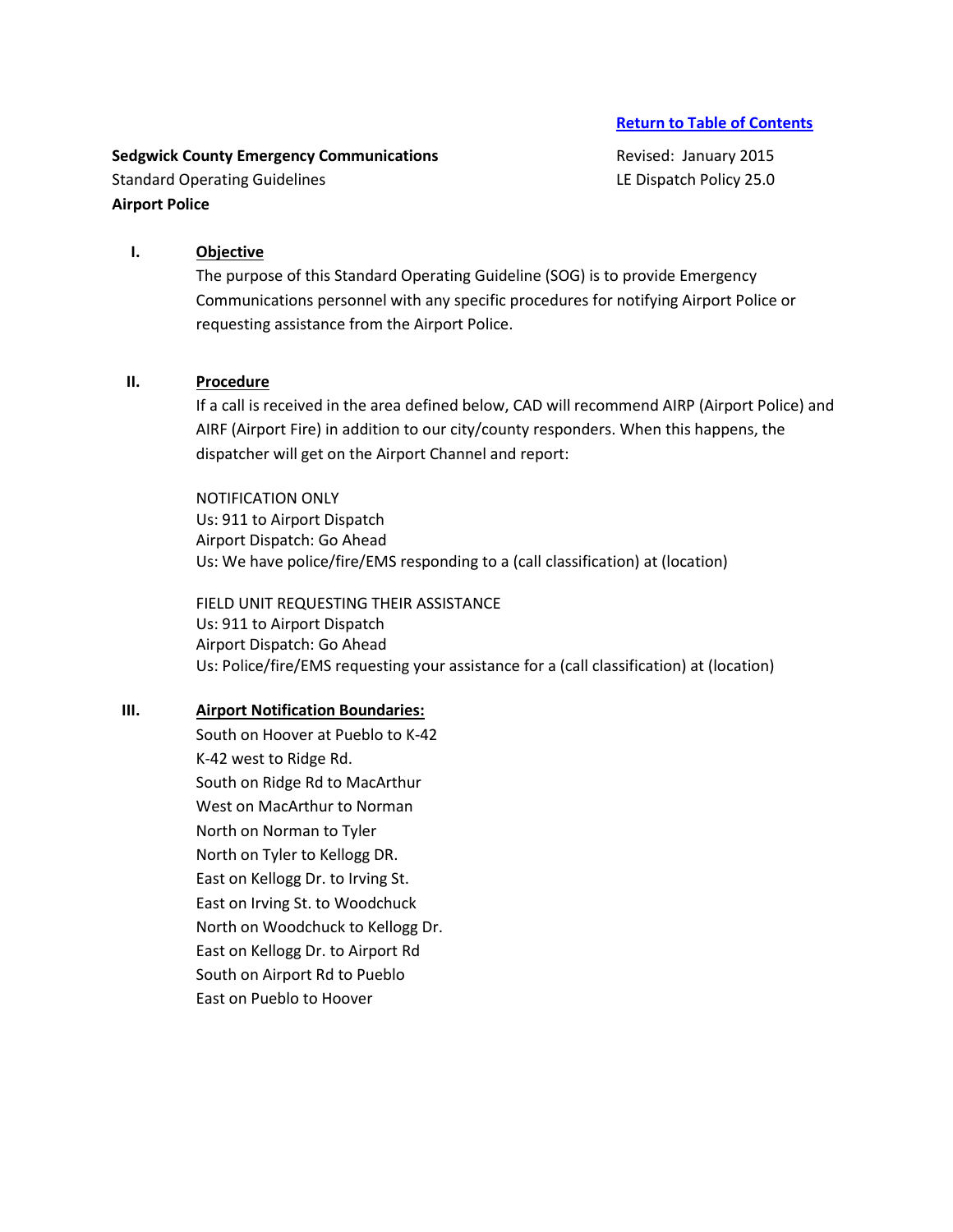**Sedgwick County Emergency Communications Revised: January 2015 Revised: January 2015** Standard Operating Guidelines **LE Dispatch Policy 26.0 Pursuit Broadcasts**

# **I. Objective**

The purpose of this Standard Operating Guideline (SOG) is to provide Emergency Communications personnel with any specific procedures for broadcasting Traffic and Subject pursuits on all LE channels.

#### **II. Procedure**

When first notified over the radio of the Traffic or Subject pursuit the dispatcher should request another dispatcher broadcast the pursuit on all other channels except for the channel on which the pursuit is operating. The unit "CHASE" can be placed on the call to make it easier to find the correct call for broadcast. The broadcast should include but is not limited to the unit that is involved, a description of the vehicle or subject, direction of travel, on which channel the pursuit is to operate, and any pertinent safety information. This will generally be carried out by the pursuit channel's common channel partner. These pairings are as follows:

South/West North/East Shrf/Law

If the common partner is busy, then any other LE dispatcher can broadcast the pursuit on all channels.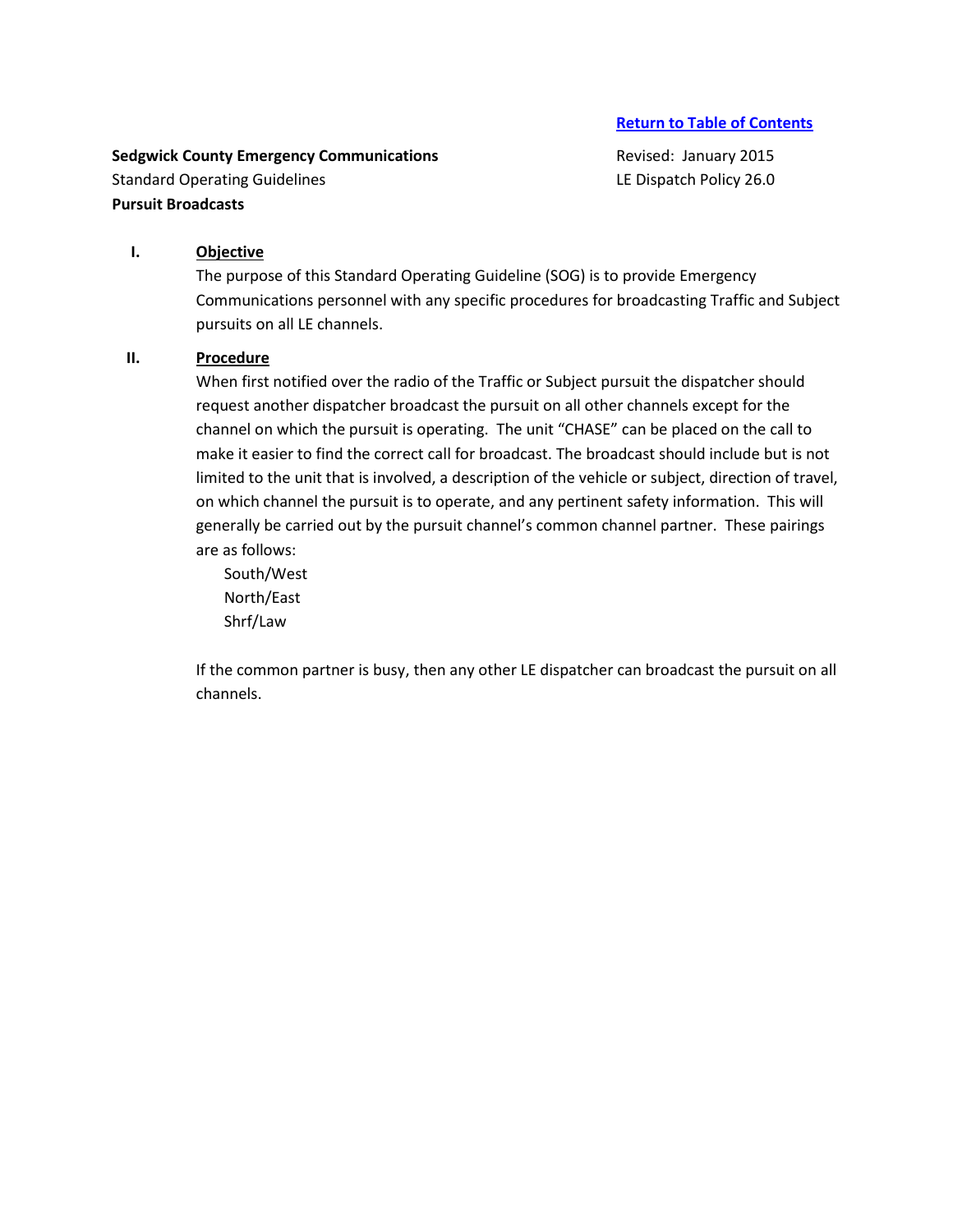**Sedgwick County Emergency Communications Revised: March 2015** Standard Operating Guidelines **LE Dispatch Policy 27.0 TSC Codes in Tag Returns**

## **I. Objective**

The purpose of this Standard Operating Guideline (SOG) is to provide Emergency Communications personnel with any specific procedures for notifying officers of Terrorism Screening Center codes attached to tag returns.

## **II. Procedure**

When a dispatcher receives a TSC code in a tag return the following steps should be followed to notify the officer of the code.

1. Start a back to the Officer/Deputy.

2. Ask the Officer/Deputy if they are 10-12. If they are not, move to step 3. If they are, request that they let you know when they are not 10-12.

3. Tell the Officer/Deputy that the tag return indicates a handling code and provide the proper code. Suggested verbiage is, "Registered driver John Doe is flagged handling code 1."

The TSC is implicit in their instructions that the general public is not to be notified of these handling codes or their meanings. Do not provide any additional information over the air and do not disseminate these codes or procedures to non-public safety personnel.

Handling codes are as follows:

TERRORISM SCREENING CENTER CODES

Handling Code 1 – Warning Approach with Caution. Arrest this individual. This individual is associated with terrorism. Immediately contact the Terrorist Screening Center at (866) 872- 9001.

Handling Code 2 - Warning Approach with Caution. Detain this individual for a reasonable amount of time for questioning. This individual is of investigative interest regarding terrorism. Immediately contact the Terrorist Screening Center at (866) 872-9001.

Handling Code 3 - Warning Approach with Caution. The person queried through this search may be an individual identified by intelligence information as having possible ties with terrorism. Contact the Terrorist Screening Center at (866) 872-9001. Do not alert this subject to this notice. Ask probing questions to determine law enforcement interest. Do not arrest this individual unless there is evidence of a violation of law.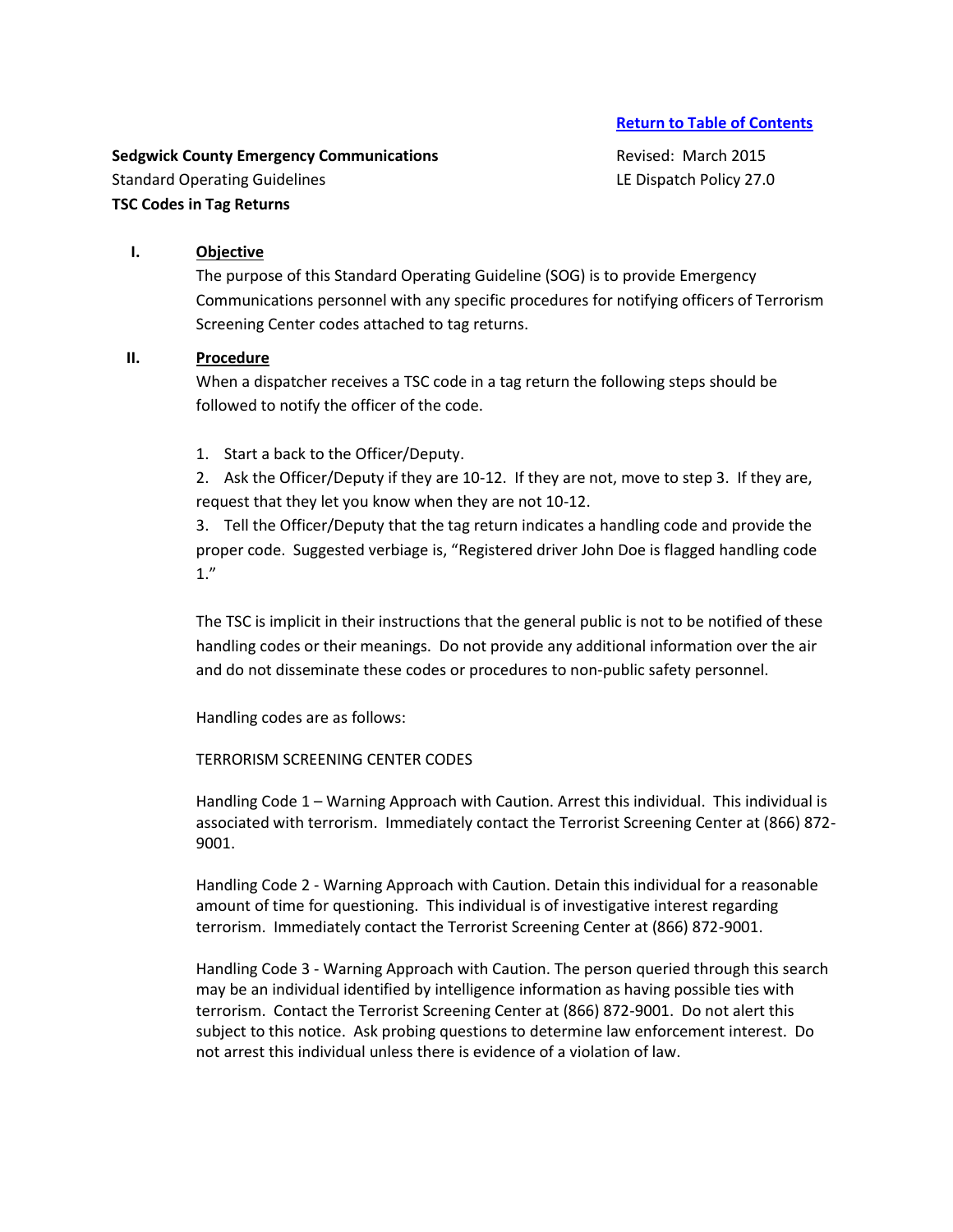Handling Code 4 - Warning Approach with Caution. The person queried through this search may be an individual identified by intelligence information as having possible ties with terrorism. Attempt to gain sufficient information to positively identify this individual. You may be contacted at a later date and asked to forward this information. If your investigation warrants further investigation based on circumstances consistent with terrorist activity, contact the Terrorist Screening Center at (866) 872-9001. Do not alert this subject to this notice. Do not arrest this individual unless there is evidence of a violation of law.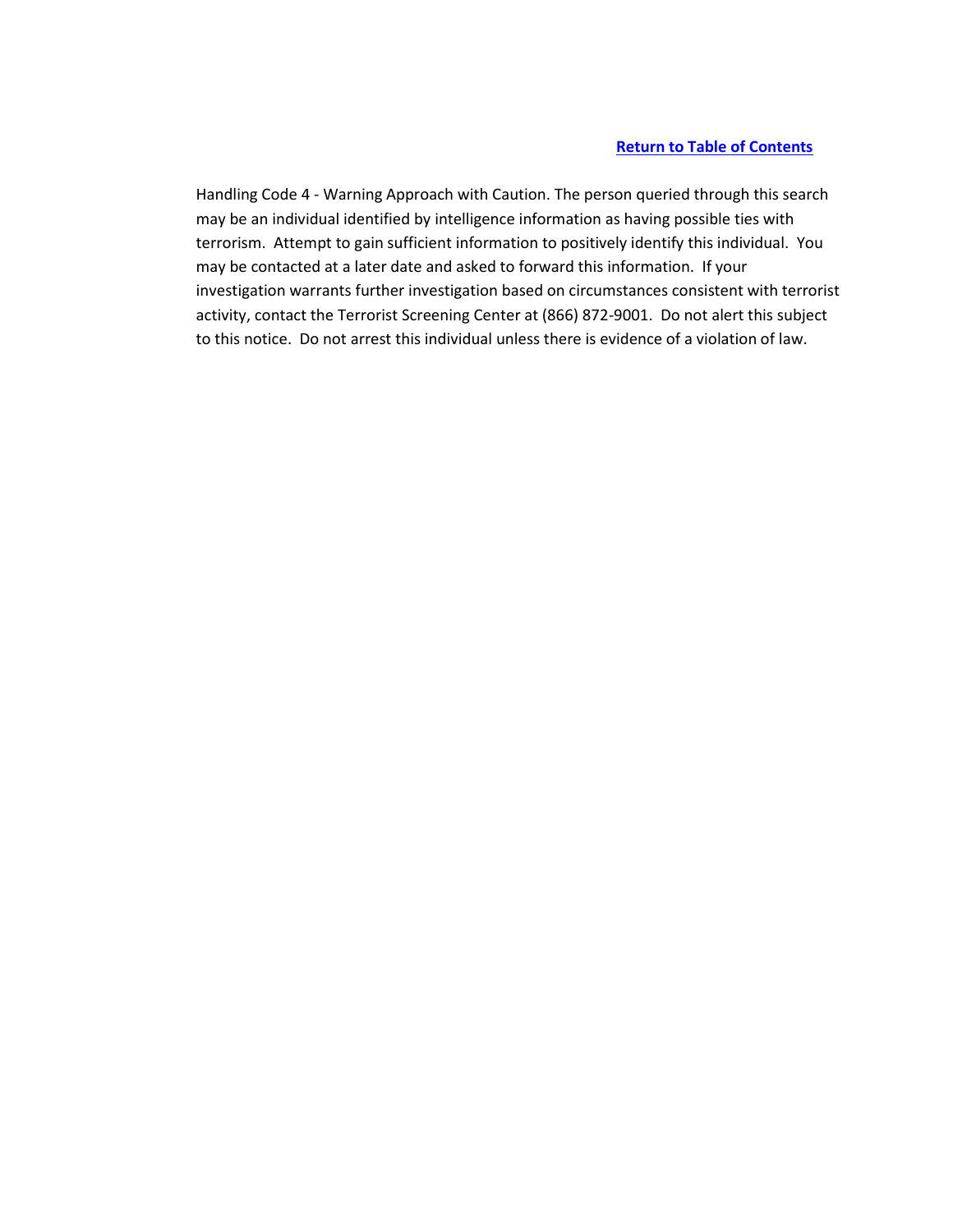# **Sedgwick County Emergency Communications Revised: September 2016**

Standard Operating Guidelines **LE Dispatch Policy 28.0 City Courts Channel**

The Municipal Court officers for the City of Wichita have their own internal talk group (or channel) that they are using, similar to the Courts channel being utilized for the Sheriff's Office. This channel is labeled CITY CRTS. This is not something dispatch will monitor. It can be found on the 'Misc LE' tab on the radio monitor.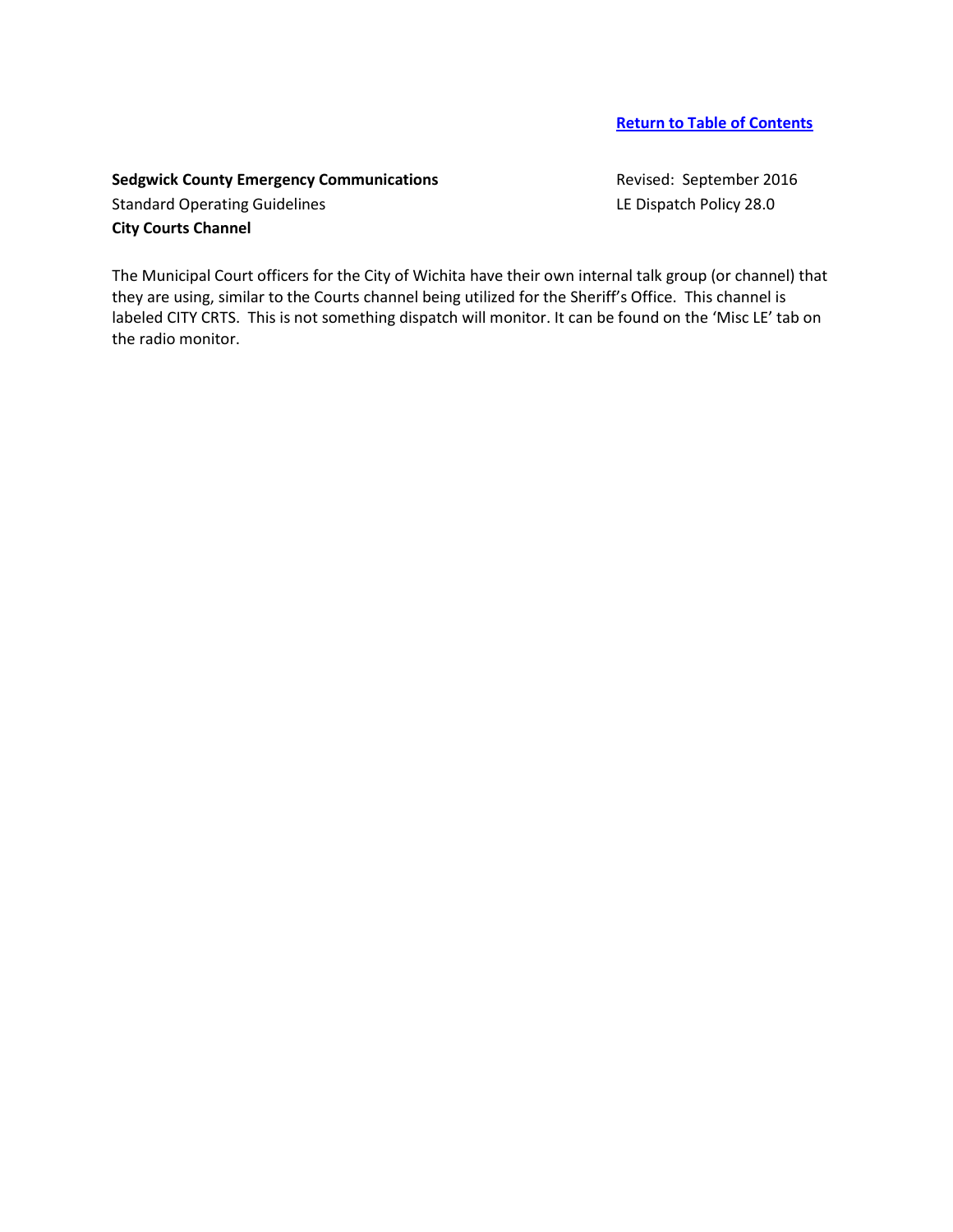# **Sedgwick County Emergency Communications Revised: November 2016** Standard Operating Guidelines **LE Dispatch Policy 29.0** LE Dispatch Policy 29.0 **Calls for Kansas Highway Patrol (KHP)**

Kansas Highway Patrol is a state police agency that can respond on any type of call and take any type of report. We respond local law enforcement because they are probably closer than a trooper to the incident. Here is our policy on how to handle calls on K-96, I-135, or I-235. Calls on I-35 will be transferred to the Kansas Turnpike Authority instead.

**47**: Take the information and enter a call. Contact KHP after the information is entered to see if they are able to respond. If they have someone available, cancel the call and let everyone know they have been notified. If they do not have someone available, document in the call that they are requesting a response.

**104**: Take the information and respond. Contact KHP after the information is entered to see if they have anyone close. It is up to them if they want us to continue or disregard.

**48**: Take the information and respond. Contact KHP after the information is entered to see if they have anyone close. It is up to them if they want us to continue or disregard.

**46/VRDL with no contact**: Take the information and broadcast. Contact KHP after the information is entered.

**46/VRDL with a contact**: Transfer to KHP and stay on the line in case they exit the highway. If you transfer them and receive the recording, take the information and respond. Continue to try to notify them.

**Traffic Hazard (Includes people on the highway)**: Take the information and respond. Contact KHP after the information is entered to see if they have anyone close. It is up to them if they want us to continue or disregard.

**DIST**: Take information and respond. Contact KHP after the information is entered.

Any other call other than traffic related: Take the information and respond. Notify KHP after the information is entered of our response.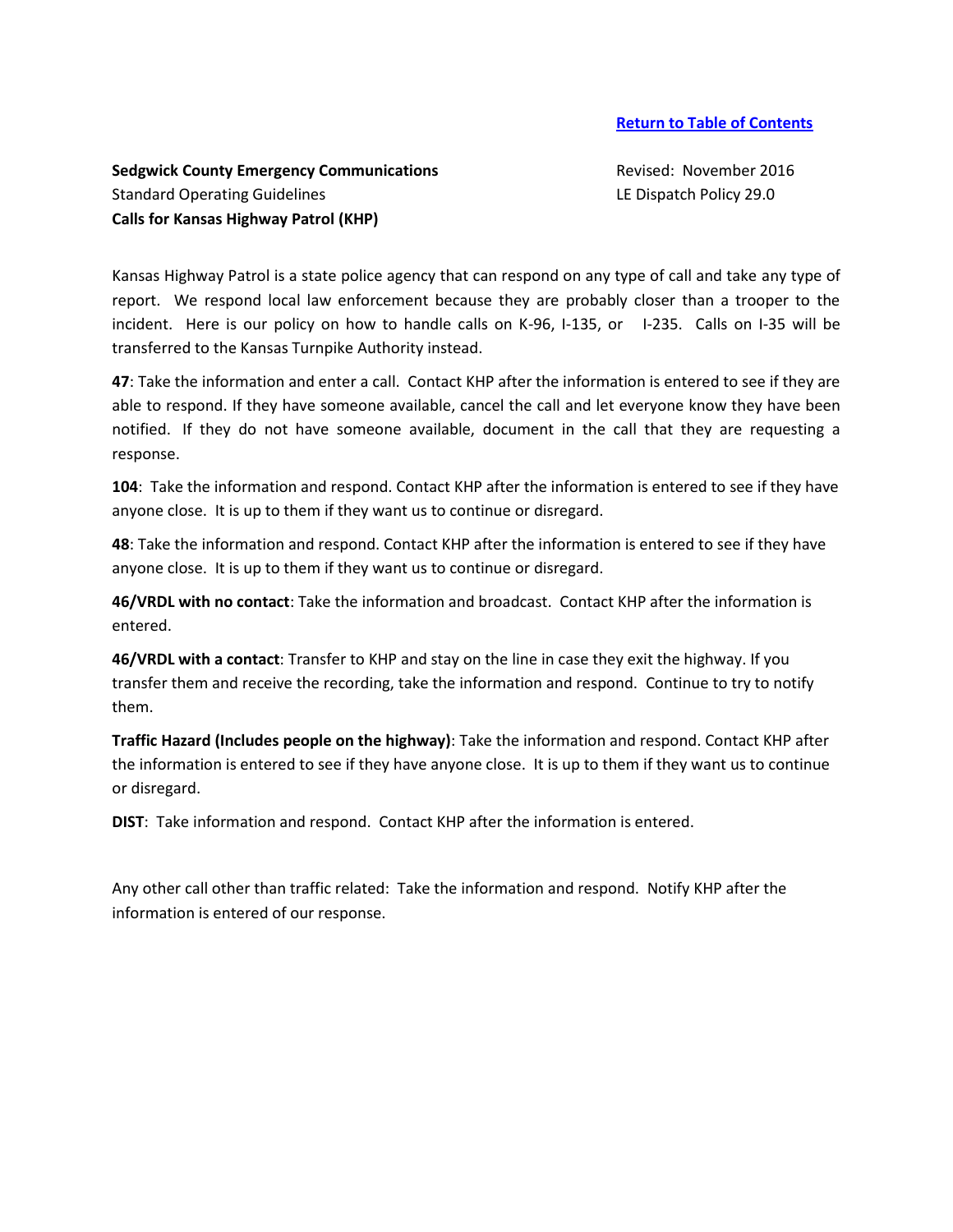**Sedgwick County Emergency Communications** Created: October 2018 Standard Operating Guidelines **LE Dispatch Policy 30.0 Requests for EMS**

#### **I. Objective**

The purpose of this Standard Operating Guideline (SOG) is to provide Emergency Communications personnel with specific procedures for law enforcement requesting EMS to respond for an identified patient.

#### **II. Procedure**

When law enforcement is on the scene with an identified patient and requests EMS they will relay to the dispatcher whether they are requesting an emergent or non-emergent response. They may also provide a triage for the purpose of notifications or due to their internal operational procedures. If there is no clear indication of whether an emergent or non-emergent request is being requested, the dispatcher will enter an emergent request for all triages of code blue, red, and yellow and a non-emergent request for all triages of green.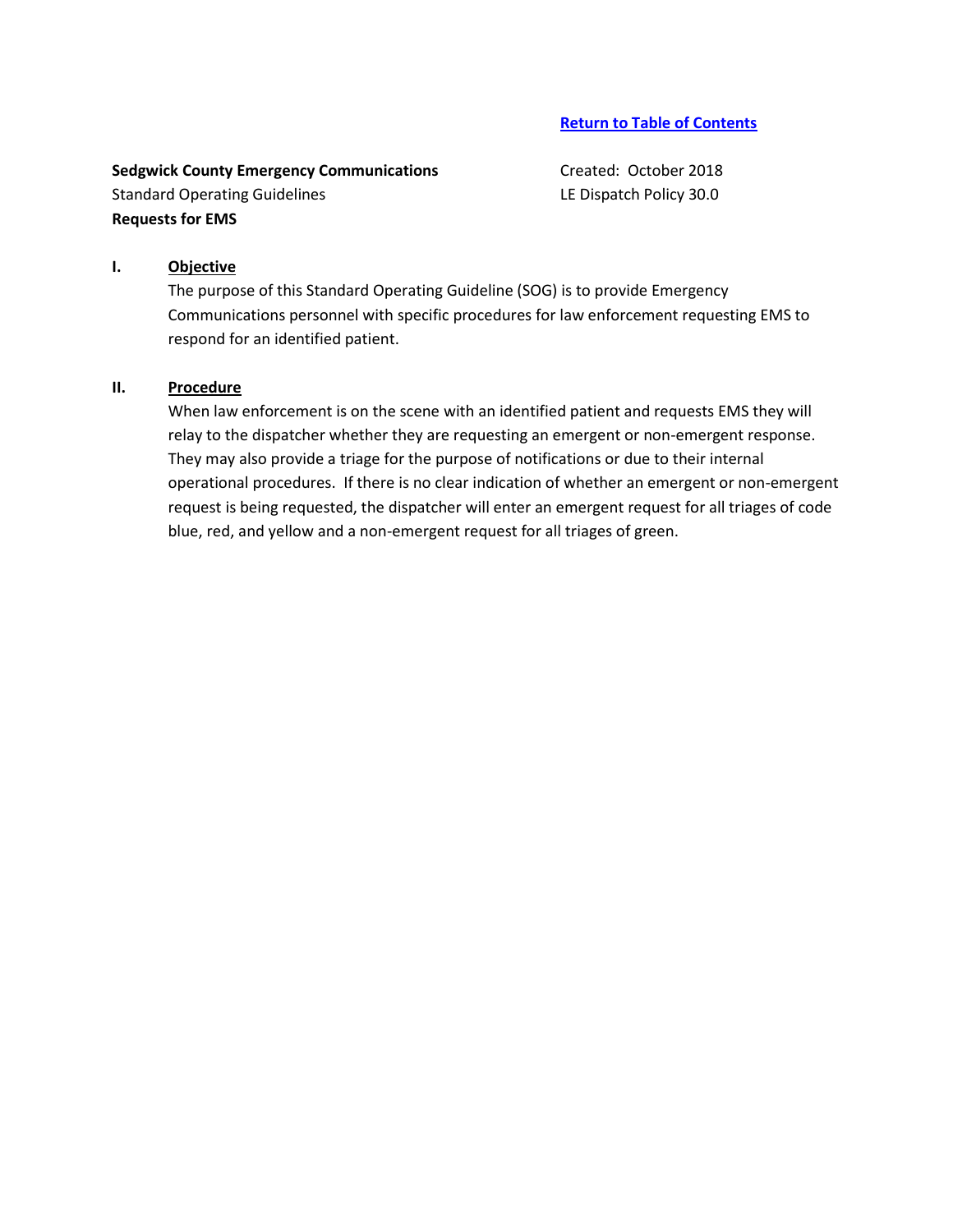Sedgwick County Emergency Communications Theorem Created: July 2019 Standard Operating Guideline Learning Control of Learning Control of Learning Control of Learning Control of Learning Control of Learning Control of Learning Control of Learning Control of Learning Control of Learning Cont **Integrated Care Team**

#### **I. Objective**

The purpose of this Standard Operating Guideline (SOG) is to provide Emergency Communications personnel with information regarding the Integrated Care Team (ICT). The purpose of the ICT is to provide a mobile crisis response with a specialized, multi-disciplinary team to provide treatment, resources, and assistance for individuals in mental health crisis. The ICT response team is a collaboration of the Wichita Police Department, Sedgwick County Sheriff's Office, Sedgwick County EMS, Wichita Fire Department, Sedgwick County Fire Department, Comcare, and the Office of the Medical Director.

### **II. Procedures**

- 1. The ICT response units will be comprised of a three member team, consisting of a law enforcement officer/deputy, a paramedic/firefighter, and a social worker.
- 2. The team will be available 10 hours a day, four days a week.
- 3. ICT response units will log on and respond on the radio with the call sign ICT-1, ICT-2, etc. Units will be logged on to the dispatch group ICT.
- 4. All dispatch personnel, across all disciplines, will assign the dispatch group ICT to their board to monitor the availability and movement of the ICT unit.
- 5. Law enforcement personnel assigned to the team will monitor law enforcement channels, fire personnel will monitor the Ops channel, and EMS personnel will monitor the EMS channel.
- 6. ICT personnel will listen for opportunities to respond (self-dispatch) to appropriate situations that can be addressed by the multidisciplinary team. The ICT team can choose to disregard other responding units.
- 7. When assigned to a call, ICT personnel will actively monitor and respond on the talk group of jurisdiction for the event. It is the responsibility of the dispatcher assigned to that talk group to monitor the team's status while on the call, relay call information, verify that responding personnel are aware of any safety concerns and offered backup when appropriate, check on personnel, and respond to requests from personnel.
- 8. Emergency Communications dispatchers may contact ICT personnel to request a response to a call that is identified by field personnel to be within the purview of the team.